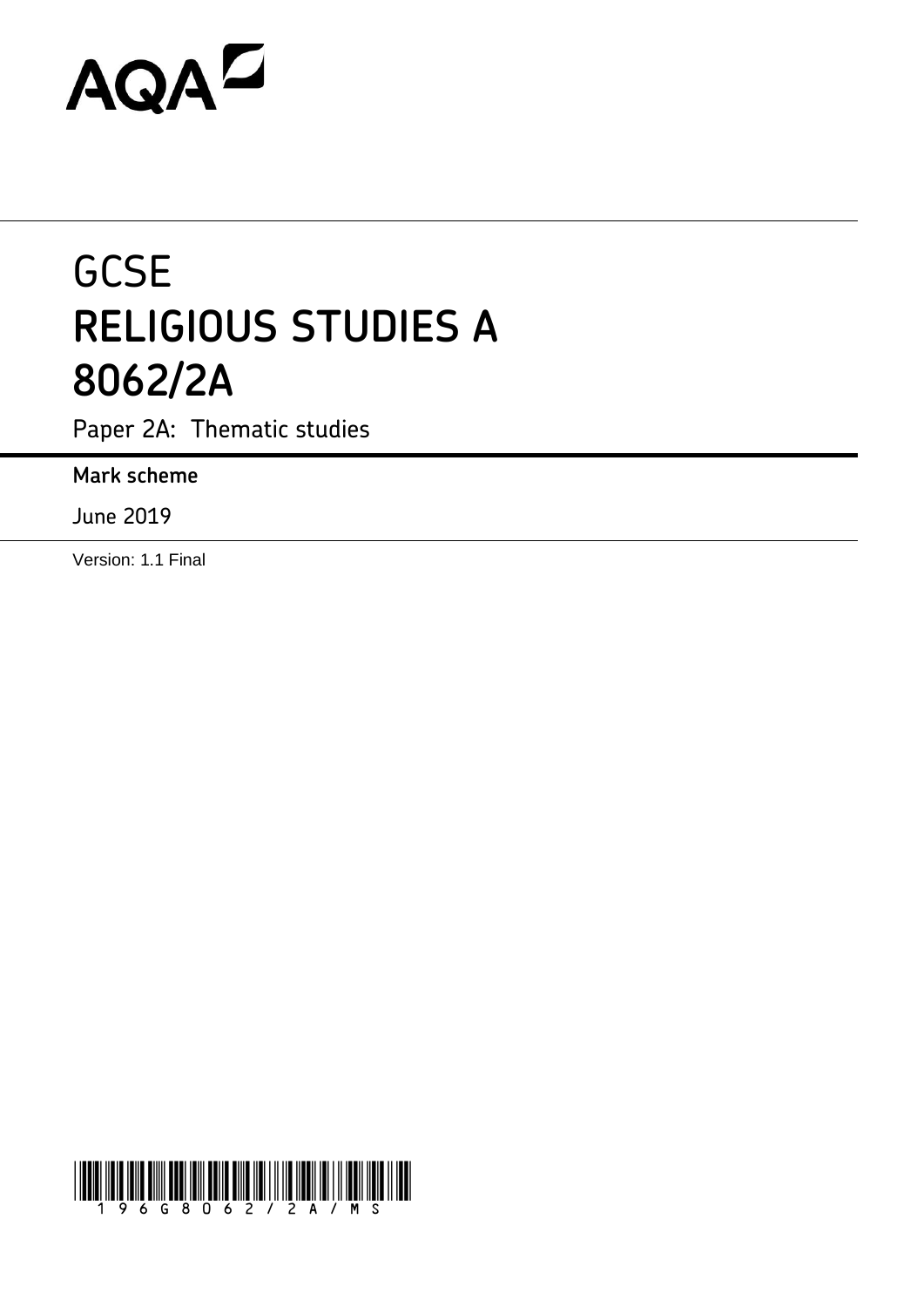Mark schemes are prepared by the Lead Assessment Writer and considered, together with the relevant questions, by a panel of subject teachers. This mark scheme includes any amendments made at the standardisation events which all associates participate in and is the scheme which was used by them in this examination. The standardisation process ensures that the mark scheme covers the students' responses to questions and that every associate understands and applies it in the same correct way. As preparation for standardisation each associate analyses a number of students' scripts. Alternative answers not already covered by the mark scheme are discussed and legislated for. If, after the standardisation process, associates encounter unusual answers which have not been raised they are required to refer these to the Lead Examiner.

It must be stressed that a mark scheme is a working document, in many cases further developed and expanded on the basis of students' reactions to a particular paper. Assumptions about future mark schemes on the basis of one year's document should be avoided; whilst the guiding principles of assessment remain constant, details will change, depending on the content of a particular examination paper.

Further copies of this mark scheme are available from aqa.org.uk

Copyright © 2019 AQA and its licensors. All rights reserved.

AQA retains the copyright on all its publications. However, registered schools/colleges for AQA are permitted to copy material from this booklet for their own internal use, with the following important exception: AQA cannot give permission to schools/colleges to photocopy any material that is acknowledged to a third party even for internal use within the centre.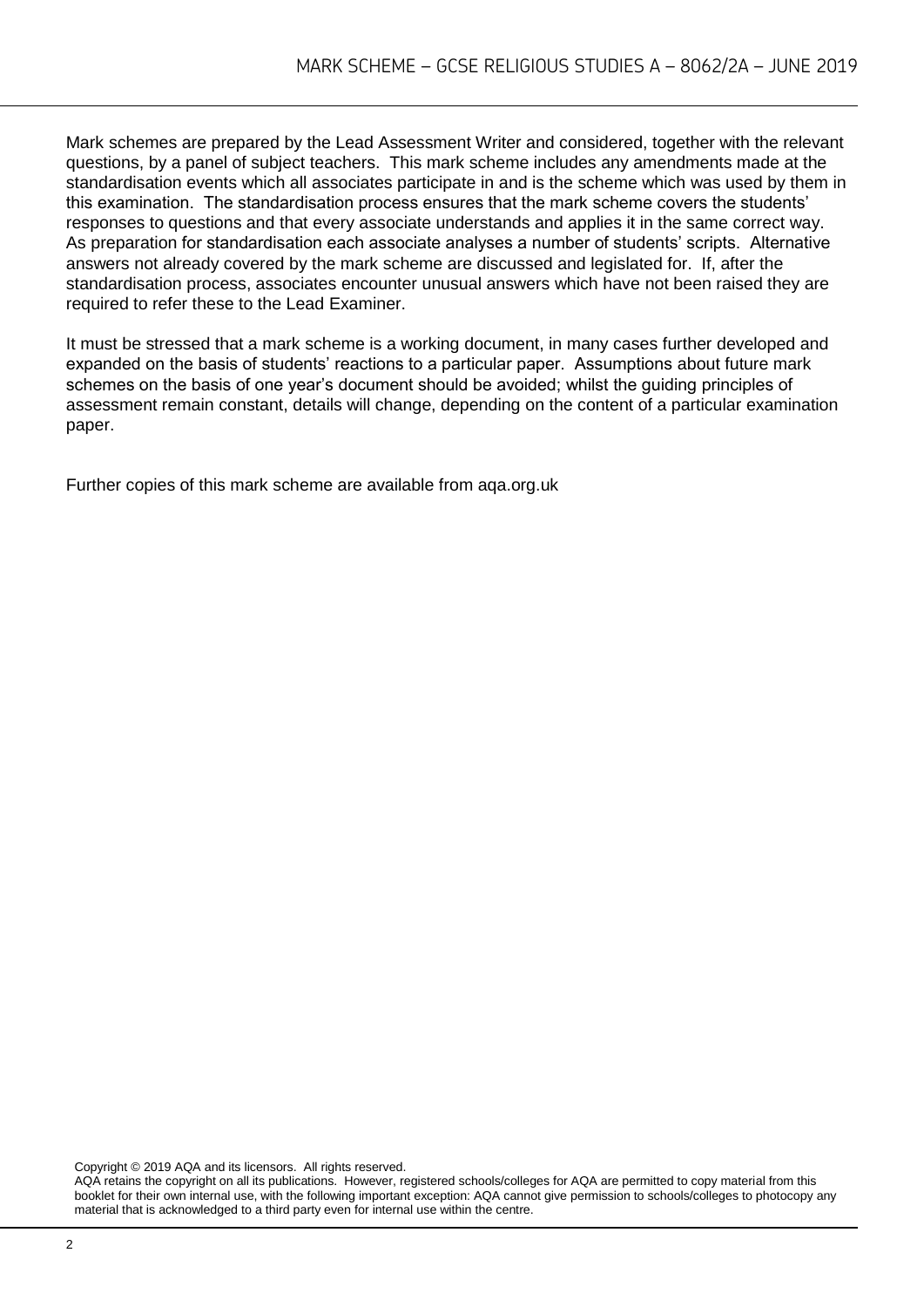## Level of response marking instructions

Level of response mark schemes are broken down into levels, each of which has a descriptor. The descriptor for the level shows the average performance for the level. There are marks in each level.

Before you apply the mark scheme to a student's answer read through the answer and annotate it (as instructed) to show the qualities that are being looked for. You can then apply the mark scheme.

#### Step 1 Determine a level

Start at the lowest level of the mark scheme and use it as a ladder to see whether the answer meets the descriptor for that level. The descriptor for the level indicates the different qualities that might be seen in the student's answer for that level. If it meets the lowest level then go to the next one and decide if it meets this level, and so on, until you have a match between the level descriptor and the answer. With practice and familiarity you will find that for better answers you will be able to quickly skip through the lower levels of the mark scheme.

When assigning a level you should look at the overall quality of the answer and not look to pick holes in small and specific parts of the answer where the student has not performed quite as well as the rest. If the answer covers different aspects of different levels of the mark scheme you should use a best fit approach for defining the level and then use the variability of the response to help decide the mark within the level, ie if the response is predominantly level 3 with a small amount of level 4 material it would be placed in level 3 but be awarded a mark near the top of the level because of the level 4 content.

#### Step 2 Determine a mark

Once you have assigned a level you need to decide on the mark. The descriptors on how to allocate marks can help with this. The exemplar materials used during standardisation will help. There will be an answer in the standardising materials which will correspond with each level of the mark scheme. This answer will have been awarded a mark by the Lead Examiner. You can compare the student's answer with the example to determine if it is the same standard, better or worse than the example. You can then use this to allocate a mark for the answer based on the Lead Examiner's mark on the example.

You may well need to read back through the answer as you apply the mark scheme to clarify points and assure yourself that the level and the mark are appropriate.

Indicative content in the mark scheme is provided as a guide for examiners. It is not intended to be exhaustive and you must credit other valid points. Students do not have to cover all of the points mentioned in the Indicative content to reach the highest level of the mark scheme.

An answer which contains nothing of relevance to the question must be awarded no marks.

#### Levels of response marking

In GCSE Religious Studies, differentiation is largely achieved by outcome on the basis of students' responses. To facilitate this, levels of response marking has been devised for many questions.

Levels of response marking requires a quite different approach from the examiner than the traditional 'point for point' marking. It is essential that the **whole response is read** and then **allocated to the level**  it best fits.

If a student demonstrates knowledge, understanding and / or evaluation at a certain level, he / she must be credited at that level. **Length** of response or **literary ability** should **not be confused with genuine**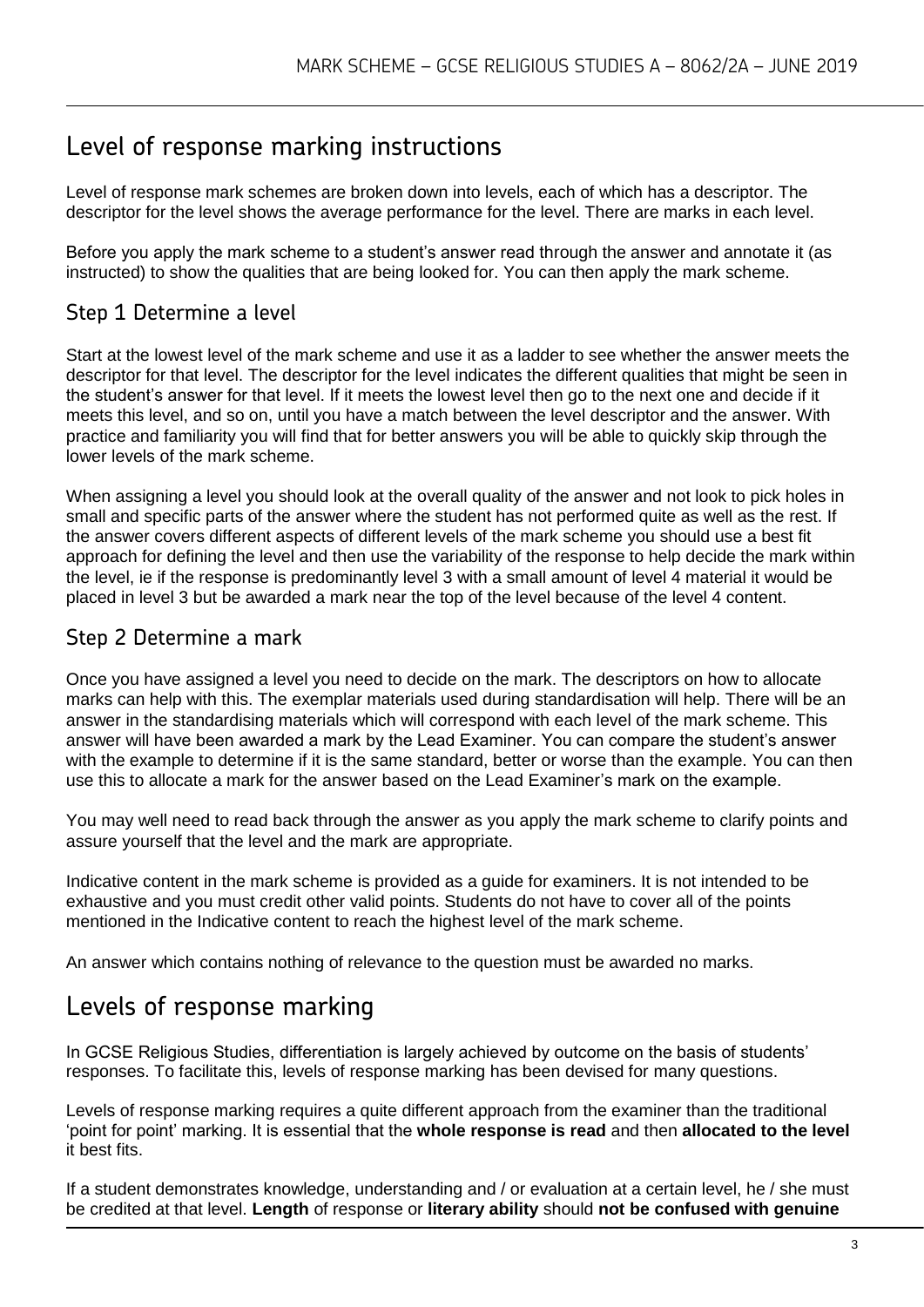**religious studies skills**. For example, a short answer which shows a high level of conceptual ability must be credited at that level. (If there is a band of marks allocated to a level, discrimination should be made with reference to the development of the answer.)

Levels are tied to specific skills. Examiners should **refer to the stated assessment target** objective of a question (see mark scheme) when there is any doubt as to the relevance of a student's response.

Levels of response mark schemes include either **examples** of possible students' responses or **material**  which they might use. These are intended as a **guide** only. It is anticipated that students will produce a wide range of responses to each question.

It is a feature of levels of response mark schemes that examiners are prepared to reward fully, responses which are obviously valid and of high ability but do not conform exactly to the requirements of a particular level. This should only be necessary occasionally and where this occurs examiners must indicate, by a brief written explanation, why their assessment does not conform to the levels of response laid down in the mark scheme. Such scripts should be referred to the Lead Examiner.

#### **In questions where credit can be given to the development of a point, those developments can take the form of:**

- **Example or evidence**
- **Reference to different views**
- **Detailed information.**

## Spelling, Punctuation and Grammar (SPaG)

Spelling, punctuation and grammar will be assessed in 12-mark questions.

Spelling, punctuation and grammar (SPaG) will be assessed against the following criteria:

| Level                            | <b>Performance descriptor</b>                                                                                                                                                                                                                                                             | <b>Marks</b><br>awarded |
|----------------------------------|-------------------------------------------------------------------------------------------------------------------------------------------------------------------------------------------------------------------------------------------------------------------------------------------|-------------------------|
| High<br>performance.             | Learners spell and punctuate with consistent accuracy<br>Learners use rules of grammar with effective control of meaning overall<br>Learners use a wide range of specialist terms as appropriate<br>$\bullet$                                                                             | 3                       |
| Intermediate •<br>performance.   | Learners spell and punctuate with considerable accuracy<br>Learners use rules of grammar with general control of meaning overall<br>Learners use a good range of specialist terms as appropriate                                                                                          | 2                       |
| <b>Threshold</b><br>performance. | Learners spell and punctuate with reasonable accuracy<br>Learners use rules of grammar with some control of meaning and any<br>errors do not significantly hinder meaning overall<br>Learners use a limited range of specialist terms as appropriate                                      |                         |
| No marks<br>awarded              | The learner writes nothing<br>$\bullet$<br>The learner's response does not relate to the question<br>The learner's achievement in SPaG does not reach the threshold<br>$\bullet$<br>performance level, for example errors in spelling, punctuation and<br>grammar severely hinder meaning |                         |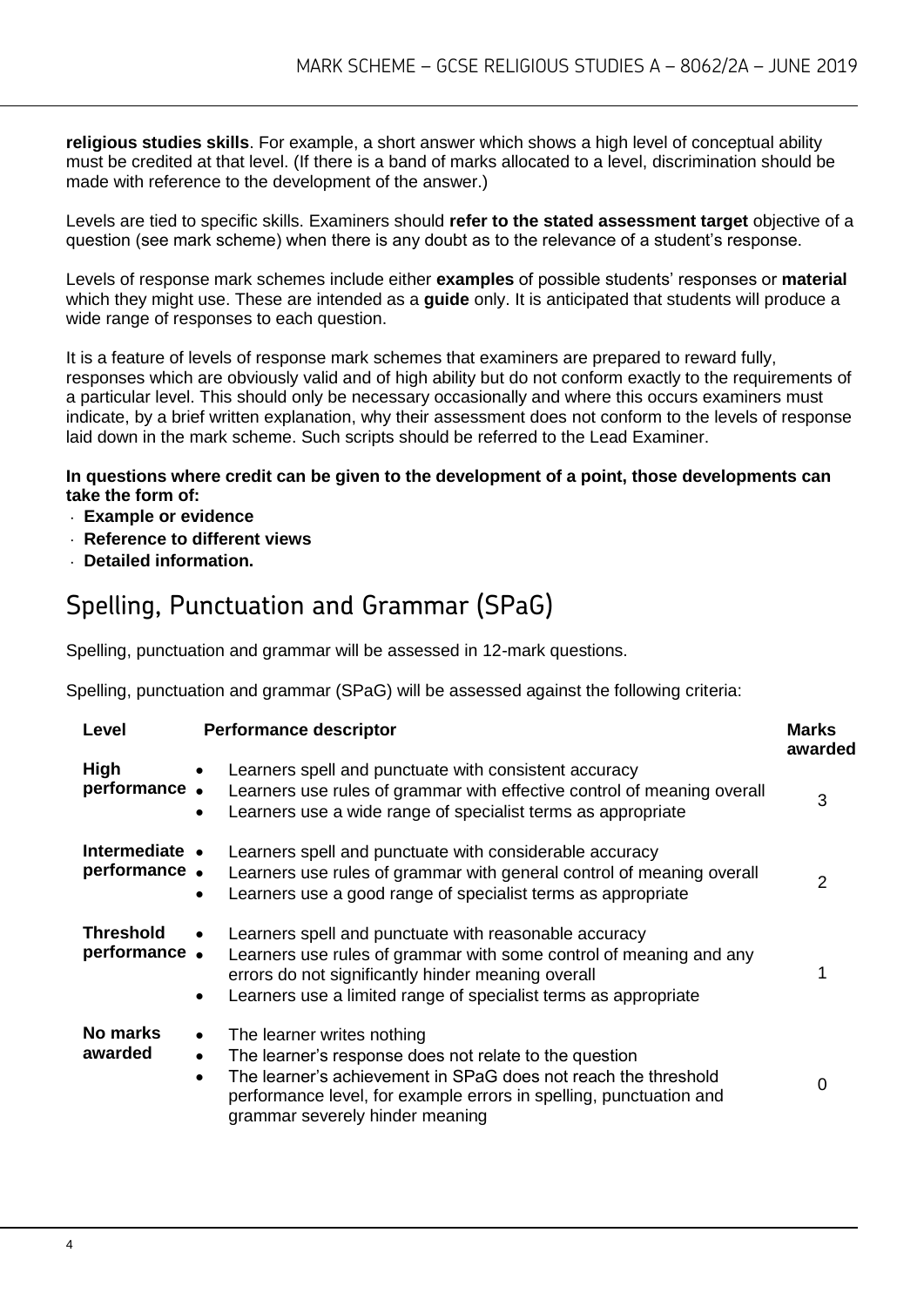#### **0 1 Theme A: Relationships and families**

**0 1 . 1 Many religious people live in nuclear families.**

**Which one of the following best describes a nuclear family?** 

**[1 mark]**

- **A A couple living in their parents' home**
- **B A couple without children**
- **C A couple with children**
- **D A couple living with children and grandparents**

#### **Target: AO1:1 Demonstrate knowledge and understanding of religion and belief, including beliefs, practices and sources of authority.**

Answer: C: A couple with children

**0 1 . 2 Give two religious teachings about gender discrimination.**

**[2 marks]**

#### **Target: AO1:1 Demonstrate knowledge and understanding of religion and belief, including beliefs, practices and sources of authority.**

**One mark for each of two correct points.** 

#### **Students may include two of the following points, but all other relevant points must be credited:**

Historical interpretations of religious teachings have led to men taking the lead in many aspects of religion, for example leading worship / traditionally many religious believers would argue that male leadership is scriptural, so argue that it is not discriminatory, however many religious believers may now challenge the interpretation of particular scriptures / traditional views of roles within the family may be used, for example 'Men work, women stay at home' as examples of gender discrimination men and women have different but complementary roles, they are viewed as equal but different. gender discrimination is being challenged as for example more women become ministers and bishops in some sections of Christianity and rabbis in sections of Judaism / men and women are created in the image of God, so discrimination is wrong / 'If a man denies the possibility of enlightenment of women then his own enlightenment is impossible.' (Lotus Sutta) / 'The things which separate and divide people – race, religion, gender and social position are all illusory.' (Dhammapada 6) / 'Waheguru is neither male nor female' (Guru Granth Sahib) / 'All men and women are equal. We are the children of one God.' (Guru Granth Sahib 611) / 'People we created you all from a single man and a single woman.' (Quran) / 'There is neither Jew nor Greek, male nor female, slave nor free for all are one in Christ Jesus.' (Galatians 3:28) / 'Where women are honoured there the gods are pleased.' (Manu 3:56) / 'I look upon all creatures equally.' (Bhagavad Gita 9:29), etc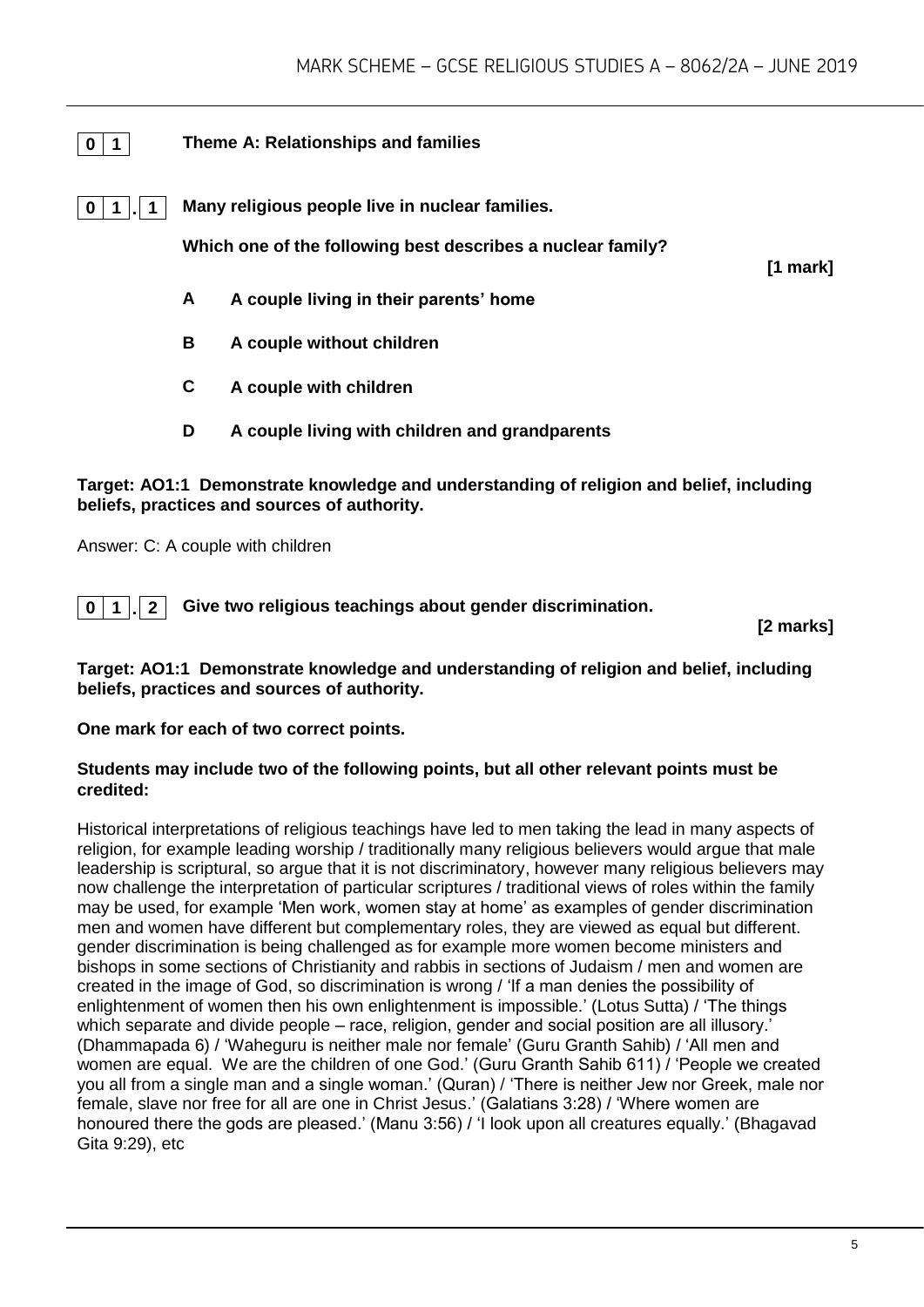## **0 1 . 3 Explain two contrasting religious beliefs about unmarried couples living**

**together (cohabitation).**

**In your answer you must refer to one or more religious traditions.** 

**[4 marks]**

**Target: AO1:3 Demonstrate knowledge and understanding of religion and belief, including similarities and differences within and/or between religions and beliefs.**

#### **First contrasting belief**

Simple explanation of a relevant and accurate contrast – 1 mark Detailed explanation of a relevant and accurate contrast – 2 marks

#### **Second contrasting belief**

Simple explanation of a relevant and accurate contrast – 1 mark Detailed explanation of a relevant and accurate contrast – 2 marks

If similar beliefs are given only **one** of them may be credited up to 2 marks max.

Detailed explanations will reflect one or more religious traditions.

#### **Students may include some of the following points, but all other relevant points must be credited:**

Traditionally most religions see cohabitation as wrong as they believe that a sexual relationship should only take place within marriage. Cohabitation is therefore viewed as sex outside of marriage and not in line with much religious teaching, etc

#### **Buddhism**

Does not condemn cohabitation / sex as part of a loving caring relationship seen as a good thing / If sex is based on lust which leads to craving, then that leads to bad karma, etc

#### **Christianity**

Most Christians believe sex should be reserved for marriage / cohabitation is seen as wrong as this leads to immorality / 'Flee from sexual immorality…Whoever sins sexually, sins against their own body' (1 Cor 6:18).

Some Christians see cohabitation as acceptable if the couple are in a loving relationship and are intending to marry but perhaps are unable to afford to marry / other Christians would view cohabitation as acceptable if for example the couple were homosexual and were unable to have a religious marriage ceremony, etc

#### **Hinduism**

Cohabitation is unacceptable as this leads to sex outside of marriage / for Hindus life is split into four stages and only at the second stage (the married householder stage) can sexual relationships take place / for other stages people should remain celibate, etc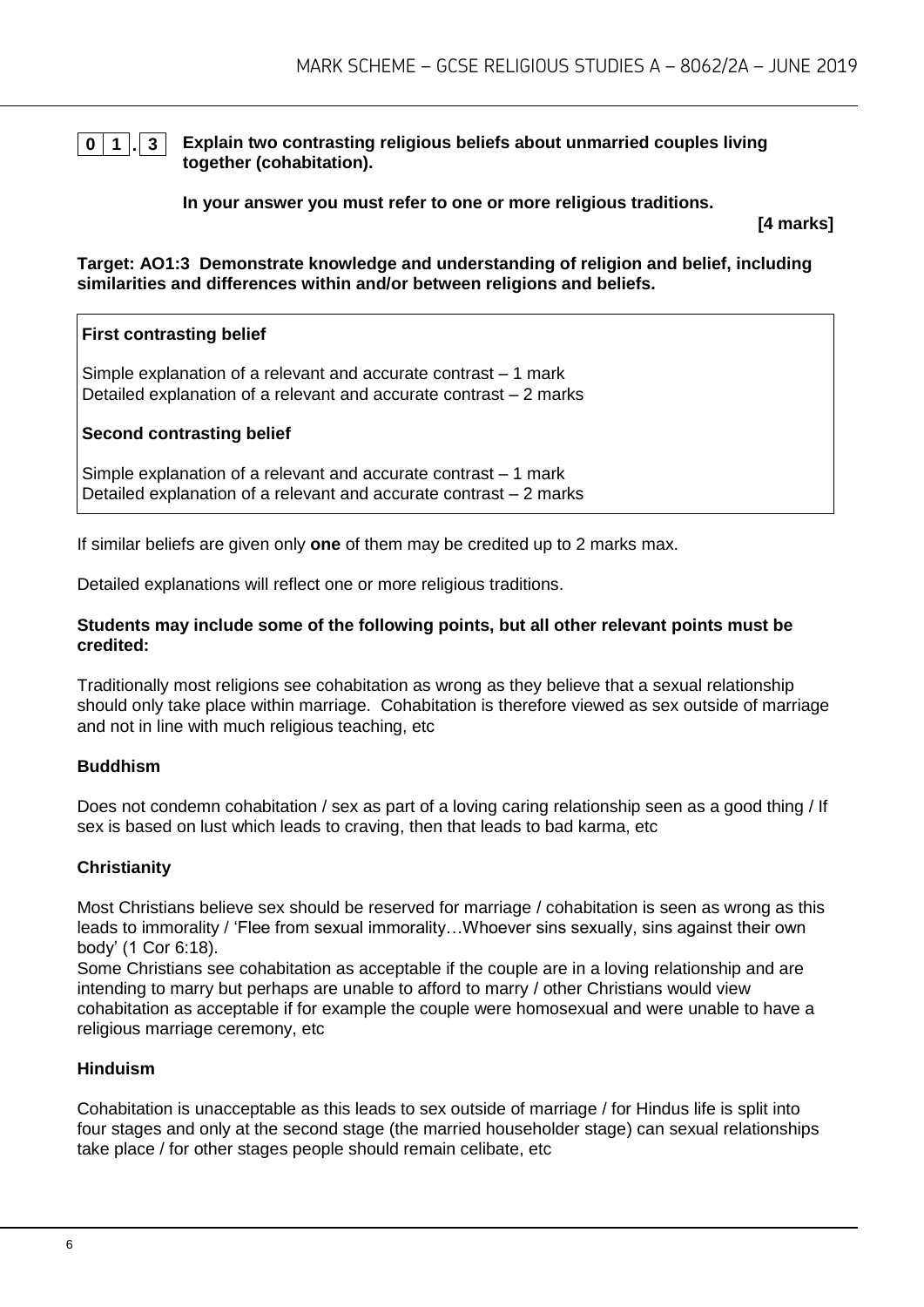#### **Islam**

Islam opposes cohabitation / sex should be within marriage / the expectation is that a Muslim will marry and have a family / sex outside of marriage carries severe punishment under Sharia Law, etc

#### **Judaism**

Family is very important within Judaism and so anything that does not support the family is seen as wrong / cohabitation is seen as not ideal / the expectation is that sex would be within marriage, etc

#### **Sikhism**

Sex should be controlled by marriage / and should therefore be within a stable relationship / Sikhs should avoid temptation / cohabitation is therefore seen as wrong, etc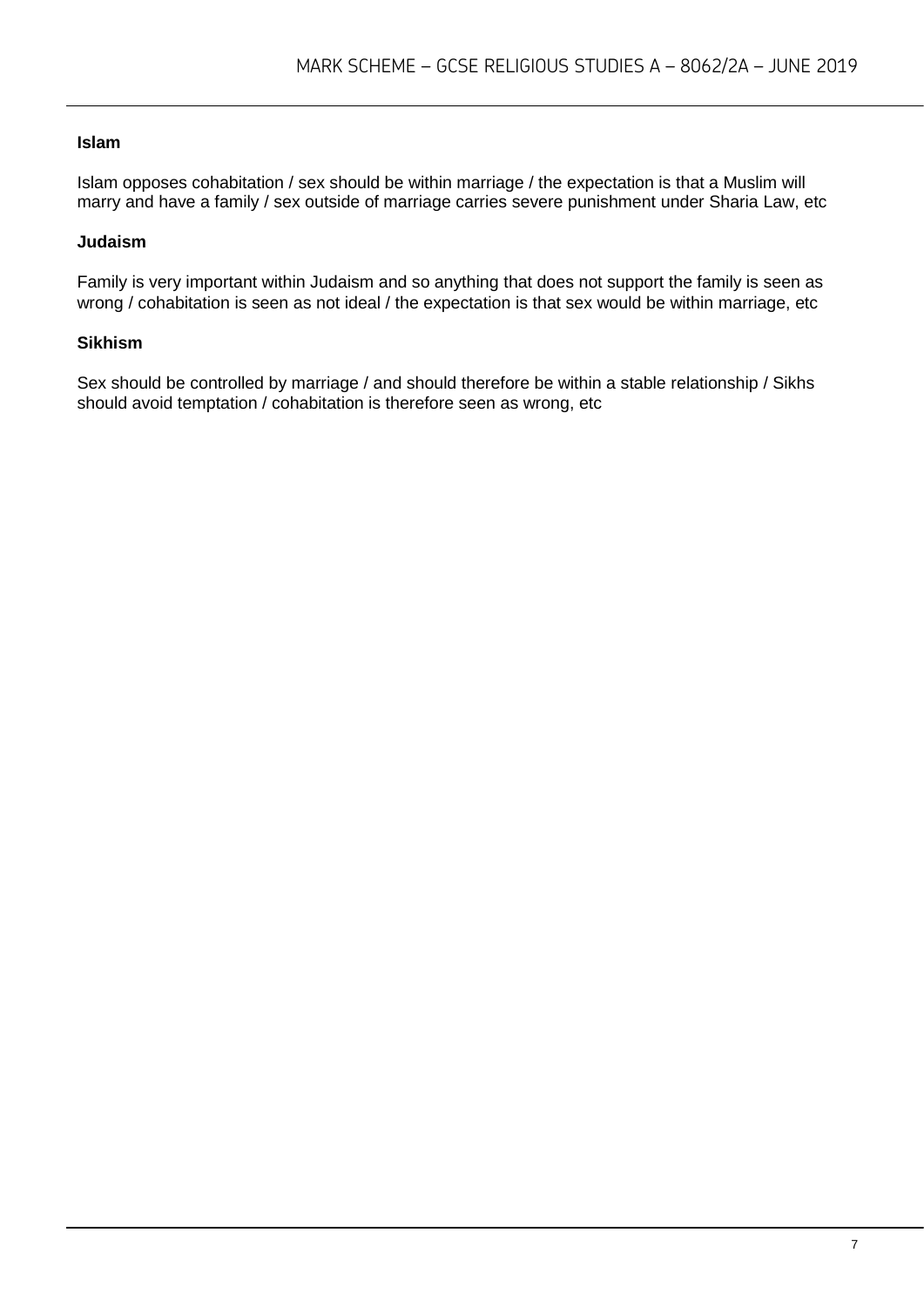#### **0 1 . 4 Explain two religious beliefs about the purpose of families.**

**Refer to sacred writings or another source of religious belief and teaching in your answer.**

**[5 marks]**

#### **Target: AO1:1 Demonstrate knowledge and understanding of religion and belief, including beliefs, practices and sources of authority.**

#### **First belief**

Simple explanation of a relevant and accurate belief – 1 mark Detailed explanation of a relevant and accurate belief – 2 marks

#### **Second belief**

Simple explanation of a relevant and accurate belief – 1 mark Detailed explanation of a relevant and accurate belief – 2 marks

Relevant and accurate reference to sacred writings or another source of religious belief and teaching  $-1$  mark

#### **Students may include some of the following points, but all other relevant points must be credited:**

**Generally** all religions view the main purpose of families as:

- providing stability for family members and society
- protects children, supplying their basic needs and keeping them safe
- place where children are socialised so they can grow up and contribute to society
- place to educate children in a faith
- place for companionship and mutual love between the adults who cannot or choose not to be parents, etc

#### **Buddhism**

Husbands and wives are expected to respect and honour each other / develop love/trust/remain faithful / Sigalovada Sutta lists five duties of parents – dissuade children from doing evil / persuade them to do good / give a good education / arrange a suitable marriage partner / hand over their inheritance at the proper time / develop metta / karuna / 'To support one's father and mother, to care for one's wife and children and to have a peaceful occupation, this is the highest blessing' (Dhammapada 313), etc

#### **Christianity**

Couples should 'submit to one another out of reverence for the Lord' (Ephesians 5:21) / meaning there should be love and respect between them / children have a duty to obey, love and respect their parents / 'Listen to your father who gave you life and do not despise your mother when she is old.' (Proverbs 23:22) / 'Honour your father and mother' (Exodus 20:12) / children are gifts from God / so parents should respect their dignity / 'Fathers do not exasperate your children; instead bring them up in the training and instruction of the Lord.' (Ephesians 6:4) / children should also be raised within the Christian faith, etc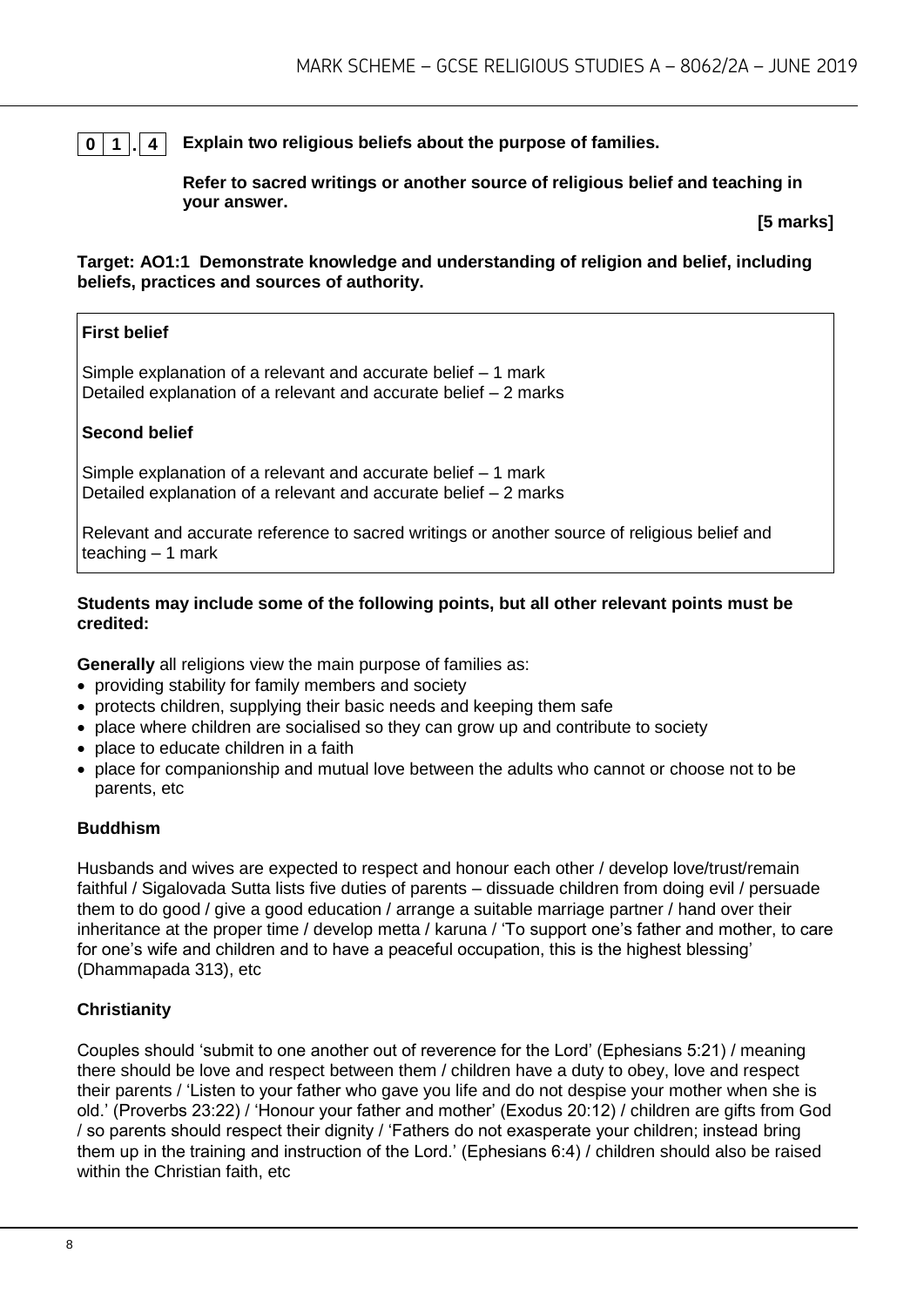#### **Hinduism**

Hindu parents should provide their children with all the necessities of life / children should respect / obey their parents / they should also care for their parents when they are no longer able to care for themselves / parents should teach their children the beliefs of Hinduism / how to pray / perform puja / every Hindu must go through the householder stage of life / if Hindus do not perform their duties as a householder and raise a family they will not achieve moksha,etc

#### **Islam**

The extended family is the basis of Islamic society and part of Allah's plan / children are taught to respect and obey their parents / 'It is one of the greatest sins that a man should curse his parents.' (Hadith) / care for them when they are no longer able to look after themselves / 'He who is good to his parents, blessings be upon him...' (Hadith) / parents should make sure their home is halal / children are taught the beliefs of Islam and how to practise the Five Pillars and live a good Muslim life, etc

#### **Judaism**

Children are commanded to 'Honour your father and mother' (Exodus 20:12) / to respect them / 'Listen to your father... and do not despise your mother...' (Proverbs 23:22) / the mother in particular passes down the faith to the next generation / children learn through the celebration of festivals within the home both religious practices and the values of charity and hospitality, etc

#### **Sikhism**

The family is important for teaching children moral values / how to live with others / where they first become aware of God / 'It is a Sikh's duty to get his children educated in Sikhism' (Rehat Maryada article 16) / everyone in the extended family should support each other to live / work / raise a family / develop spiritually / elder members of the family are respected and cared for, etc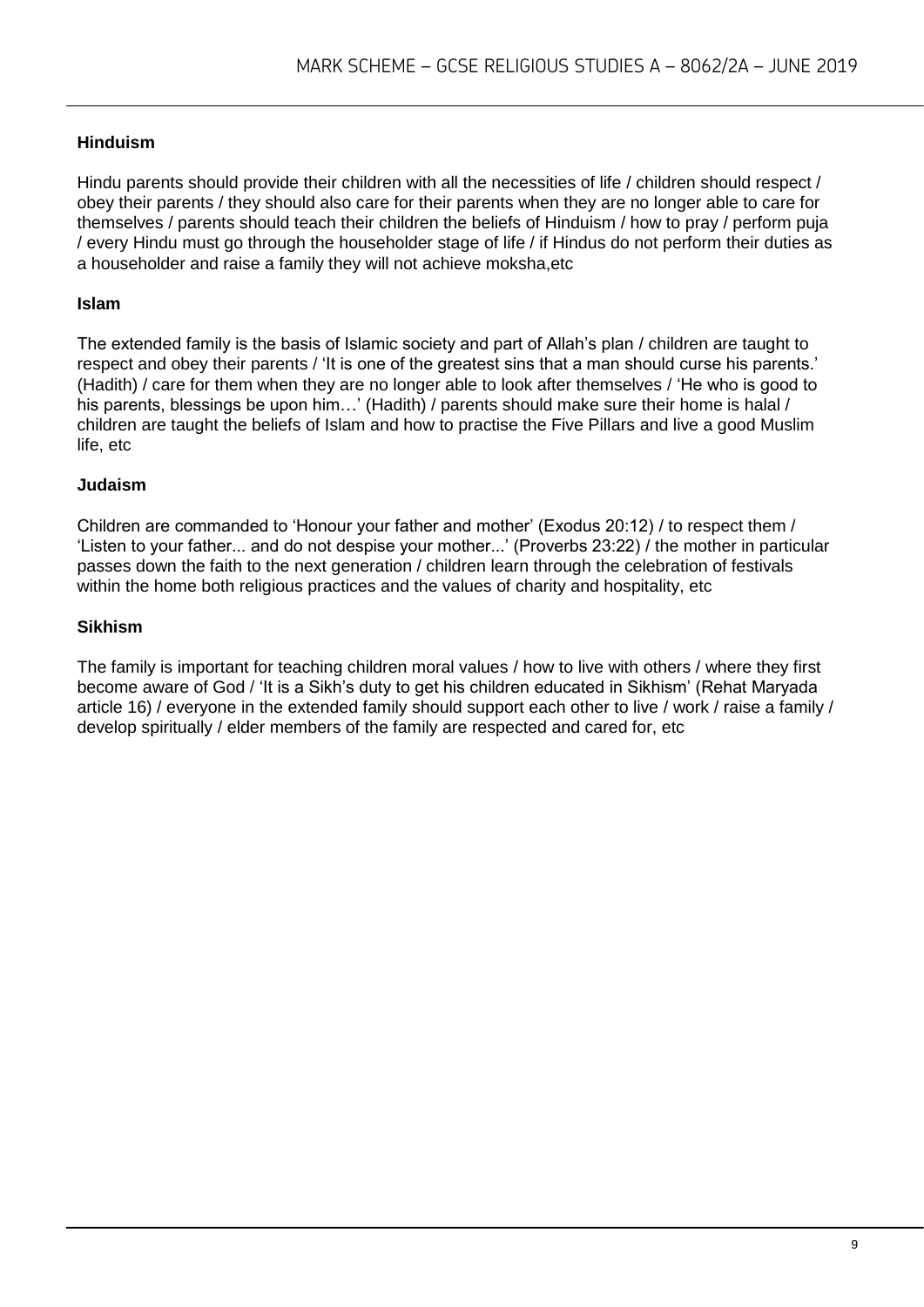#### **0 1 . 5 'It is wrong to disapprove of homosexual relationships.'**

**Evaluate this statement.** 

**In your answer you:** 

- **should give reasoned arguments in support of this statement**
- **should give reasoned arguments to support a different point of view**
- **should refer to religious arguments**
- **may refer to non-religious arguments**
- **should reach a justified conclusion.**

**[12 marks] [SPaG 3 marks]**

#### **Target: AO2 Analyse and evaluate aspects of religion and belief, including their significance and influence.**

| Level | <b>Criteria</b>                                                                                                                                                                                                                                                                                                             | <b>Marks</b> |
|-------|-----------------------------------------------------------------------------------------------------------------------------------------------------------------------------------------------------------------------------------------------------------------------------------------------------------------------------|--------------|
| 4     | A well-argued response, reasoned consideration of different points of view.<br>Logical chains of reasoning leading to judgement(s) supported by knowledge and<br>understanding of relevant evidence and information.<br>References to religion applied to the issue.                                                        | $10 - 12$    |
| 3     | Reasoned consideration of different points of view.<br>Logical chains of reasoning that draw on knowledge and understanding of<br>relevant evidence and information.<br>Clear reference to religion.                                                                                                                        | $7 - 9$      |
| 2     | Reasoned consideration of a point of view.<br>A logical chain of reasoning drawing on knowledge and understanding of relevant<br>evidence and information.<br>OR.<br>Recognition of different points of view, each supported by relevant reasons /<br>evidence.<br>Maximum of Level 2 if there is no reference to religion. | $4 - 6$      |
| 1     | Point of view with reason(s) stated in support.                                                                                                                                                                                                                                                                             | $1 - 3$      |
| 0     | Nothing worthy of credit.                                                                                                                                                                                                                                                                                                   | 0            |

#### **Students may include some of the following evidence and arguments, but all relevant evidence and arguments must be credited:**

#### **Arguments in support**

- Homosexual (same-sex) relationships exhibit the same characteristics found in other relationships and marriages, love, care, trust, faithfulness etc.
- 'God is love' so surely if any couple love each other that has to come from God.
- How can something God created be wrong?
- Modern day same-sex relationships are very different from the same-sex relations that are condemned in some sacred writings.
- Law in the UK permits same-sex marriages so religious believers should not be so critical. etc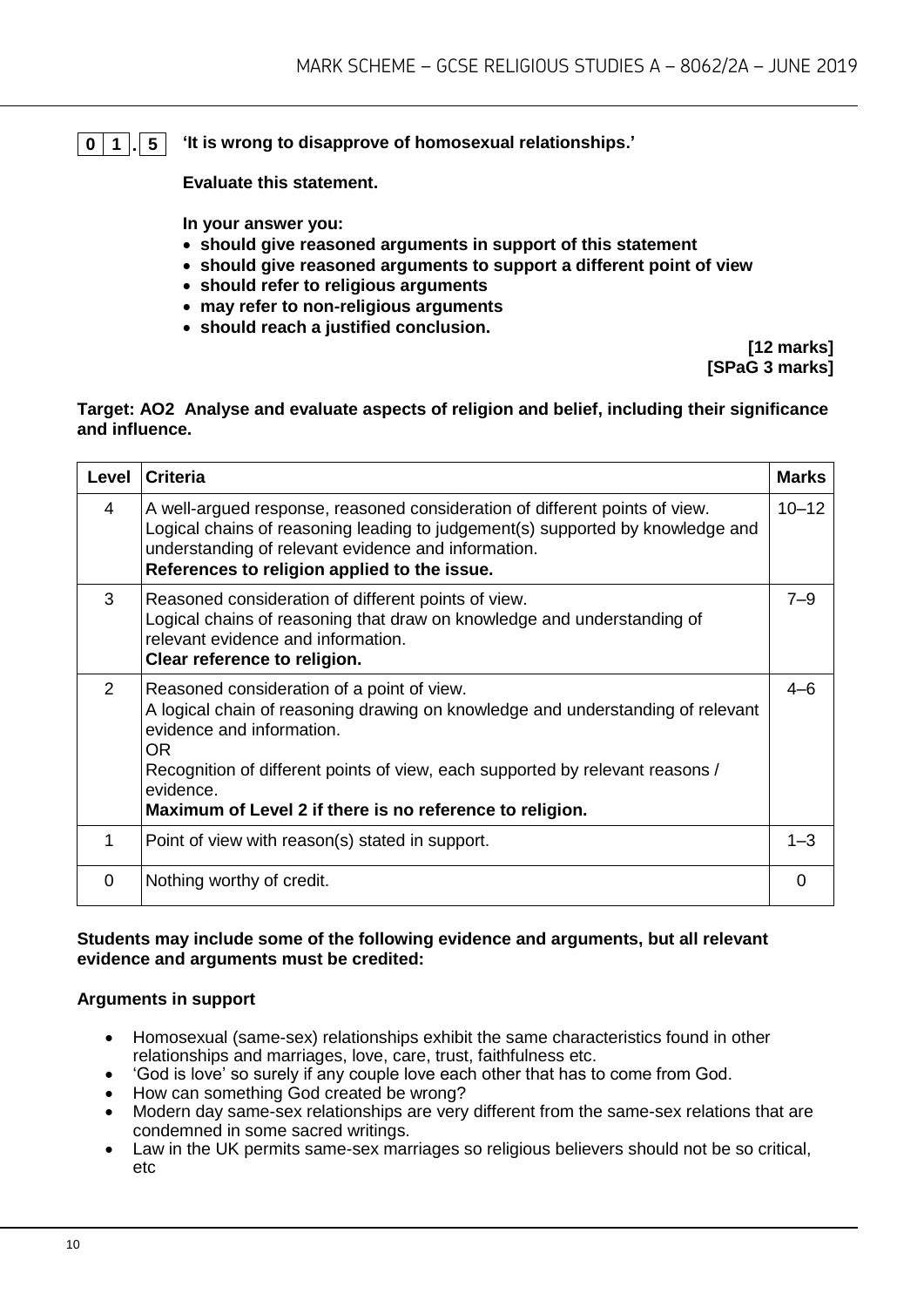#### **Arguments in support of other views**

- Some religious people see same-sex attraction as being against natural law.
- Some religious teachings condemn same-sex relationships; religious authority cannot be explained away because it is seen as old and inconvenient.
- In much religious thought there is great emphasis on having children, this cannot occur biologically between a same-sex couple without a surrogate or donor.
- Some people believe that human sexuality is a choice made by the individual.
- Much traditional religious teaching is focused on the continuation of family and communities hence the focus on heterosexuality, etc.

#### **Buddhism**

Homosexuality is not condemned provided it is part of a loving and committed relationship and not just a lust-based, one-night stand (also applies to heterosexual relationships) / The sex drive needs to be controlled as 'craving' can only lead to suffering, 'dukkha' (Third Precept), etc

#### **Christianity**

Homosexuality is seen as wrong by some Christians though attitudes are changing / Some branches of Christianity eg Quakers accept same-sex relationships / others question the traditional application of the teachings on sexual relations / God created humans, 'and it was very good' (Genesis 2) regardless of their sexuality / God recognises that 'it is not good for man to be alone' (Genesis 2) / much New Testament teaching is built around the condemnation of cultic prostitution in the temples and maintaining a lifestyle distinct from those who worshipped in the various temples so is not really easily applied to a loving same-sex relationship / 'Even women pervert the natural use of their sex by unnatural acts. In the same way the men give up natural sexual relations with women and burn with passions for each other.' (Romans 1:26–27) / some Christians distinguish between sexual orientation and sexual acts / regarding only the latter as sinful / the Metropolitan Community Church is a worldwide denomination that has grown from the LGBT community and therefore accepts all relationships, etc

#### **Hinduism**

Some believe that homosexuality is wrong based upon the teachings of some dharmic texts / however a number of Hindu mythic stories have portrayed homosexual experience as natural and joyful / there are several Hindu temples which have carvings that depict both men and women engaging in same-sex relations, etc

#### **Islam**

Many believe that same-sex relationships are against Islam / the Qur'an sets out severe punishment which can include the death penalty / many Muslim states however use jail or corporal punishment rather than the death penalty as it is argued that the death penalty is not stipulated in the Qur'an / some Muslims do argue that it is acceptable to be in same-sex relationships / and argue that it is lust that is condemned in the Qur'an and not faithful homosexual love / this view remains controversial in some Muslim communities / the Inclusive Mosque Initiative is an organisation in the UK that believes homosexuality should be accepted in Islam, etc

#### **Judaism**

The Torah lists punishments for homosexual acts / some Orthodox Jews consider it to be wrong/ 'No man is to have sexual relations with another man; God hates that.' (Leviticus 18:22) / many Liberal and Reform Jews accept homosexuality if it is within a loving relationship / The Central Conference of American Rabbis in 1998 stated that the holiness within a Jewish marriage 'may be present in committed same gender relationships between two Jews and that these relationships can serve as the foundation of stable Jewish families, thus adding strength to the Jewish community.', etc

#### **Sikhism**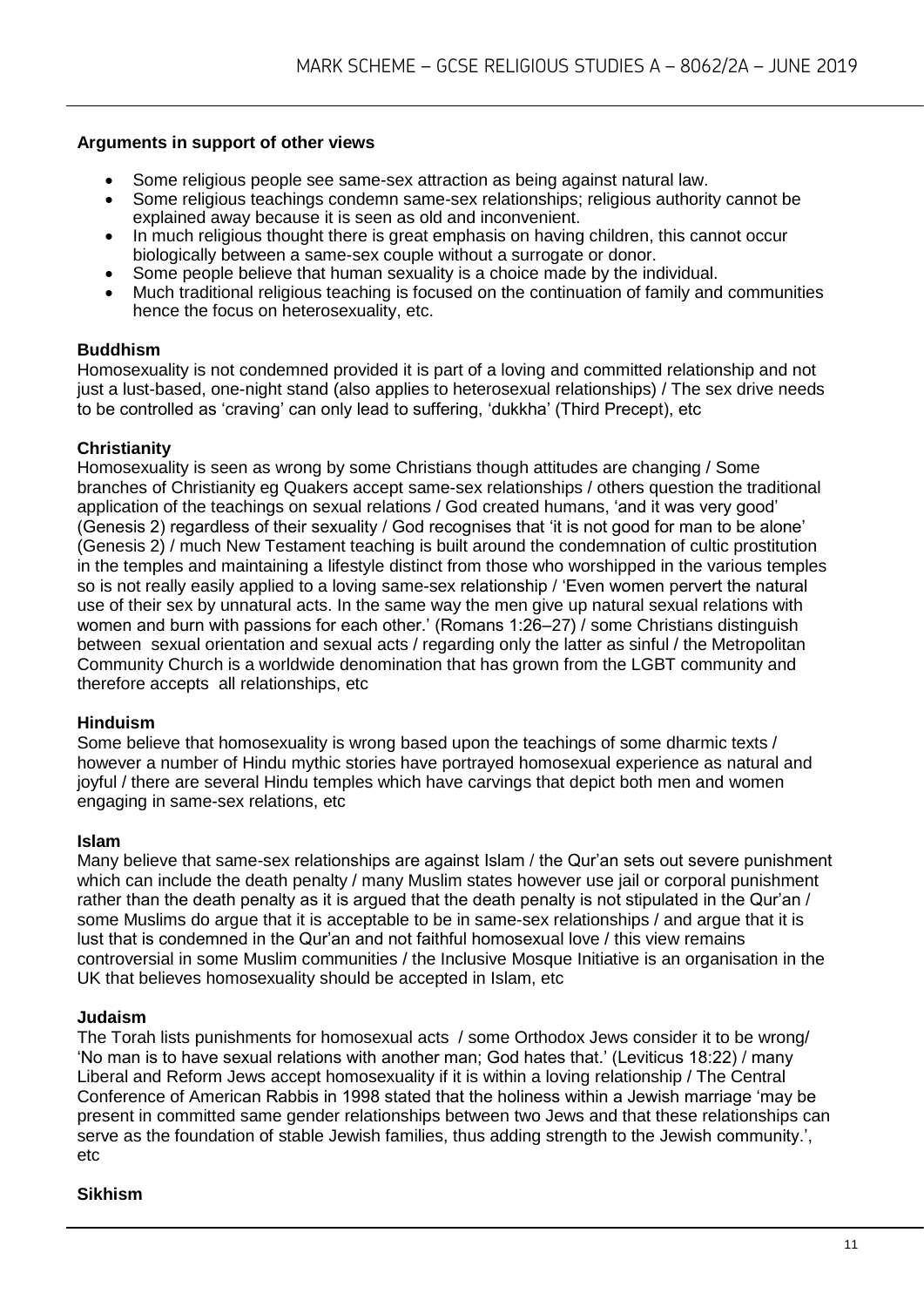Some Sikhs see homosexuality as being wrong since it is not mentioned in the Guru Granth Sahib / where marriage is repeatedly encouraged / others argue that Guru Nanak's teaching on universal equality respects the rights of people of all sexualities / and accept it as part of what God has created in a person, etc

**[Plus SPaG 3 marks]**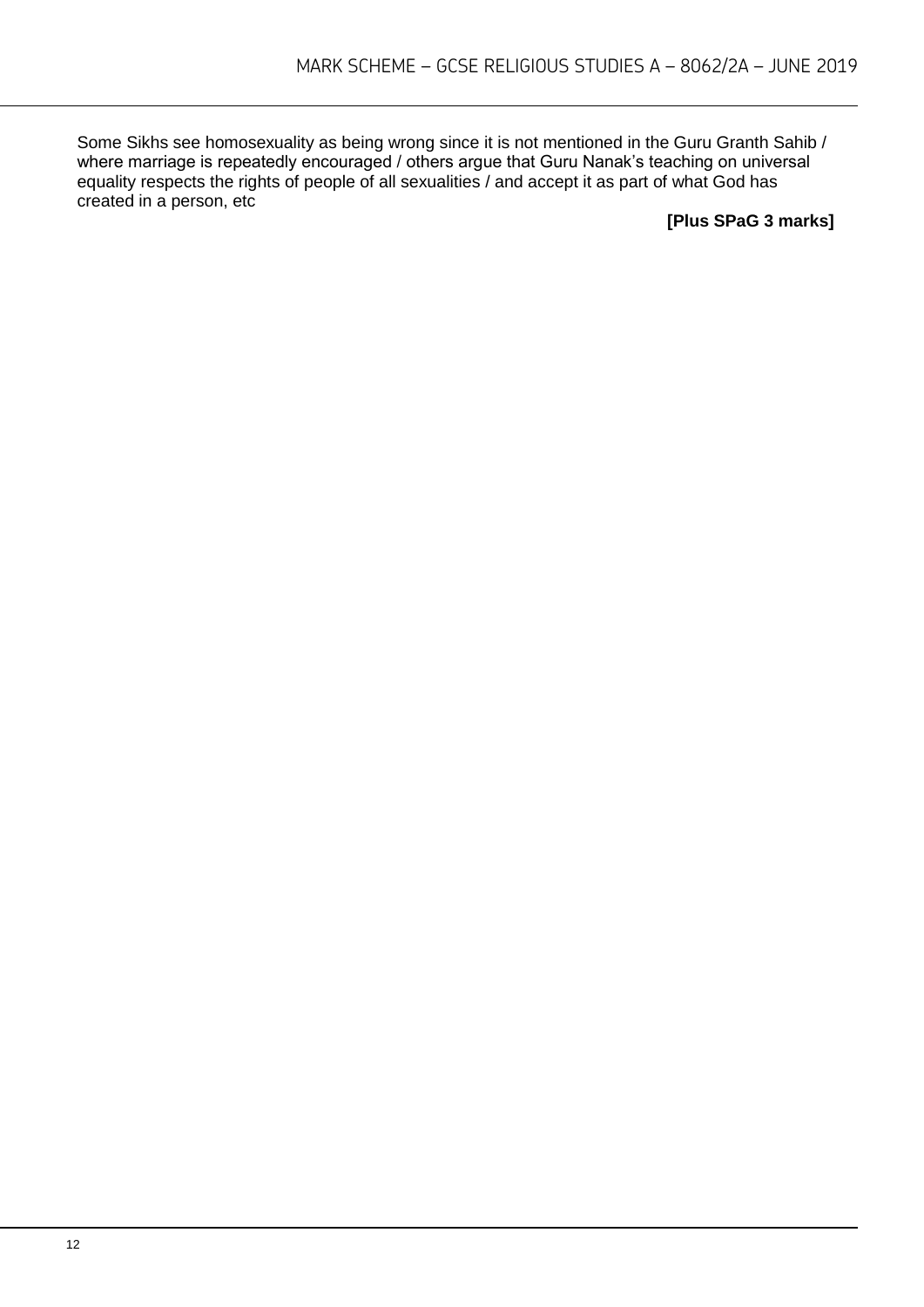#### **0 2 Theme B: Religion and life**

**0 2 . 1 Which one of the following terms describes a religious duty to look after the world?**

**[1 mark]**

- **A Stewardship**
- **B Awe and wonder**
- **C Evolution**
- **D Deforestation**

**Target: AO1:1 Demonstrate knowledge and understanding of religion and belief, including beliefs, practices and sources of authority.**

Answer: A: Stewardship

**0 2 . 2 Give two ways religious believers might help to reduce pollution.**

**[2 marks]**

**Target: AO1:1 Demonstrate knowledge and understanding of religion and belief, including beliefs, practices and sources of authority.**

**One mark for each of two correct points.** 

#### **Students may include two of the following points, but all other relevant points must be credited:**

Encourage governments to keep to their internationally agreed targets to reduce pollution / write to MPs / use the media / educate people / reduce gas emissions which cause acid rain / use renewable, clean energies / campaign for more safeguards to prevent massive oil spills / reduce the use of toxic chemicals / campaign for the control of pesticides / personally avoid littering / set a good example by clearing up litter / reduce / recycle / reuse / reduce reliance on plastic / use public transport / walk /cycle / electric vehicles / plant trees / support charities like A Rocha, Operation Noah and Muslim Hands, etc.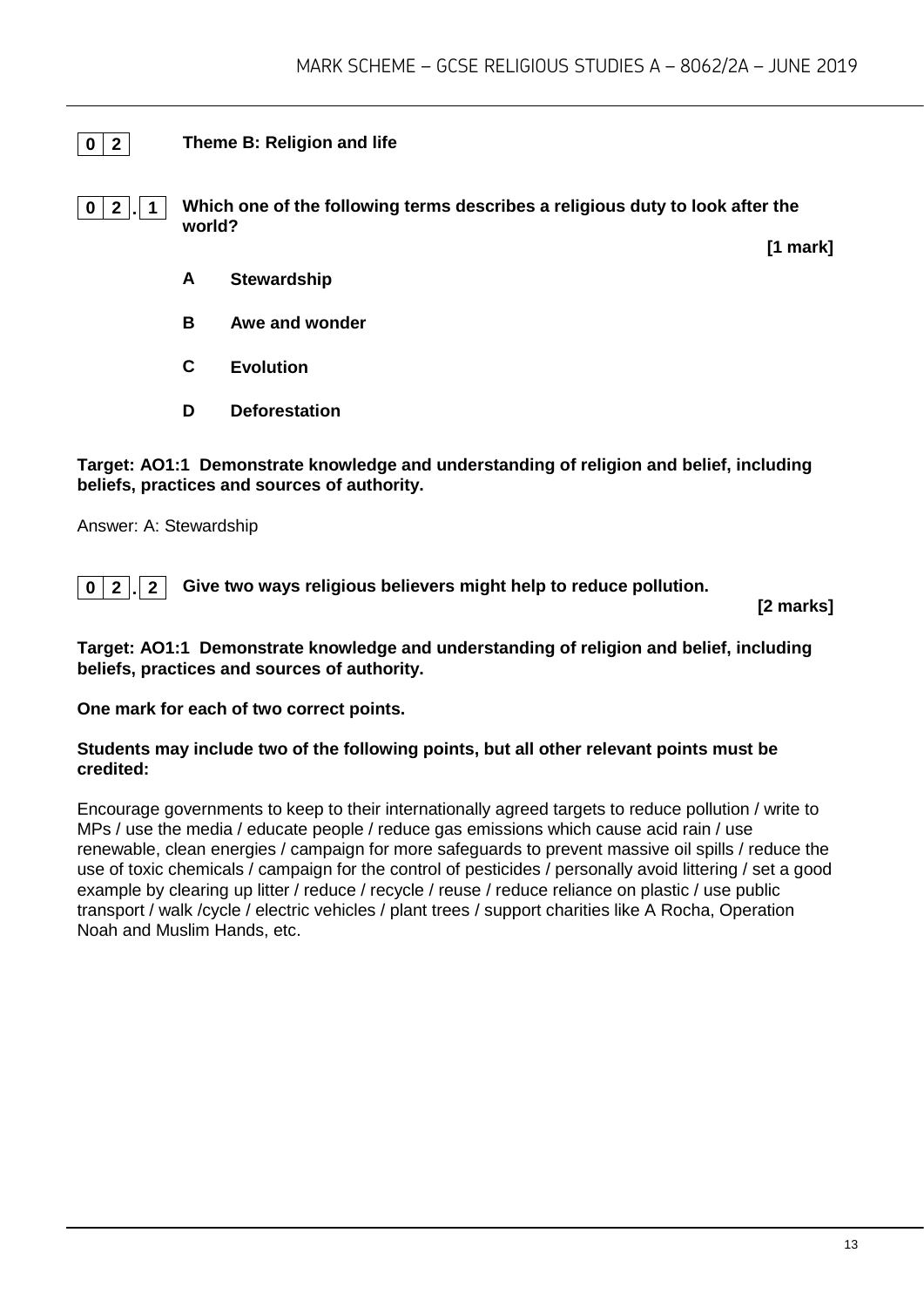**0 2 . 3 Explain two contrasting religious beliefs about animal experimentation.**

#### **In your answer you must refer to one or more religious traditions.**

**[4 marks]**

**Target: AO1:3 Demonstrate knowledge and understanding of religion and belief, including similarities and differences within and/or between religions and beliefs.**

#### **First contrasting belief**

Simple explanation of a relevant and accurate contrast – 1 mark Detailed explanation of a relevant and accurate contrast – 2 marks

#### **Second contrasting belief**

Simple explanation of a relevant and accurate contrast – 1 mark Detailed explanation of a relevant and accurate contrast – 2 marks

**Note:** To be a detailed explanation, the response must be linked to animal experimentation The contrast may refer to either the religious belief(s) used or the issue.

If similar beliefs are given only **one** of them may be credited up to 2 marks max.

Detailed explanations will reflect one or more religious traditions.

#### **Students may include some of the following points, but all other relevant points must be credited:**

God has allowed humans to discover how to do it so it may be done / may be justified as may lead to medical advances / need to find cures to terrible diseases for both animals and humans / saves putting human lives at risk / animals can be especially bred for experimentation purposes / suffering and experimentation can be kept to a minimum / humans are more valuable than animals / it is cruel, and animals suffer and often die / cosmetic testing isn't necessary / there are viable alternatives to testing / animal testing takes advantage of animals' inability to give consent so is exploitative and wrong, etc.

#### **Buddhism**

Buddhists teach that it is important to protect the natural world and live in harmony with it / all creatures are part of cycle of rebirth / compassion and loving kindness should extend to all living things / ahimsa applies to animals / there are alternative methods scientists can use which do not result in animal cruelty / others argue that it may be justified if it saves lives by developing medicines if there is no safe alternative and is carried out as caringly as possible, etc.

#### **Christianity**

Christians view animals as part of God's creation / they believe part of their duty, as stewards of creation, is to protect animals, not exploit them / 'The righteous care for the needs of their animals' – Proverbs 12:10 / idea of dominion (Genesis 1) may be used to support animal experimentation as humans are seen as superior to animals / opposed to testing cosmetics on animals, etc.

#### **Hinduism**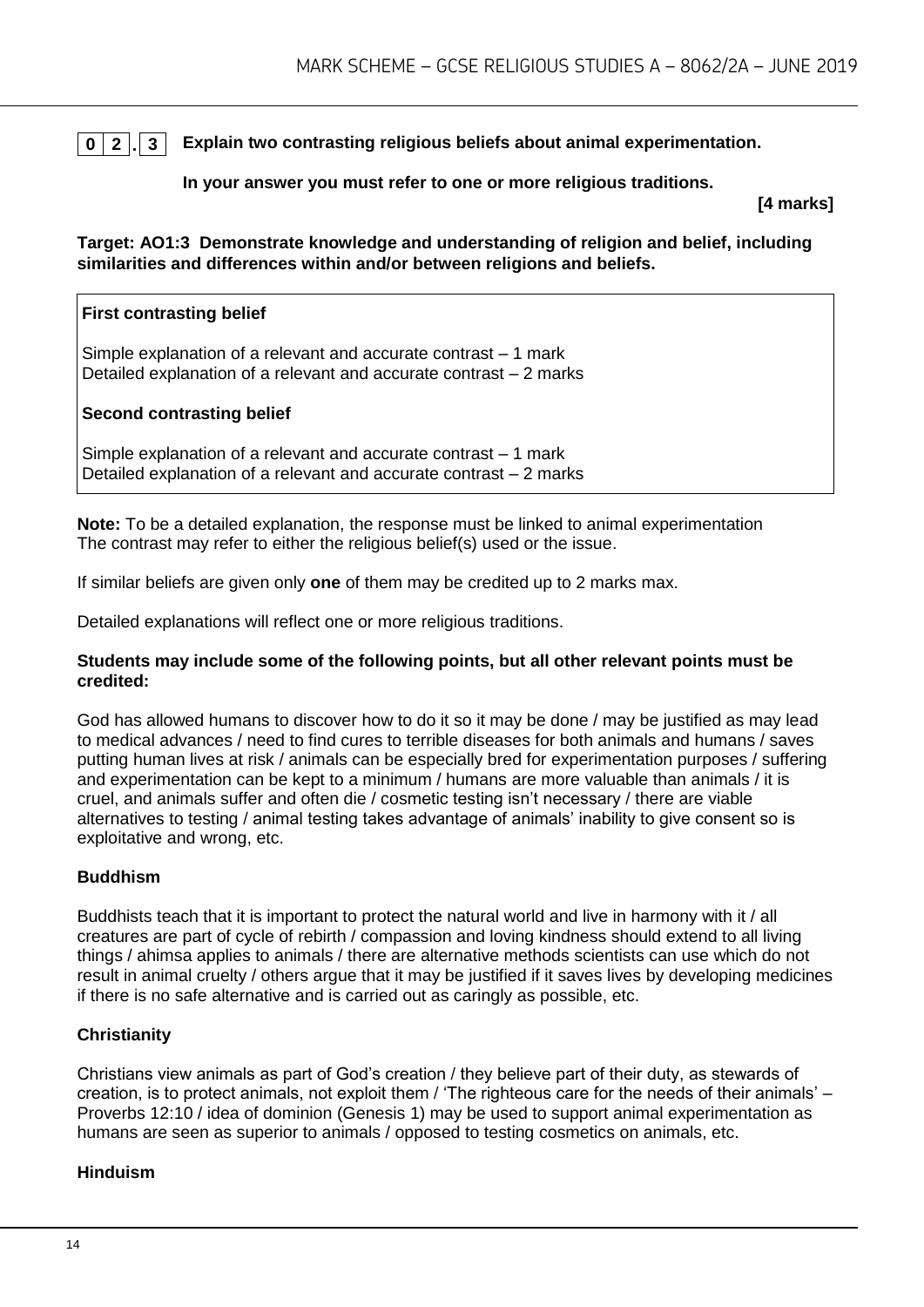Hindus believe all creatures are part of Brahman and thus should be respected / it is part of duty (dharma) to protect animals and show ahimsa / animals have souls and are part of the cycle of life, death and rebirth / causing them to suffer may result in bad karma / animals associated with deities should be protected / may be justified if it helps in finding cures for diseases but the animals must be kept in humane conditions, etc.

#### **Islam**

Muslims believe that everyone can be challenged on Judgement Day on how they have treated animals / Muslims believe scientific experiments should not involve cruelty and should only be done for important medical research / testing cosmetics on animals is seen as wrong, etc.

#### **Judaism**

Jewish beliefs include Genesis 1 which gives humans responsibility over animals, which must not be abused / many Biblical passages show concern for animals and treating them fairly (eg Proverbs 12:10) / research to test potential new medicines is permitted if there is no alternative way of finding out if it works and if suffering is kept to a minimum, etc.

#### **Sikhism**

Sikhs see humans as custodians of the earth and not as having superiority to mistreat animals / all life should be respected / there are other methods of experimentation which do not cause suffering which should be used if possible / cosmetic testing is wrong / the intention is really important – if it is done because there is no other method of testing medicines then it can possibly be tolerated, etc.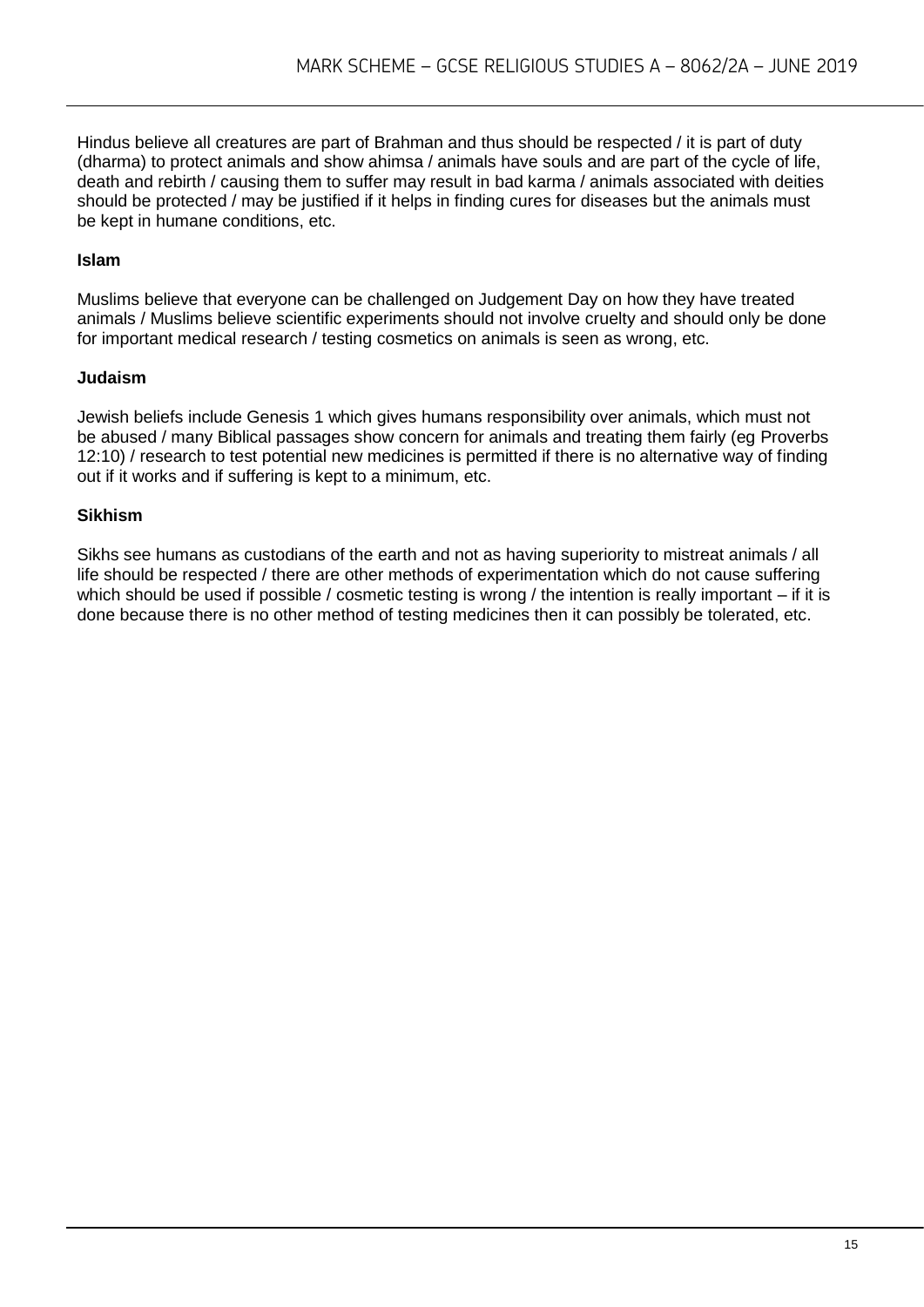#### **0 2 . 4 Explain two religious beliefs about how human life began on earth.**

**Refer to sacred writings or another source of religious belief and teaching in your answer.**

**[5 marks]**

**Target: AO1:1 Demonstrate knowledge and understanding of religion and belief, including beliefs, practices and sources of authority.**

#### **First belief**

Simple explanation of a relevant and accurate belief – 1 mark Detailed explanation of a relevant and accurate belief – 2 marks

#### **Second belief**

Simple explanation of a relevant and accurate belief – 1 mark Detailed explanation of a relevant and accurate belief – 2 marks

Relevant and accurate reference to sacred writings or another source of religious belief and teaching  $-1$  mark

**Note:** To be a detailed explanation the response must refer to how **human** life began

#### **Students may include some of the following points, but all other relevant points must be credited:**

#### **Buddhism**

Although early Buddhist scriptures do contain creation stories, most Buddhists regard them as mythological and not to be taken literally / Parable of the Arrow / most Buddhists accept current scientific thinking about how human life came into existence eg humans evolved from ape-like ancestors over a period of about six million years / all things are dependent upon conditions (dependent arising – paticcasamuppada) / Buddhists do not focus on 'a creator' / Buddhists see space and time as cyclical, such that world-systems come into being, survive for a time, are destroyed and then are remade / The Buddha in the Agganna Sutta describes how the old worldsystem had just been destroyed, and its inhabitants are then reborn in a new system / to begin with they were spirits, floating happily above the earth, luminescent and without form, name or sex, etc.

#### **Christianity**

Genesis 1 states that God created male and female humans on the final day of creation / Genesis 1:27 'So God created mankind in his own image, in the image of God he created them; male and female he created them' / Genesis 2 says that Adam was formed from the soil and God breathed life into him / while Adam was sleeping God took one of his ribs and formed Eve, the first woman / some Christians believe that this is literally true but others say that the story is designed to show that humans are very special to God, created by him in his image / others believe in God as creator but also accept the theory of evolution, etc.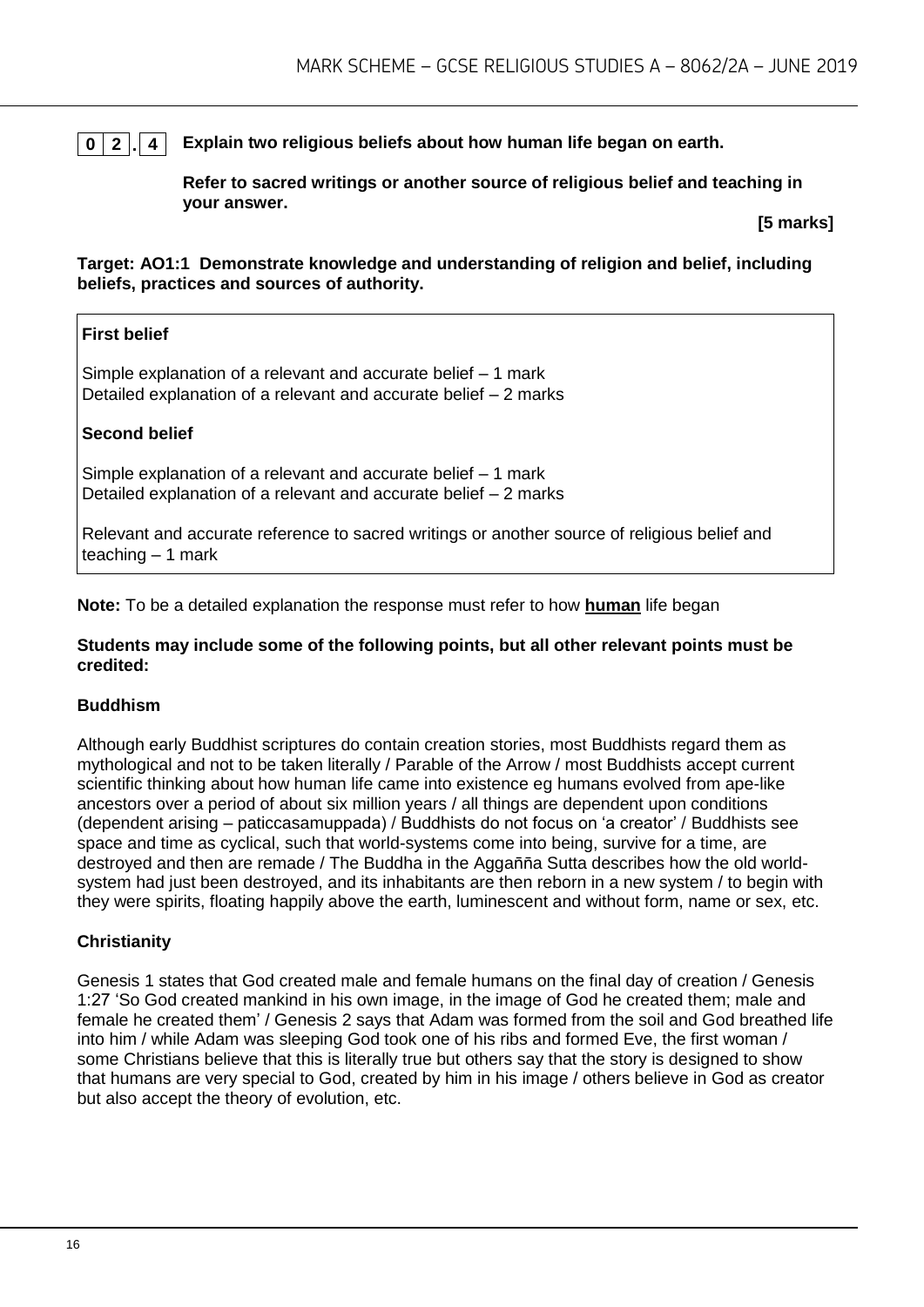#### **Hinduism**

Hindu scriptures talk about the first man with a Divine Spirit as Purusha / he surrendered his divine existence so that human existence could exist / Hindu scriptures do not support the idea of natural selection or the survival of the fittest / don't believe that man is the last and most perfect species to be created / however the sequence of the avatars of Vishnu does compare well with the idea of living beings developing through progressive stages / so some Hindus accept evolution with the atman continuing to live in a new body after one body dies, etc.

#### **Islam**

God moulded the first man from clay and breathed life into him / named him Adam and created from the same soul His wife, Eve (Hawwa) / 'You humans were lifeless and He gave you life' – Qur'an 2:28 / Adam and Hawwa lived in the beautiful garden of paradise until they disobeyed God / some Muslims are creationists and reject evolution / other Muslims accept the theory of evolution, etc.

#### **Judaism**

Genesis 1 tells how God, by speaking, created everything that exists, including humans on the sixth day / 'And God created man in His image, in the image of God He created him; male and female He created them' – Genesis 1:27 / Genesis 2 says that while Adam was sleeping he took part of the man's side and created Eve / many Jews say that the Torah suggests that God designed everything and so do not accept the Theory of Evolution / others disagree and say that God designed nature so that there would be the survival of the fittest and the evolution of species / others say that Judaism asks the question 'Why did human life begin not how, etc.

#### **Sikhism**

How and when humans came into existence is not an important question for Sikhs / Sikhs believe that Waheguru (God) created everything by speaking it into existence / without God's will (hukam) nothing can exist, change or develop / 'Without God, there is nothing at all. As one thread holds hundreds and thousands of beads, He is woven into His creation.' / Sikhism does not oppose the idea of life evolving but the emphasis is on the creation of various life forms by divine will rather than changes taking place due to accident because of natural selection / during the stages of existence a soul evolves from primitive life forms until it receives the gift of human life, etc.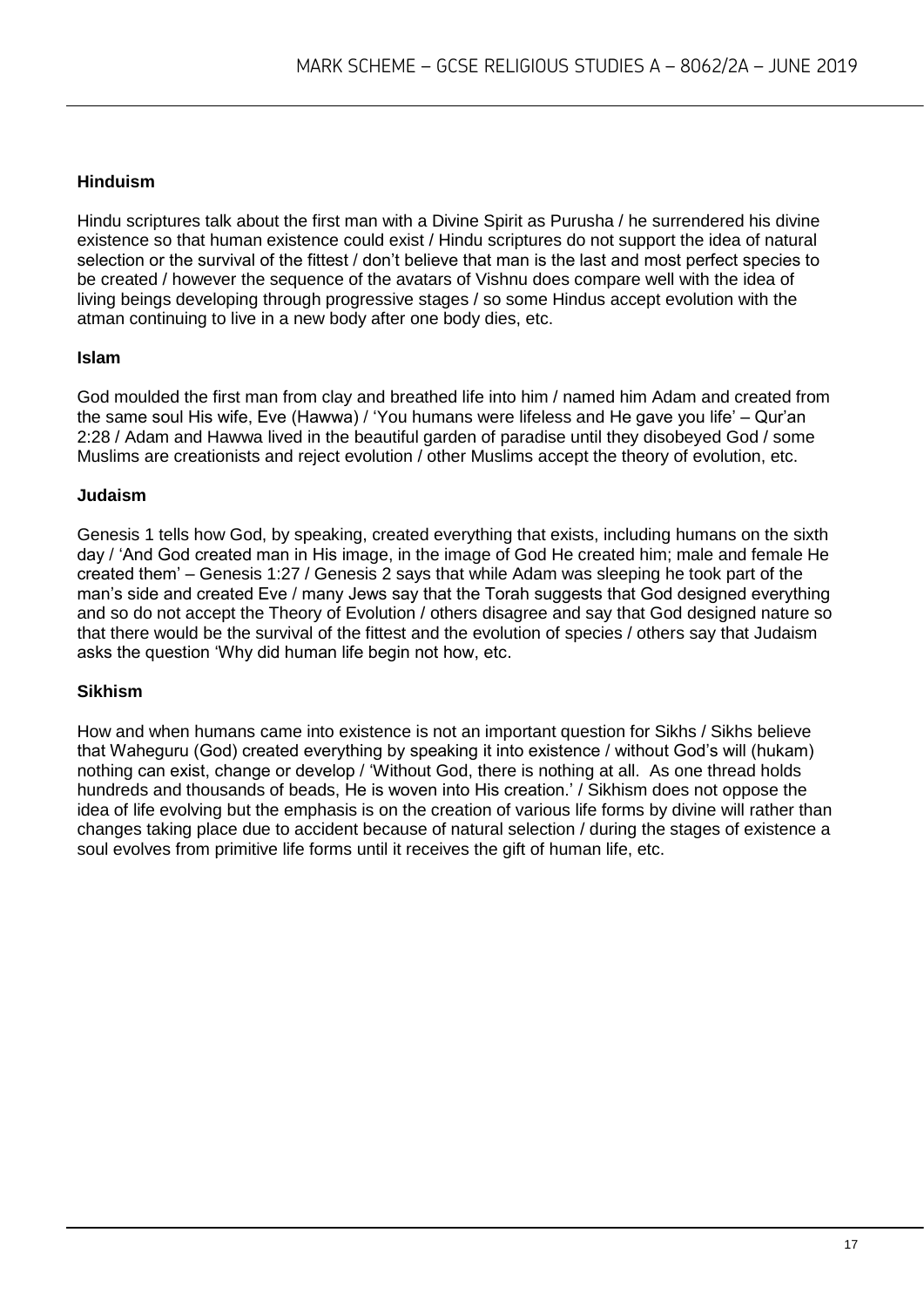#### **0 2 . 5 'Abortion should be allowed only when the mother's life is at risk.'**

**Evaluate this statement.** 

**In your answer you:** 

- **should give reasoned arguments in support of this statement**
- **should give reasoned arguments to support a different point of view**
- **should refer to religious arguments**
- **may refer to non-religious arguments**
- **should reach a justified conclusion.**

**[12 marks] [SPaG 3 marks]**

#### **Target: AO2 Analyse and evaluate aspects of religion and belief, including their significance and influence.**

| Level | <b>Criteria</b>                                                                                                                                                                                                                                                                                                             | <b>Marks</b> |
|-------|-----------------------------------------------------------------------------------------------------------------------------------------------------------------------------------------------------------------------------------------------------------------------------------------------------------------------------|--------------|
| 4     | A well-argued response, reasoned consideration of different points of view.<br>Logical chains of reasoning leading to judgement(s) supported by knowledge and<br>understanding of relevant evidence and information.<br>References to religion applied to the issue.                                                        | $10 - 12$    |
| 3     | Reasoned consideration of different points of view.<br>Logical chains of reasoning that draw on knowledge and understanding of<br>relevant evidence and information.<br>Clear reference to religion.                                                                                                                        | $7 - 9$      |
| 2     | Reasoned consideration of a point of view.<br>A logical chain of reasoning drawing on knowledge and understanding of relevant<br>evidence and information.<br>OR.<br>Recognition of different points of view, each supported by relevant reasons /<br>evidence.<br>Maximum of Level 2 if there is no reference to religion. | $4 - 6$      |
| 1     | Point of view with reason(s) stated in support.                                                                                                                                                                                                                                                                             | $1 - 3$      |
| 0     | Nothing worthy of credit.                                                                                                                                                                                                                                                                                                   | 0            |

#### **Students may include some of the following evidence and arguments, but all relevant evidence and arguments must be credited:**

#### **Arguments in support**

- There are too many abortions for trivial reasons and should only be allowed to save the mother's life. The mother's life should take precedence over the foetus.
- Children are God given and every child has a purpose so should not be aborted.
- Children are the future and are a blessing.
- Life begins at conception so abortion is seen as murder and goes against the sanctity of life
- There are other options eg adoption if the child is not wanted.
- If it is believed that the baby will be born with disabilities, disabled people can live fulfilled lives.
- The mother might regret having an abortion later and feel guilty, etc.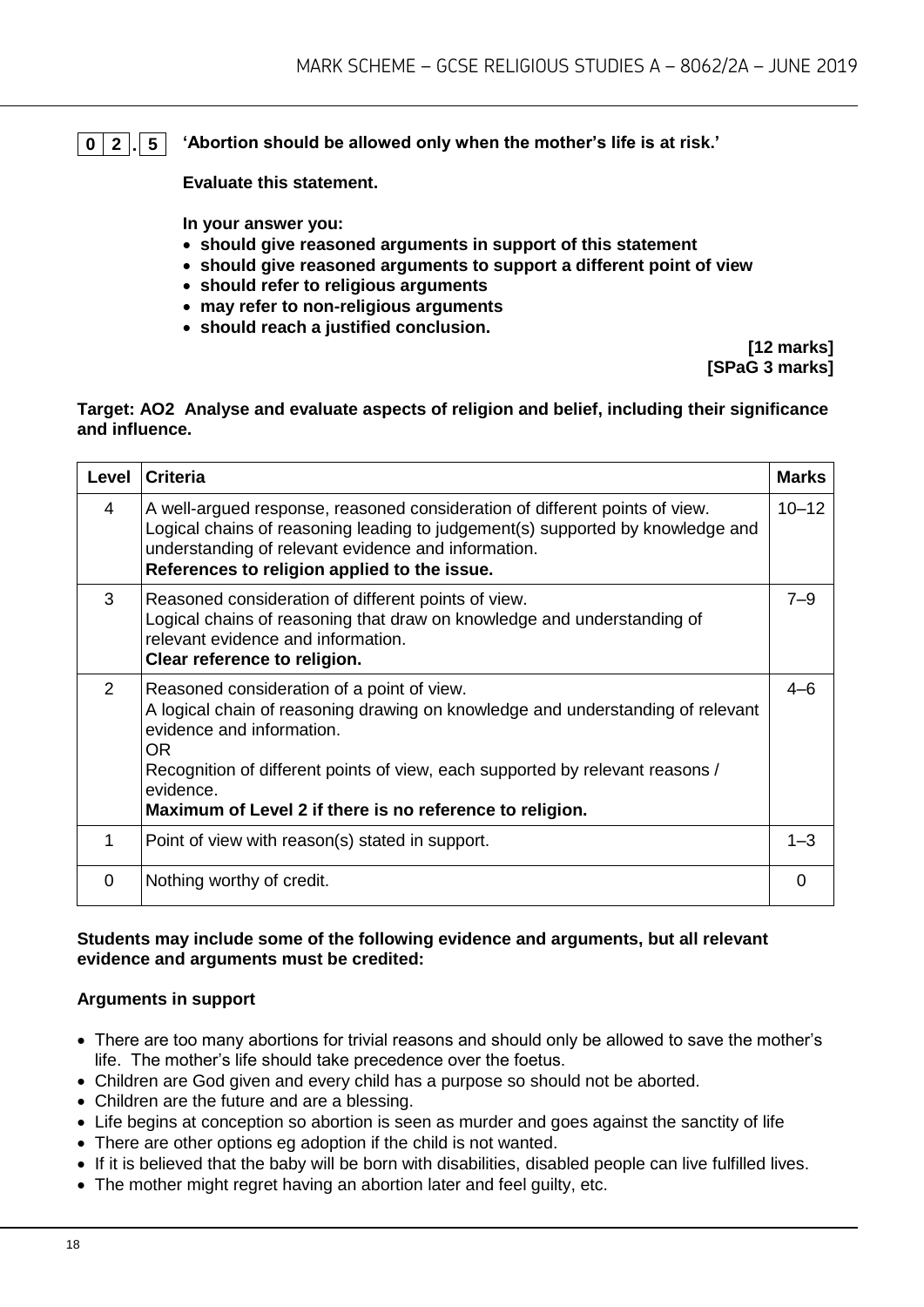#### **Arguments in support of other views**

- The woman's circumstances should be considered eg may be pregnant because of rape or has been deserted by the father.
- The mother might not be able to cope emotionally or financially.
- The child might be unwanted and unloved eg it might ruin her career or it may have a severe disability.
- There is a need for compassion eg 'Love thy neighbour'.
- The mother should have a choice as it is her body which has to go through the pregnancy.
- The current law has got it right, etc.

#### **Buddhism**

The first moral precept teaches that Buddhists should try to avoid killing – ahimsa / abortion is generally seen as unskilful which does not lead towards happiness, wisdom and compassion of enlightenment / some believe that conscious life starts at conception, others that life is continuous (samsara – cycle of life) / some may think that abortion is sometimes the most compassionate thing to do eg if the child is likely to be born with a serious disability or will have a very poor quality of life / many agree with judging each situation on its own merits and action taken to minimise suffering of those involved / personal choice is important in Buddhism along with care, compassion and kindness, etc.

#### **Christianity**

Roman Catholics and many evangelical Christians believe that life starts at conception / created in the image of God – Genesis 1:27 / abortion goes against the sanctity of life and is therefore wrong except perhaps to save the woman's life / 'Before I formed you in the womb I knew you, before you were born I set you apart' – Jeremiah 1:5 and also Galatians 1:15 / God is the creator – 'For you created my inmost being; you knit me together in my mother's womb. I praise you because I am fearfully and wonderfully made' – Psalm 139:13–14 / other Christians generally oppose abortion but believe that it is acceptable in some circumstances eg if the pregnancy is the result of rape or if the child would be severely disabled / the C of E and Methodists say that sometimes it is 'the lesser of two evils' and the most kind thing to do, etc.

#### **Hinduism**

Hindu scriptures state that all life is sacred (sanctity of life) / 'His Being is the source of all being, the seed of all things that in this life have their life … He is God, hidden in all beings, their inmost soul which is in all. He watches the works of creation, lives in all things ... ' – Svetasvatara Upanishad 6.5 and 6.11 / a life taken before the time of its natural death brings bad karma to all those involved as it interrupts the cycle of birth, death and rebirth / deprives the soul / atman of one of its many births / the foetus is being sheltered by the mother and to abort it would be a betrayal of trust / most do accept abortion if the mother's life is at risk / some accept abortion in cases of rape, extreme poverty or if the child is likely to be born with a severe disability / abortion is legal in India, etc.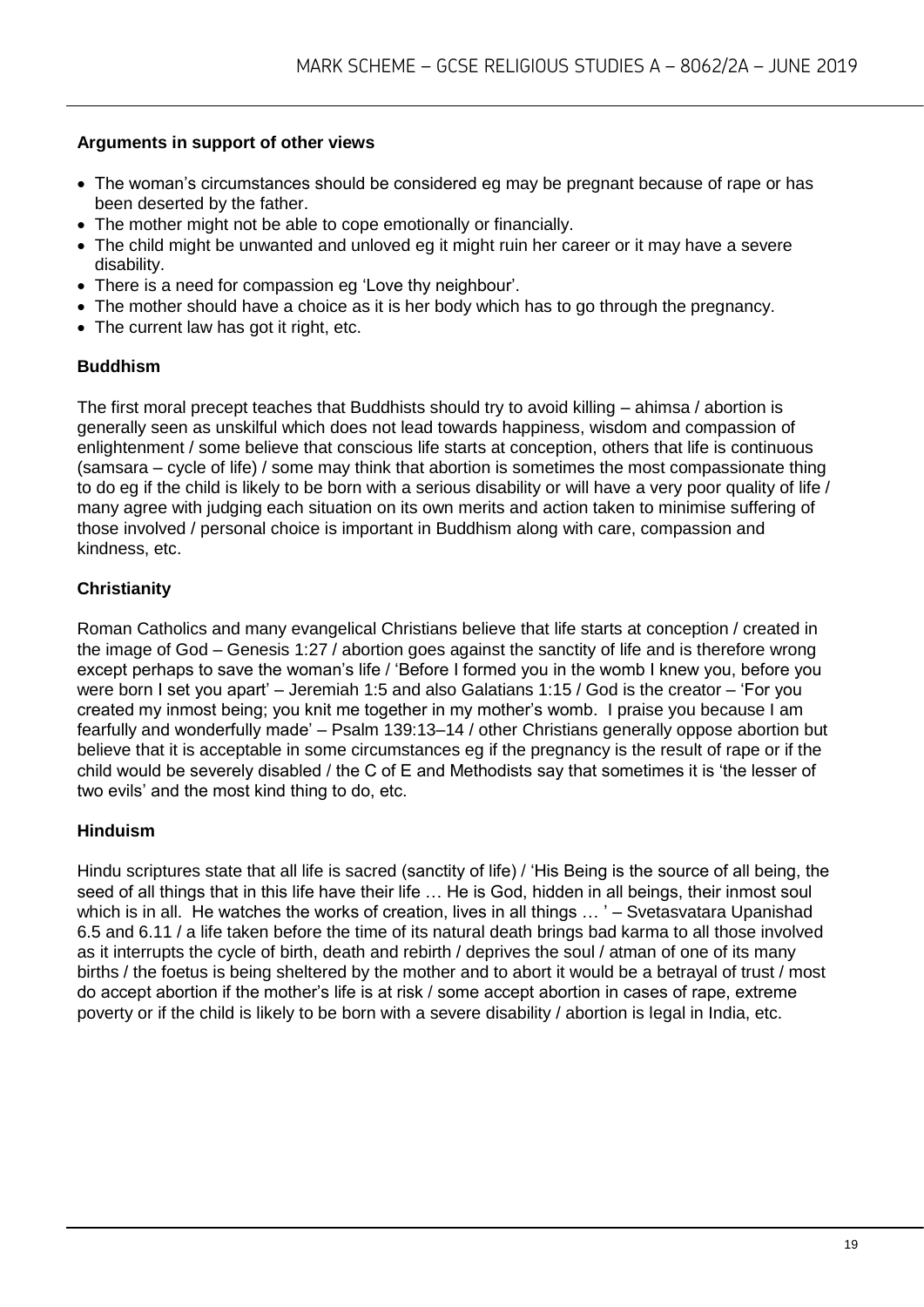#### **Islam**

Muslims believe that God (Allah) creates life and should decide when life should end / life is sacred and so taking a life is a sin / abortion is generally haram (forbidden) / Hadith: "No severer of womb relationship ties will ever enter paradise." / however many Muslims believe that an abortion should be allowed if the mother's life is at risk or if a foetus is kept will cause severe physical or mental harm to the mother / the mother's life and wellbeing takes priority as this is seen as the lesser of two evils / 'Do not kill your children for fear of poverty …We shall provide for them and for you … killing them is a great sin' – Qur'an 17:31 / some Muslims support allowing abortions if the foetus will be born with severe disabilities or if conception was the result of rape / if an abortion is seen as necessary it should take place as early as possible and before ensoulment / some Muslims say that ensoulment occurs after 40 days of pregnancy, others say after 120 days / having an abortion after ensoulment is seen as taking a life and a grave sin, etc.

#### **Judaism**

All life is God given and sacred / humans are made in the image of God – Genesis 1:27 / 'Before I formed you in the womb I knew you, before you were born I set you apart' – Jeremiah 1:5 / God is the creator – 'For you created my inmost being; you knit me together in my mother's womb. I praise you because I am fearfully and wonderfully made' – Psalm 139:13–14 / abortion on demand is not allowed in Judaism and should be avoided if possible / but may be allowed if the pregnancy is the result of rape or incest / if the baby will be severely disabled / if the mother will suffer distress or ill health / the mother's life has precedence over the foetus / a foetus is not considered to be a person until it is halfway down the birth canal, so most Jews do not consider abortion as murder / if an abortion is to take place the earlier it is done the better, etc.

#### **Sikhism**

Sikhs teach that life begins at conception and is precious and God-given / all human beings are created by Waheguru (God) and God lives in them / 'O my body, the Lord infused His Light into you, and then you came into the world' – Guru Granth Sahib 921 / 'In the first watch of the night, O my merchant friend, you were cast into the womb, by the Lord's Command' – Guru Granth Sahib 74 / all life is sacred and should be respected / Sikhs teach that it is wrong to deliberately interfere with God's creative work so even if there is a chance that the child may be born with severe disabilities an abortion should not take place / an abortion might be acceptable if the pregnancy was the result of rape or if the mother's life is at risk / there have been examples of female embryos being aborted in the Punjabi Sikh community but this is strongly condemned by Sikh Gurus, etc.

**[Plus SPaG 3 marks]**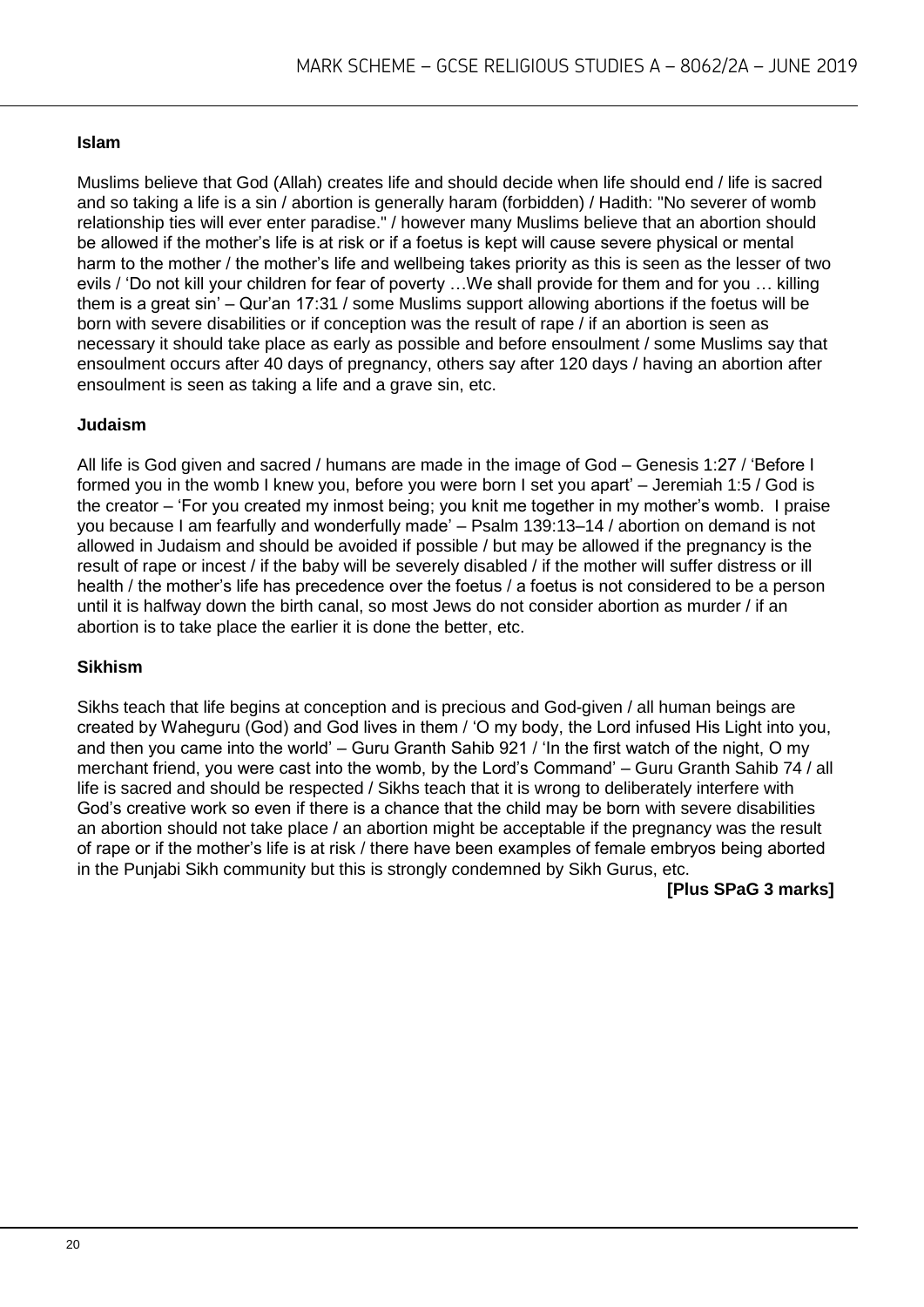#### **0 3 Theme C: The existence of God and revelation**

**0 3 . 1 Which one of the following is the meaning of 'omnipotent' when describing God?**

**[1 mark]**

- **A All-powerful**
- **B Eternal**
- **C All-loving**
- **D Immanent**

**Target: AO1:1 Demonstrate knowledge and understanding of religion and belief, including beliefs, practices and sources of authority.**

Answer: A: All-powerful

**0 3 . 2 Give two reasons why some religious believers think of God as personal.**

**[2 marks]**

**Target: AO1:1 Demonstrate knowledge and understanding of religion and belief, including beliefs, practices and sources of authority.**

**One mark for each of two correct points.** 

#### **Students may include two of the following points, but all other relevant points must be credited:**

They talk to God in prayer / because of the example of Jesus / scriptures describe God as Father / Jesus encouraged a personal relationship with God, calling Him Abba (daddy), saying how much God loved each person / a person might have experienced God this way, eg through revelation / have experienced God through miracles / might have been brought up to believe this is what God is like / might prefer to practise their religion assuming a personal God to whom they can talk / Vaishnavites see Vishnu as loving and caring for them, and that he sent avatars to help humans / in Hinduism, the atman is part of or akin to the divine, so there must be scope for a personal relationship / in Sikhism, God is love, and by meditating on the name of God (Nam Japna) humans build that personal relationship / 'closer than the jugular vein' – Qur'an / etc.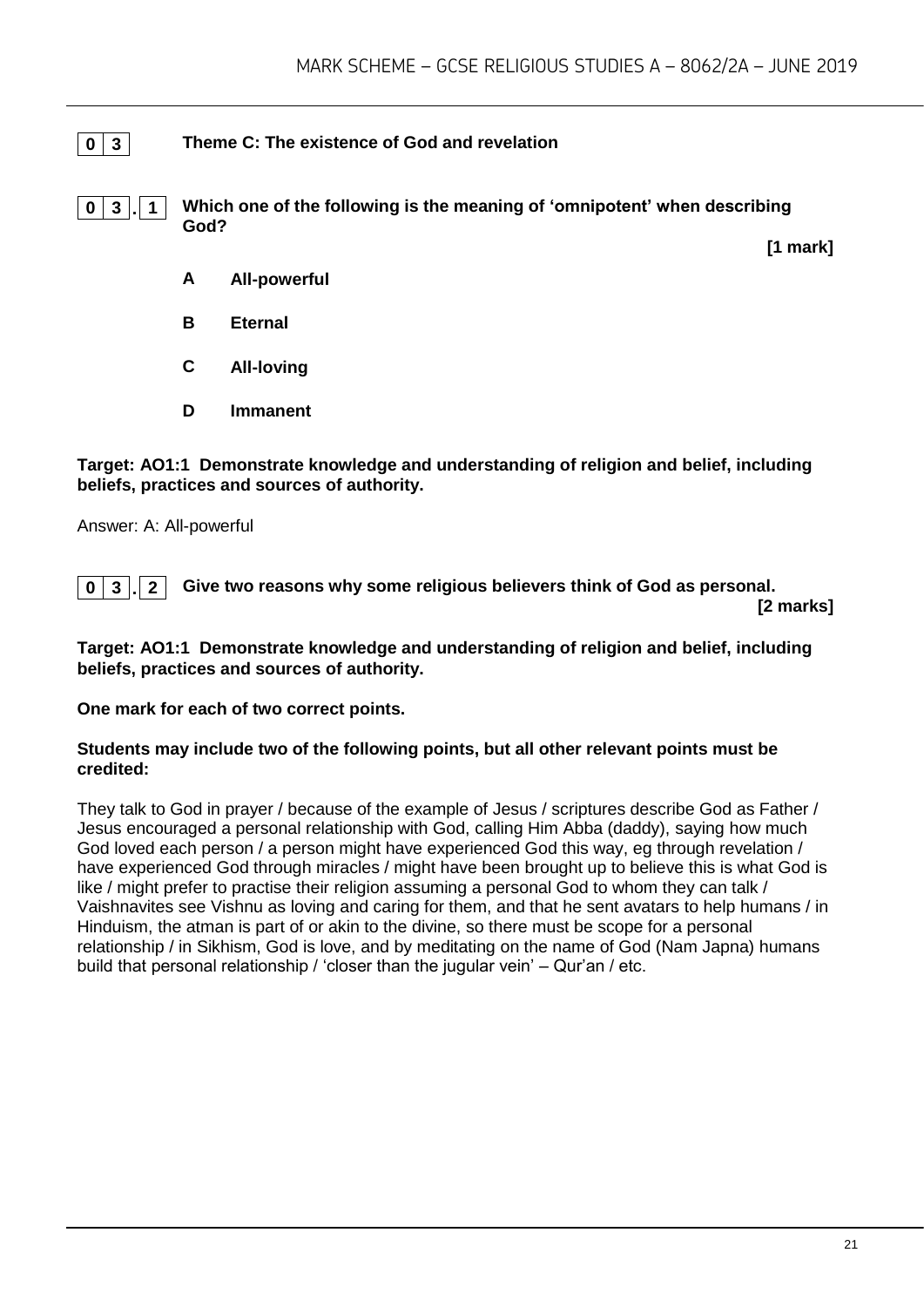**0 3 . 3 Explain two similar beliefs about religious visions.**

#### **In your answer you must refer to one or more religious traditions.**

**[4 marks]**

**Target: AO1:3 Demonstrate knowledge and understanding of religion and belief, including similarities and differences within and/or between religions and beliefs.**

## **First similar belief** Simple explanation of a relevant and accurate similarity – 1 mark Detailed explanation of a relevant and accurate similarity – 2 marks **Second similar belief**

Simple explanation of a relevant and accurate similarity – 1 mark Detailed explanation of a relevant and accurate similarity – 2 marks

If contrasting beliefs are given only **one** of them may be credited up to 2 marks max.

Detailed explanations will reflect one or more religious traditions.

Credit descriptions of vision experiences from holy books, as these are clearly beliefs by being in the holy book, eg Moses, Jacob, Abraham, Muhammad, Guru Nanak, Jesus, etc.

#### **Students may include some of the following points, but all other relevant points must be credited:**

- many examples in holy books of visions / wherein God guides or instructs humans
- people have had life-changing experiences after visions / eg changed from being an immoral person to a moral person, eg Fred Ferrari
- visions give people motivation to do great or impossible things / eg Joan of Arc
- many visions are associated with miracles / eg Lourdes
- visions provide proof that God exists / that God is personal / that God is immanent
- that God communicates to humans through visions, eg prophecies, dreams
- visions might be the result of mental illness / illness / hallucination / desperate desire to have a vision of God / so are untrue
- visions cannot be proved by science / so must be untrue / etc.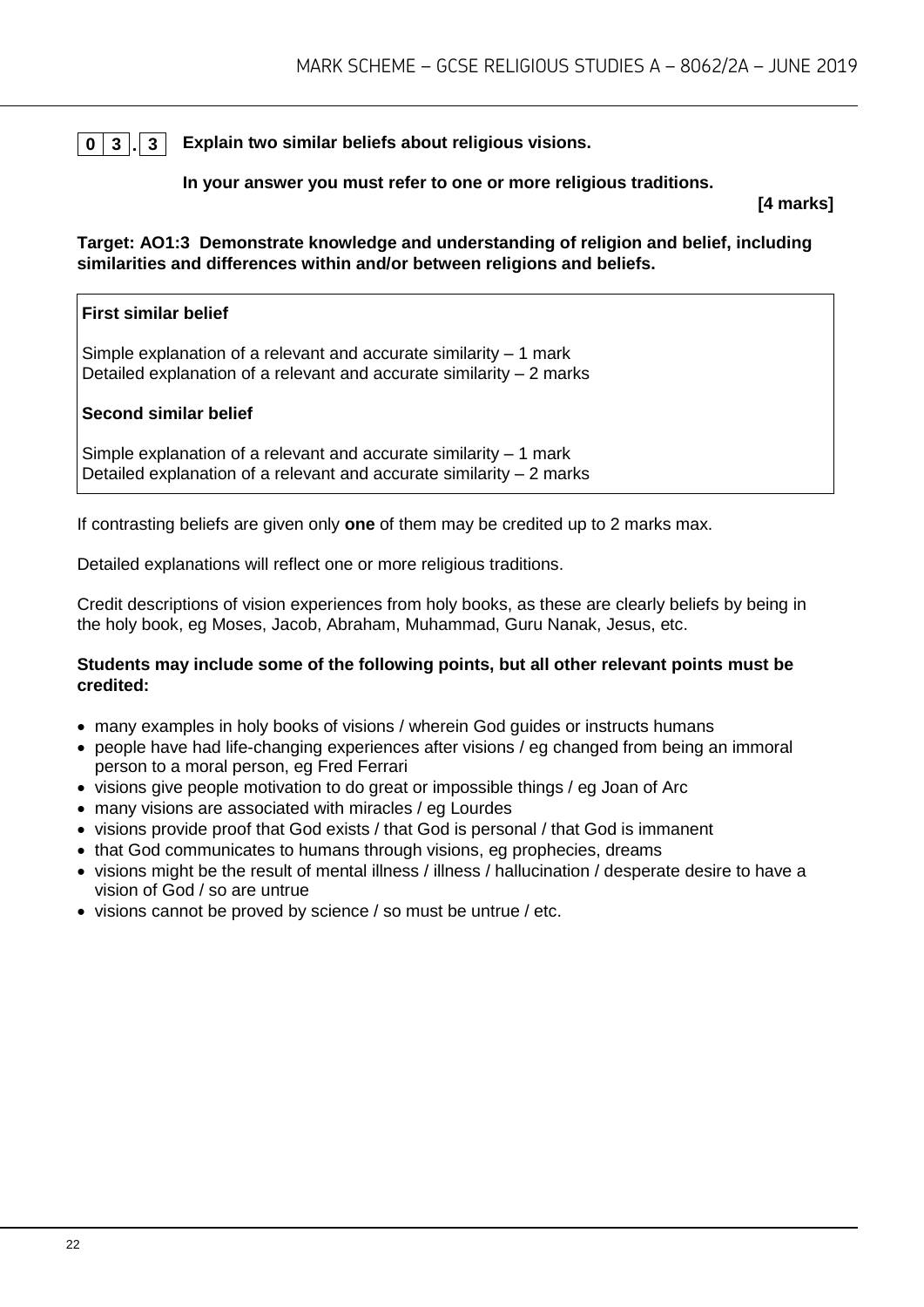#### **0 3 . 4 Explain two religious beliefs about general revelation as a way of understanding the divine.**

**Refer to sacred writings or another source of religious belief and teaching in your answer.**

**[5 marks]**

#### **Target: AO1:1 Demonstrate knowledge and understanding of religion and belief, including beliefs, practices and sources of authority.**

#### **First belief**

Simple explanation of a relevant and accurate belief – 1 mark Detailed explanation of a relevant and accurate belief – 2 marks

#### **Second belief**

Simple explanation of a relevant and accurate belief – 1 mark Detailed explanation of a relevant and accurate belief – 2 marks

Relevant and accurate reference to sacred writings or another source of religious belief and teaching – 1 mark

#### **Students may include some of the following points, but all other relevant points must be credited:**

- general revelation is God revealing Himself indirectly to humans
- humans can interpret what they see to be acts of God / and so gain insight into qualities of God / if a miracle, they may see God's love / through a person, such as Bonhoeffer may see God challenging injustice / Swami Vivekananda showing the way to moksha, etc
- God reveals Himself through scripture / people can see the words and work of God in scripture which might inspire them / 'Did not our hearts burn within us while he talked to us on the road, while he opened to us the scriptures?' (Luke) / 'The Gospel he promised beforehand through the prophets in the Holy Scriptures' (Romans) / 'The Revelation of the Book which contains no doubt has been made by the Lord of the Universe' – Surah 32:2
- God reveals Himself through nature / eg a beautiful sunset, the birth of a child, the processes and systems of nature / which provoke awe and wonder / 'All humans have an inherent sense of the divine, and the order and beauty of the creation allows anyone to recognise God's activity and wisdom' (Calvin) / 'Since the creation of the world, God's invisible qualities have been clearly seen' (Romans 1:20) / 'When I look at your heavens, the work of your fingers, the moon and the stars that you have established / 'what are human beings that you are mindful of them, mortals that you care for them' (Psalm  $8:3-4$ ) / 'All that is in the heavens and the earth magnifies Him'  $-$ Surah 59:24
- God reveals Himself through people / eg the work of Mother Teresa, etc / 'Therefore, my beloved, as you have always obeyed, so now, not only as in my presence but much more in my absence, work out your own salvation with fear and trembling, for it is God who works in you, both to will and to work for his good pleasure' (Philippians 2:12–13) / 'In the same way, let your light shine before others, so that they may see your good works and give glory to your Father who is in heaven' (Matthew 5:16)
- God reveals himself through physical manifestations / eg darshan in Hinduism, physical materials coming from images, etc
- these are all seen to have the 'fingerprints' of God / ie God leaves traces for humans to recognise / by seeing these traces they get ideas about God (ie knowledge of the divine), etc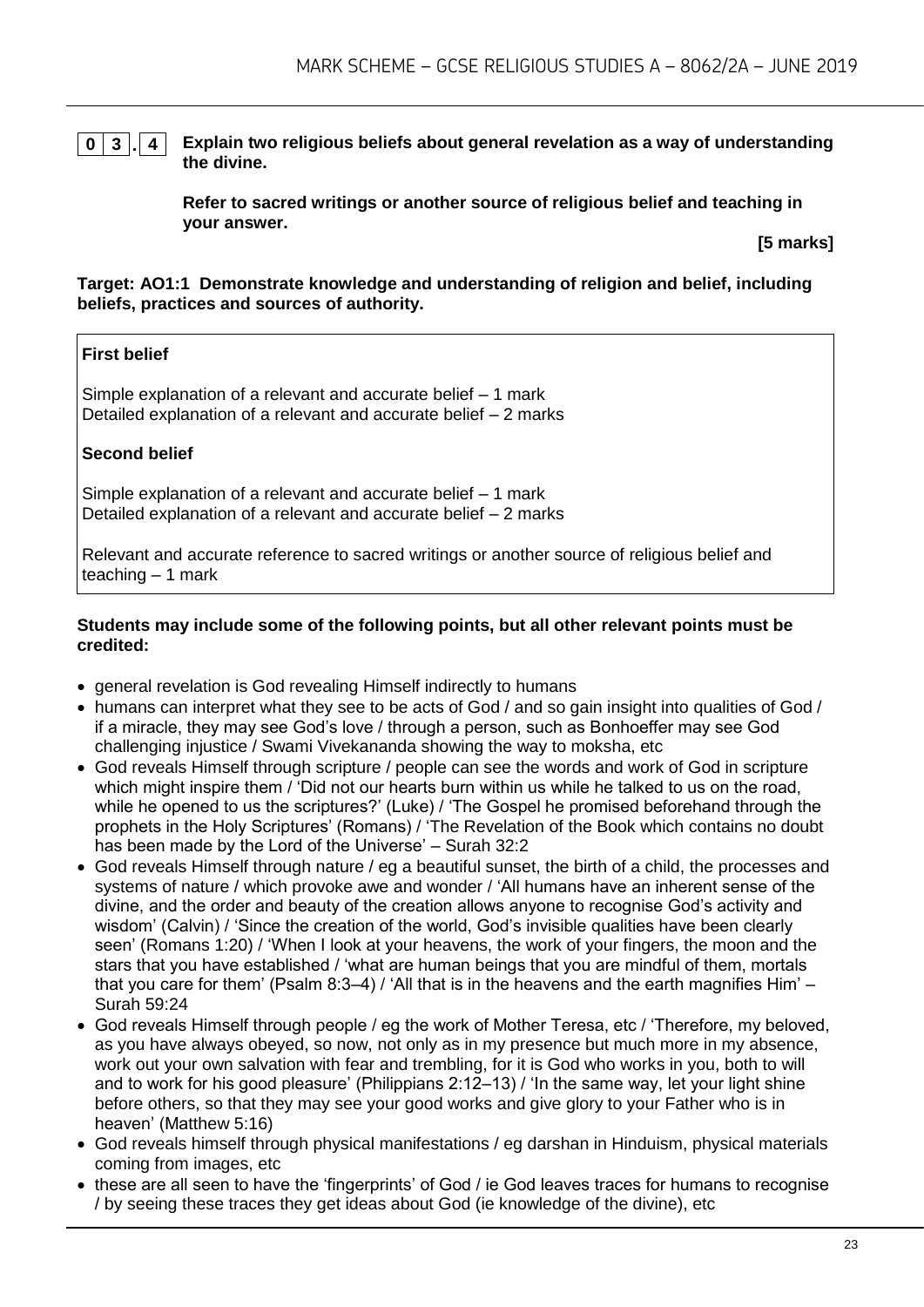#### **Buddhism**

The central tenet of Buddhism is no God, hence there can be no revelation / general revelation is a misinterpretation / etc

#### **Christianity**

Calvin – all humans have a sense of the divine, and the order and beauty of the creation allows anyone to recognise God's activity and wisdom / Romans 1:20 – since the creation, God's invisible qualities of eternal power and divine nature have been clearly seen, being understood from what has been made / 'In the same way, let your light shine before others, so that they may see your good works and give glory to your Father who is in heaven' (Matthew 5:16) / etc.

#### **Hinduism**

Bhagavad Gita 7:10 – 'I am the sweet fragrance of the earth. I am the brilliance in fire. I am the life in all living beings.' / Swami Vivekananda showing the way to moksha / etc.

#### **Islam**

Surah 50:6 – 'do they not look at the sky above them? How we have adorned it and there are no flaws in it.' / Surah 59:24 'All that is in the heavens and the earth magnifies Him' / etc.

#### **Judaism**

Psalms – 'when I look at your heavens, the work of your fingers, the moon and the stars that you have established.' / Psalms 19:2 Day after day it (the creation) speaks out; night after night it reveals his greatness / etc.

#### **Sikhism**

Guru Granth Sahib 1349 – 'God is in creation and creation is in God, God fulfils all spaces with His presence!' / Guru Granth Sahib – There is but one all-pervading spirit, and it is called the truth, It exists in all creation / etc.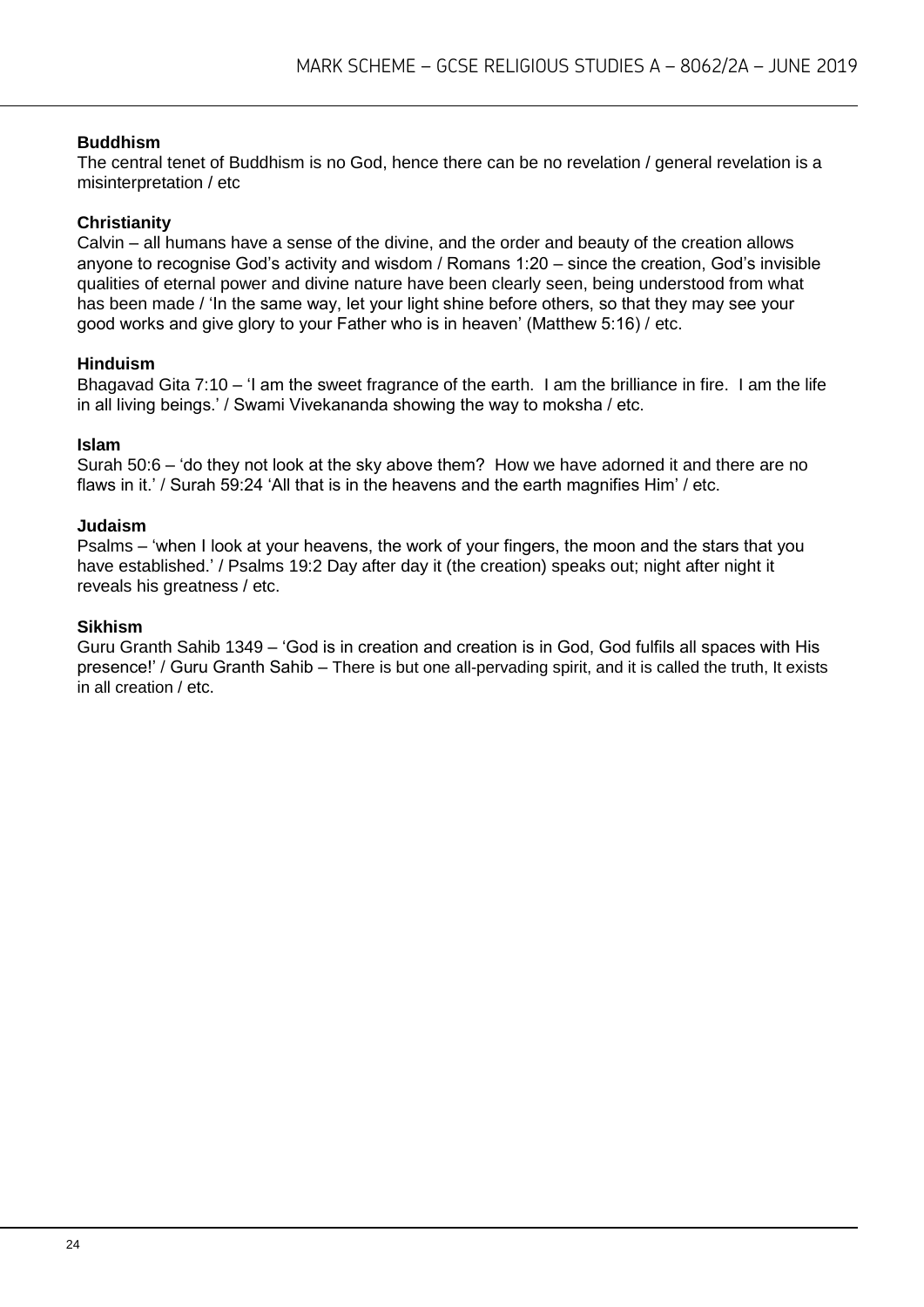#### **0 3 . 5 'Miracles prove that God exists.'**

**Evaluate this statement.** 

**In your answer you:** 

- **should give reasoned arguments in support of this statement**
- **should give reasoned arguments to support a different point of view**
- **should refer to religious arguments**
- **may refer to non-religious arguments**
- **should reach a justified conclusion.**

**[12 marks] [SPaG 3 marks]**

#### **Target: AO2 Analyse and evaluate aspects of religion and belief, including their significance and influence.**

| Level | <b>Criteria</b>                                                                                                                                                                                                                                                                                                             | <b>Marks</b> |
|-------|-----------------------------------------------------------------------------------------------------------------------------------------------------------------------------------------------------------------------------------------------------------------------------------------------------------------------------|--------------|
| 4     | A well-argued response, reasoned consideration of different points of view.<br>Logical chains of reasoning leading to judgement(s) supported by knowledge and<br>understanding of relevant evidence and information.<br>References to religion applied to the issue.                                                        | $10 - 12$    |
| 3     | Reasoned consideration of different points of view.<br>Logical chains of reasoning that draw on knowledge and understanding of<br>relevant evidence and information.<br>Clear reference to religion.                                                                                                                        | $7 - 9$      |
| 2     | Reasoned consideration of a point of view.<br>A logical chain of reasoning drawing on knowledge and understanding of relevant<br>evidence and information.<br>OR.<br>Recognition of different points of view, each supported by relevant reasons /<br>evidence.<br>Maximum of Level 2 if there is no reference to religion. | $4 - 6$      |
| 1     | Point of view with reason(s) stated in support.                                                                                                                                                                                                                                                                             | $1 - 3$      |
| 0     | Nothing worthy of credit.                                                                                                                                                                                                                                                                                                   | 0            |

#### **Students may include some of the following evidence and arguments, but all relevant evidence and arguments must be credited:**

#### **Arguments in support**

- A miracle is a breach of natural law / only God is outside the universe so therefore outside nature, so only God can breach natural law / hence miracles prove God exists.
- Miracles are a sign of God's power / they only happen because of God.
- Miracles might happen in response to prayer / so the link with God, and proof of God's existence is made.
- Jesus performed miracles / he was the Son of God.
- Religions tell us that God performs miracles directly, or through people.
- Many miracles are reported and 'proved' done through Christian saints / the power for these is claimed to be from God, so God must exist, etc.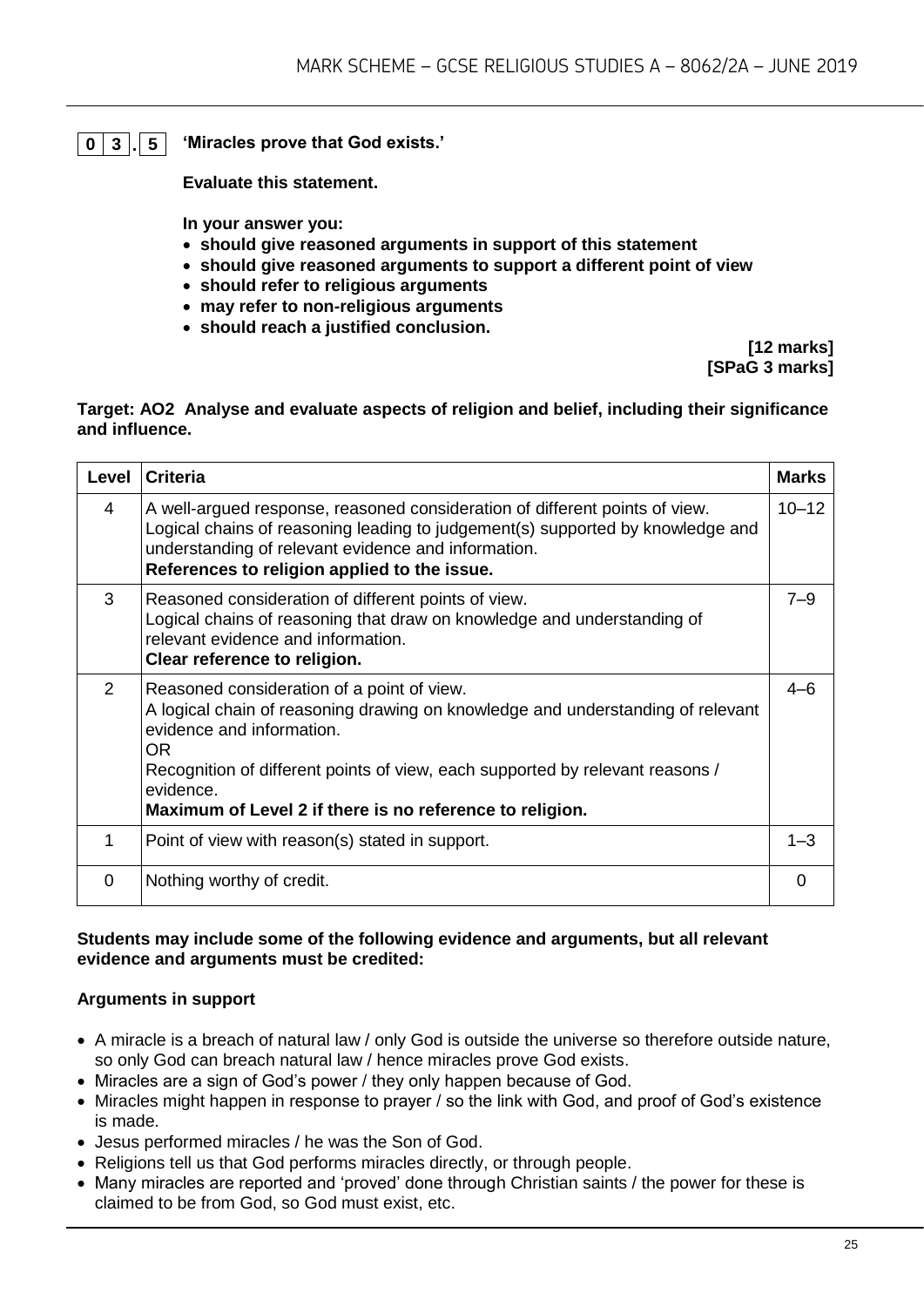#### **Arguments in support of other views**

- The Buddha said that all people have the capacity to perform miracles as they reach enlightenment / so it is not a proof of God at all.
- What one person sees as a miracle, another does not / the idea of a miracle is too subjective to prove anything.
- If God performs miracles, why so few, so random?
- Miracles do not always happen to good people or religious people / if God existed surely He would make sure they are for exactly these people / and never for wicked people.
- That wicked people receive miracles suggests God does not exist.
- Miracles are just events contrary to what we currently know of nature / eventually there will be a scientific explanation which excludes God / so they should not be seen as proofs, etc.

**[Plus SPaG 3 marks]**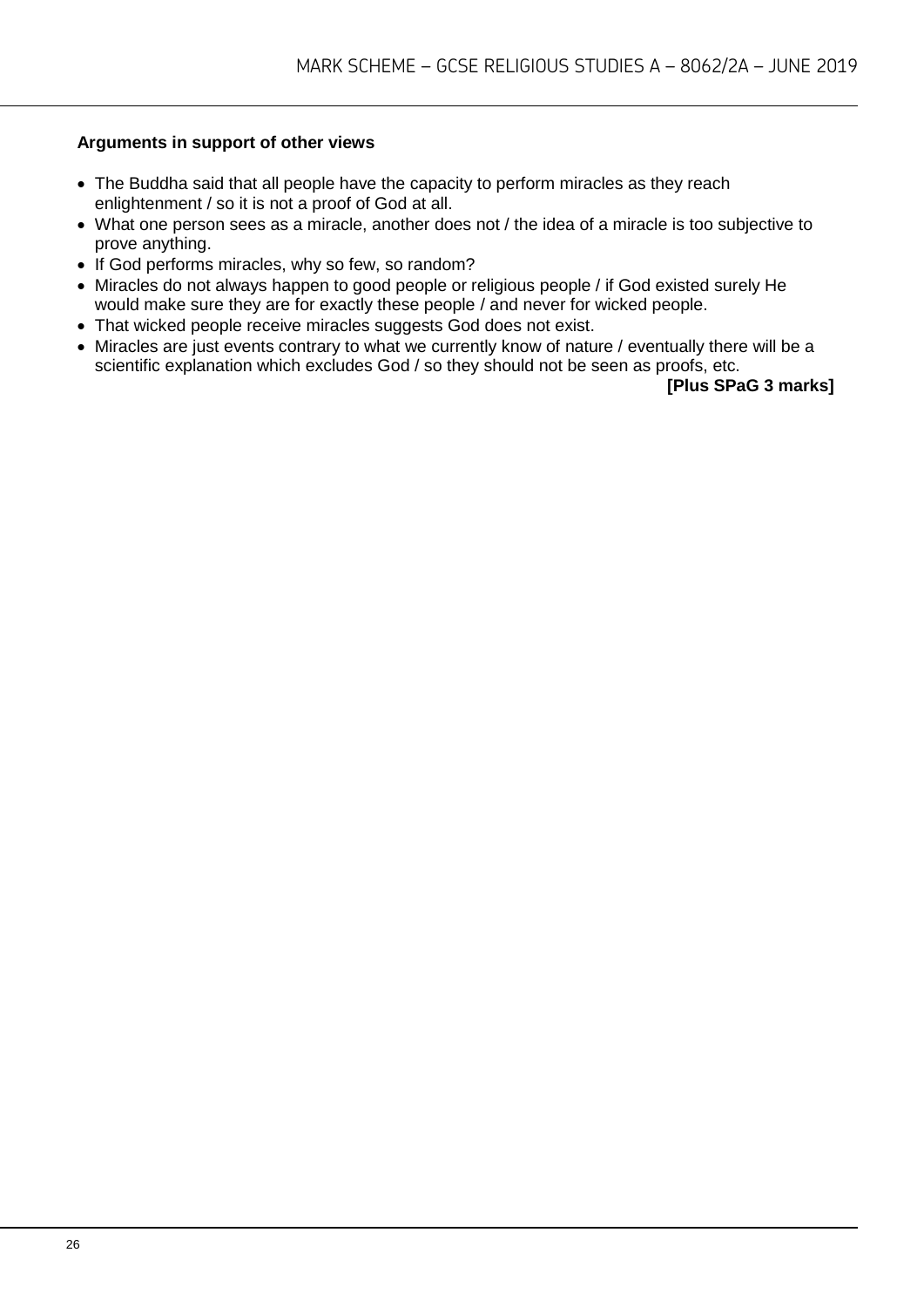#### **0 4 Theme D: Religion, peace and conflict**

**0 4 . 1 Which one of the following gives the meaning of pacifism?**

**[1 mark]**

- **A To take revenge**
- **B To gain power**
- **C To convert people to religion**
- **D To be against violence**

#### **Target: AO1:1 Demonstrate knowledge and understanding of religion and belief, including beliefs, practices and sources of authority.**

Answer: D: To be against violence

**0 4 . 2 Give two ways that religious believers can work for peace.**

**[2 marks]**

#### **Target: AO1:1 Demonstrate knowledge and understanding of religion and belief, including beliefs, practices and sources of authority.**

**One mark for each of two correct points.** 

#### **Students may include two of the following points, but all other relevant points must be credited.**

Accept peace on a personal level between individuals eg no hatred, no discrimination, no retaliation / living in a peaceful way, etc

Join a religious organisation that campaigns for peace eg The Anglican Pacifist Fellowship, Religions for Peace, The Muslim Peace Fellowship / follow the example of those who have worked for peace / pray for peace / teach or preach that peace is the better way / take part in a peaceful march / start a petition / write to MPs / write letters to the press / campaign using social media eg Facebook / campaign to change the law / make speeches / educate people about the injustice / fight (campaign) for justice / work for the UN / be a mediator / fight a war to bring peace , etc.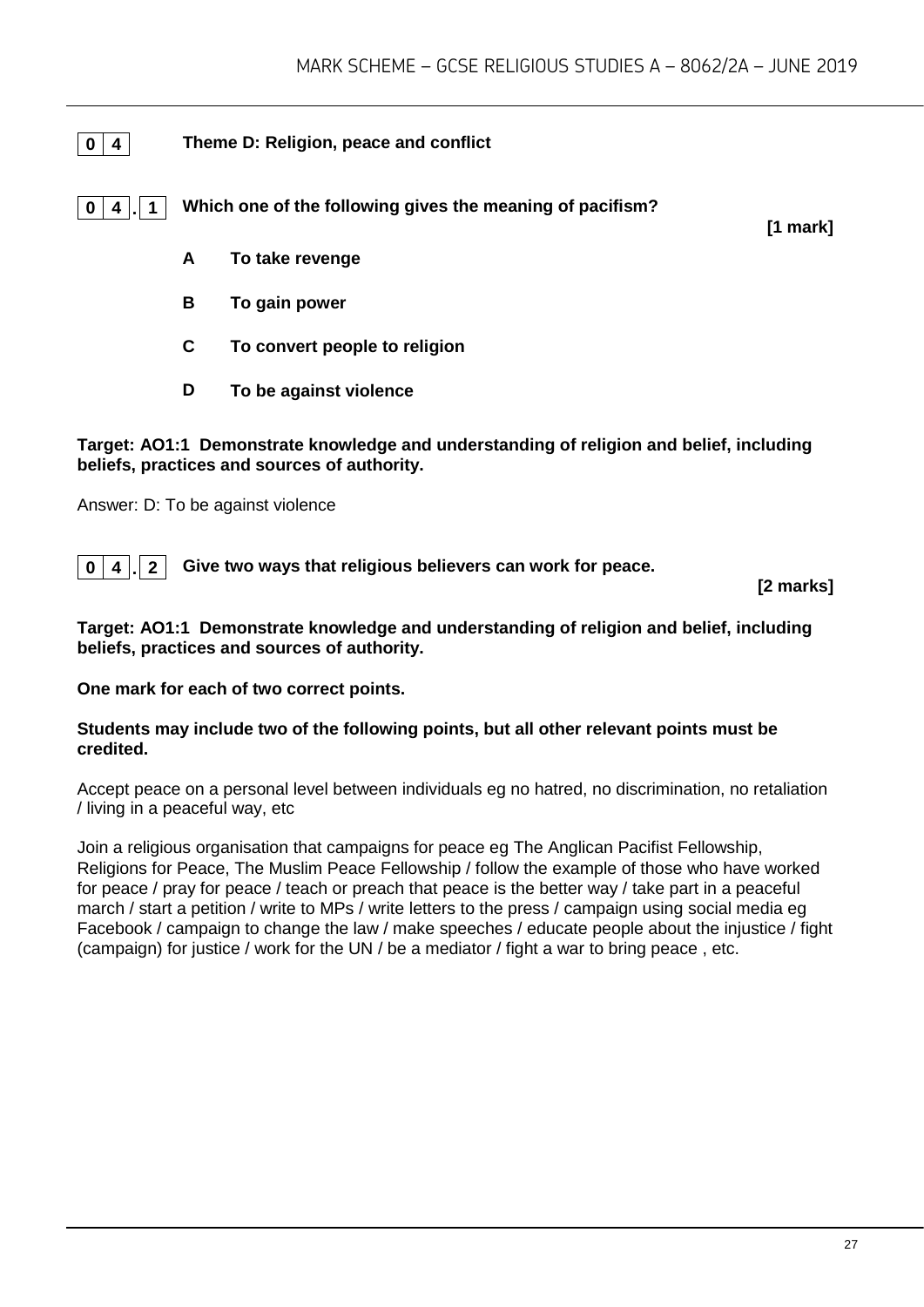### **0 4 . 3 Explain two similar religious beliefs about reconciliation.**

#### **In your answer you must refer to one or more religious traditions.**

**[4 marks]**

**Target: AO1:3 Demonstrate knowledge and understanding of religion and belief, including similarities and differences within and/or between religions and beliefs.**

## **First similar belief** Simple explanation of a relevant and accurate similarity  $-1$  mark Detailed explanation of a relevant and accurate similarity – 2 marks **Second similar belief**

Simple explanation of a relevant and accurate similarity – 1 mark Detailed explanation of a relevant and accurate similarity  $-2$  marks

**Note**: to be a detailed explanation the response must be linked to **reconciliation**

If contrasting beliefs are given only **one** of them may be credited up to 2 marks max.

Detailed explanations will reflect one or more religious traditions.

#### **Students may include some of the following points, but all other relevant points must be credited:**

Religions believe in the rebuilding of relationships after conflicts / concept of forgiveness / support the idea of restoring of harmony after relationships have broken down, etc.

#### **Buddhism**

Buddhist teachings stress the importance of letting go of blame and resentment because these attitudes prevent a person developing a more harmonious relationship with others and contribute to the person's own suffering / encouraged to forgive the past and appreciate and accept each other for what they are / forgiveness can be developed from meditation so reconciliation can take place / it is better to develop compassion than hatred or resentment, etc.

#### **Christianity**

The mission of the Church is to proclaim that Jesus came so that the relationship between God and people can be restored / Catholics have a sacrament of reconciliation – the sacrament of Penance and Reconciliation / 2 Corinthians 5:18–19 and Matthew 5:23–24 state that Christians should be reconciled to God and one another / Coventry Cathedral has become a world centre for reconciliation and forgiveness / the Community of the Cross of Nails works in many countries to bring peace and harmony / Christians set up the Corrymeela Community in Northern Ireland to bring reconciliation between Protestants and Catholics, etc.

#### **Hinduism**

Hindus believe that for reconciliation to take place both parties need to realise what they may have done to cause the breakdown of relationships / this can then lead to the seeking of forgiveness / Hindus may ask for help from God, a priest or a counsellor / Hindu scriptures teach that forgiveness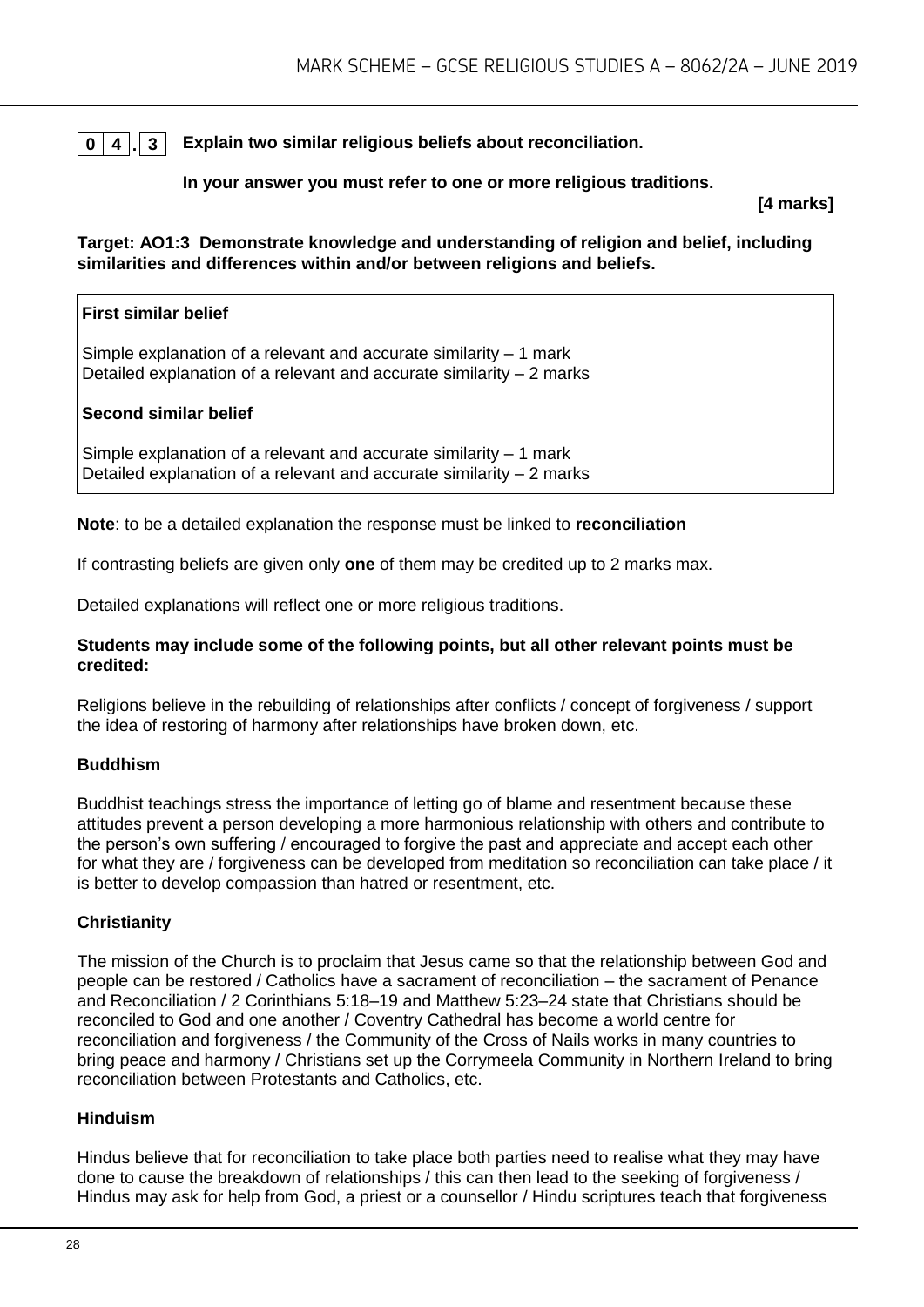leading to reconciliation is the best way of keeping the world peaceful and in harmony eg Hymn to Forgiveness in the Mahabharata, etc.

#### **Islam**

Making up for conflict requires more than just words / it involves a conscious effort to rebuild a relationship and work to ensure there is no more conflict / an important message of Islam is that there should be peace and harmony / Muslims believe that God created everything and humankind has the responsibility to ensure that everybody lives correctly, etc.

#### **Judaism**

Some Jews are working for peace between Jews and Palestinians because they believe in the importance of building harmony and reconciliation / the Parents Circle – Families Forum (PCFF) has brought together more than 600 Palestinian and Israeli families who have lost an immediate family member in the conflict to show how reconciliation between individuals and nations is possible / they believe that this is the way to bring about lasting peace, etc.

#### **Sikhism**

Sikhs believe that reconciliation involves more than just apologising / it involves a conscious effort to rebuild a relationship that had broken down / sometimes much work is needed to ensure that there is no more conflict but if it is achieved it makes war and conflict less likely / 'Guru Arjan said, "No one is my enemy, and no one is a stranger. I get along with everyone." ' – Guru Granth Sahib 1299, etc.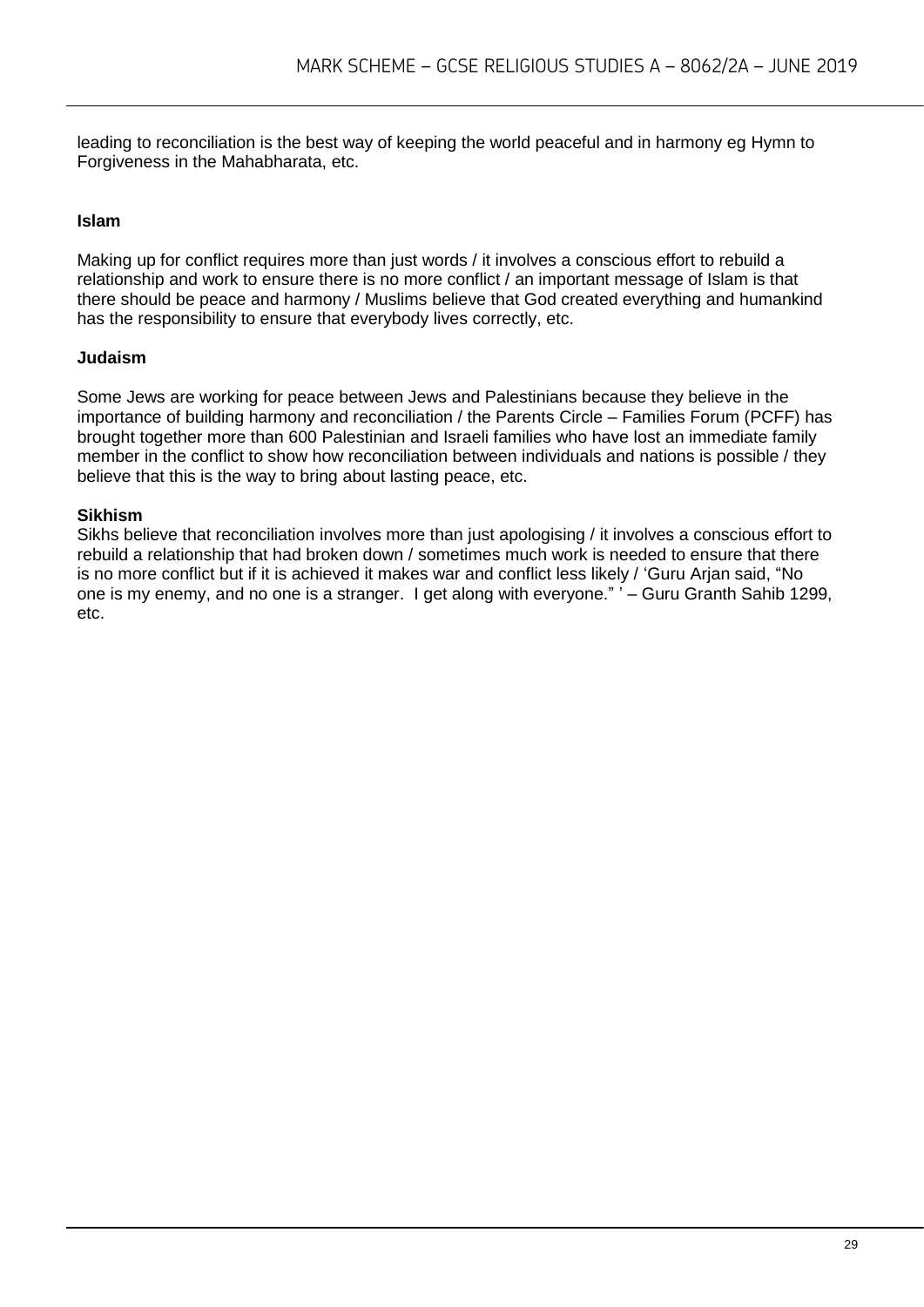#### **0 4 . 4 Explain two reasons why religious people help victims of war.**

**Refer to sacred writings or another source of religious belief and teaching in your answer.**

**[5 marks]**

#### **Target: AO1:1 Demonstrate knowledge and understanding of religion and belief, including beliefs, practices and sources of authority.**

#### **First reason**

Simple explanation of a relevant and accurate reason – 1 mark Detailed explanation of a relevant and accurate reason – 2 marks

#### **Second reason**

Simple explanation of a relevant and accurate reason – 1 mark Detailed explanation of a relevant and accurate reason – 2 marks

Relevant and accurate reference to sacred writings or another source of religious belief and teaching  $-1$  mark

**Note:** to be a detailed explanation, the response must be linked to victims of war

#### **Students may include some of the following points, but all other relevant points must be credited:**

Religions are about compassion and helping people in need / many victims of war are in a state of absolute need, eg no home / the Golden Rule of 'Treat others as you would be done by' / because many victims of war are unable to find employment because of their injuries / because many victims of war may need specialist medical care / because many victims of war have emotional wounds and long term problems / a moral imperative to help those who are victims of war / a sense of needing justice for those who are victims of war / because they may have a job which involves helping victims of war, eg nurse / personal experience, etc

#### **Buddhism**

Buddhists believe in working to prevent suffering / believe in helping refugees overcome anger, bitterness and hatred towards the aggressors / victims are likely to need help in letting go of these feelings / Dhammapada states: 'Hatred does not stop hatred. Only love stops it.' / 'To conquer oneself is a greater victory than to conquer thousands in battle.' / encourages Right Conduct and Right Occupation – two of the Noble Eightfold Path / the Tzu Chi Foundation's mission is 'expressing great kindness to all sentient beings, and taking their suffering as our own' / helping victims brings good kamma and helps all beings become free of suffering and ultimately reach enlightenment, etc.

#### **Christianity**

Jesus had compassion for those in need / Matthew 22v39: 'Love your neighbour' / the Parable of the Good Samaritan (Luke 10:25–37) / Parable of the Sheep and Goats encourages Christians to provide food and shelter for those in need / Christians organisations like Caritas and Christian Aid help victims of war / Christian Aid operates under the slogan 'We believe in life before death' / many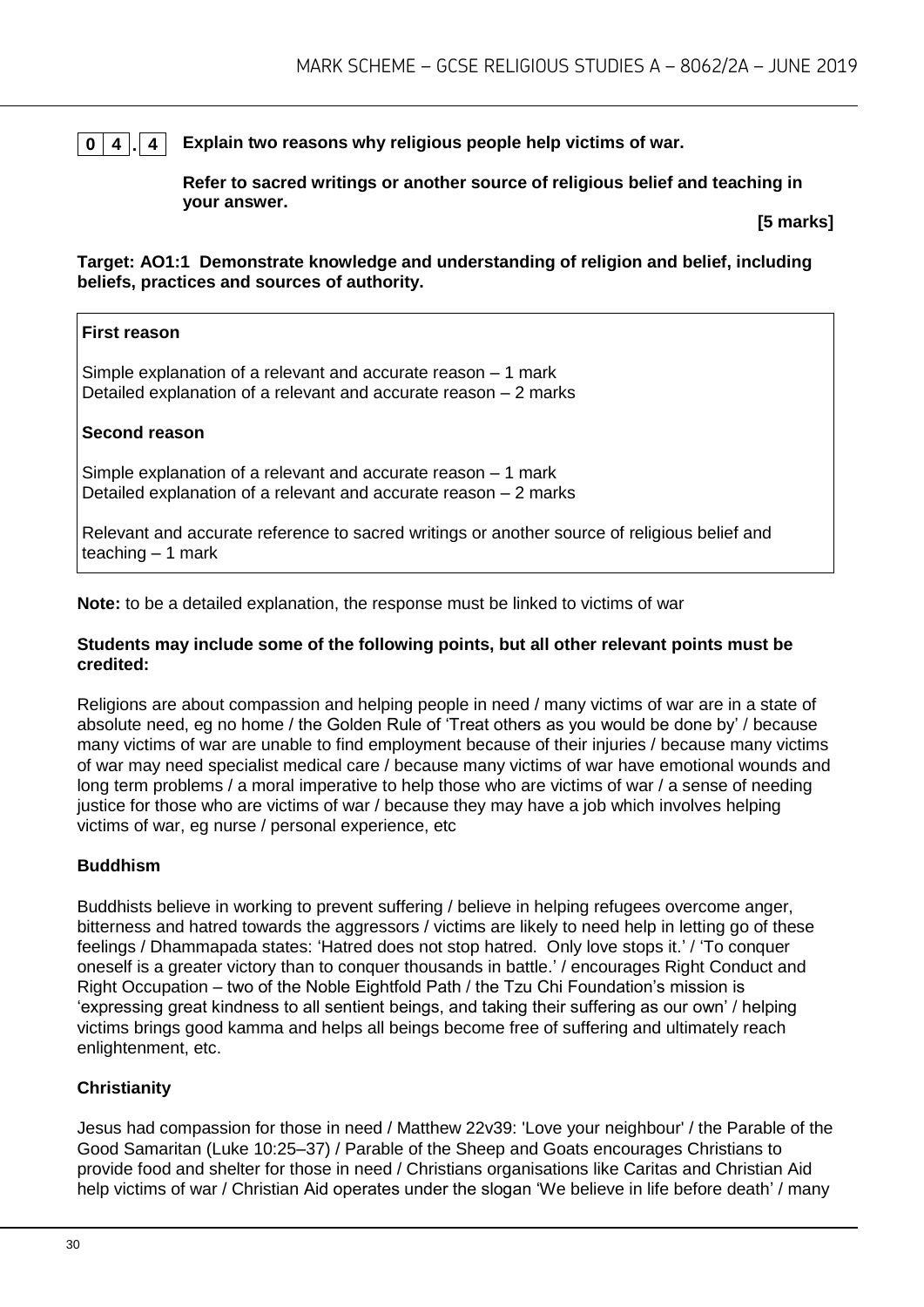believe that it is their Christian duty to raise funds to help those suffering the consequences of war, including the families of those who are killed, etc.

#### **Hinduism**

Hindus are taught to respect life and to practise ahimsa and be compassionate when others are in pain / many support the Indian Red Cross providing help through money or in refugee camps / The Mahabharata: "This is the sum of duty. Do naught to others, which, if done to thee, could cause thee pain." / good karma is gained by helping victims of war overcome their difficulties / Hinduism teaches to help those who are in need, etc.

#### **Islam**

Muslims believe that it is their duty to give assistance and support to those injured in war through the local community and mosques / this includes help and care for victims wherever they live and whichever side they or their family member was fighting for / "Whoever saved a life, it would be as if they saved the life of all mankind" Qur'an 5:32 / organisations that help victims of war, like Islamic relief and Muslim Aid, are governed by principles such as compassion, empathy, generosity and helping those in need, etc.

#### **Judaism**

The work of some Jewish organisations is based on the Jewish principles of pikuach nefesh, saving a life, and tikkun olam, healing the world / Proverbs 25v21: 'If your enemy is hungry, give him something to eat; if thirsty, something to drink.' / The Talmud: "What is harmful to yourself do not to your fellow men" / the mission of Magen David Adom UK includes providing medical care and treatment for people of any nationality, race, religion, ethnic origin, age, disability, sexual orientation, or political affiliation, including all victims of conflict, etc.

#### **Sikhism**

Guru Granth Sahib: "As thou deemest thyself, so deem others. Cause suffering to no one." / in the Ardas (prayer), the Sikhs pray for the welfare of everyone / Khalsa Aid was founded on the Sikh principles of selfless service and universal love, inspired by the teaching of Guru Gobind Singh and this has led to helping victims of war / includes assisting refugees made homeless by fighting / the Gurus taught Sikhs to help humanity and treat everybody with love and compassion / helping victims brings the reward of good karma, etc.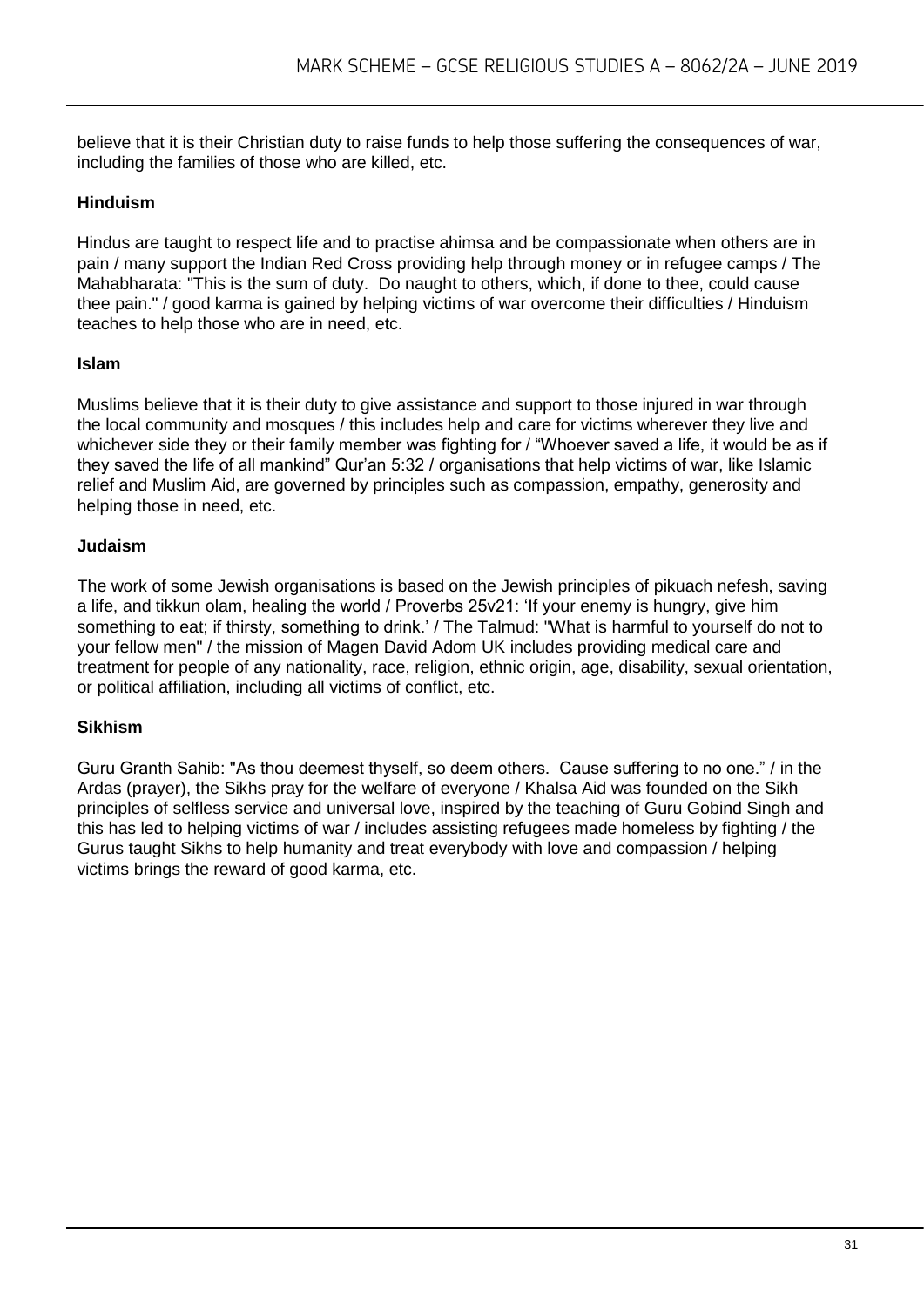**0 4 . 5 'Religious believers should never fight in a war.'**

**Evaluate this statement.** 

**In your answer you:** 

- **should give reasoned arguments in support of this statement**
- **should give reasoned arguments to support a different point of view**
- **should refer to religious arguments**
- **may refer to non-religious arguments**
- **should reach a justified conclusion.**

**[12 marks] [SPaG 3 marks]**

#### **Target: AO2 Analyse and evaluate aspects of religion and belief, including their significance and influence.**

| Level         | <b>Criteria</b>                                                                                                                                                                                                                                                                                                             | <b>Marks</b> |
|---------------|-----------------------------------------------------------------------------------------------------------------------------------------------------------------------------------------------------------------------------------------------------------------------------------------------------------------------------|--------------|
| 4             | A well-argued response, reasoned consideration of different points of view.<br>Logical chains of reasoning leading to judgement(s) supported by knowledge and<br>understanding of relevant evidence and information.<br>References to religion applied to the issue.                                                        | $10 - 12$    |
| 3             | Reasoned consideration of different points of view.<br>Logical chains of reasoning that draw on knowledge and understanding of<br>relevant evidence and information.<br>Clear reference to religion.                                                                                                                        | $7 - 9$      |
| $\mathcal{P}$ | Reasoned consideration of a point of view.<br>A logical chain of reasoning drawing on knowledge and understanding of relevant<br>evidence and information.<br>OR.<br>Recognition of different points of view, each supported by relevant reasons /<br>evidence.<br>Maximum of Level 2 if there is no reference to religion. | $4 - 6$      |
| 1             | Point of view with reason(s) stated in support.                                                                                                                                                                                                                                                                             | $1 - 3$      |
| 0             | Nothing worthy of credit.                                                                                                                                                                                                                                                                                                   | 0            |

#### **Students may include some of the following evidence and arguments, but all relevant evidence and arguments must be credited:**

#### **Arguments in support**

- Religions teach that war is an evil which should be avoided as it kills innocent civilians and ruins the environment.
- Religions teach their followers to work for peace so it is hypocritical to fight in war.
- Wars are fought because of motives like greed and wanting more power or land or to impose beliefs on other people which is not what religions teach.
- Disputes should be settled in other ways eg negotiations, through the United Nations, trade sanctions. / There have to be better ways of solving a dispute as war creates more problems than it solves.
- Goes against the religions' golden rules and peace is priceless.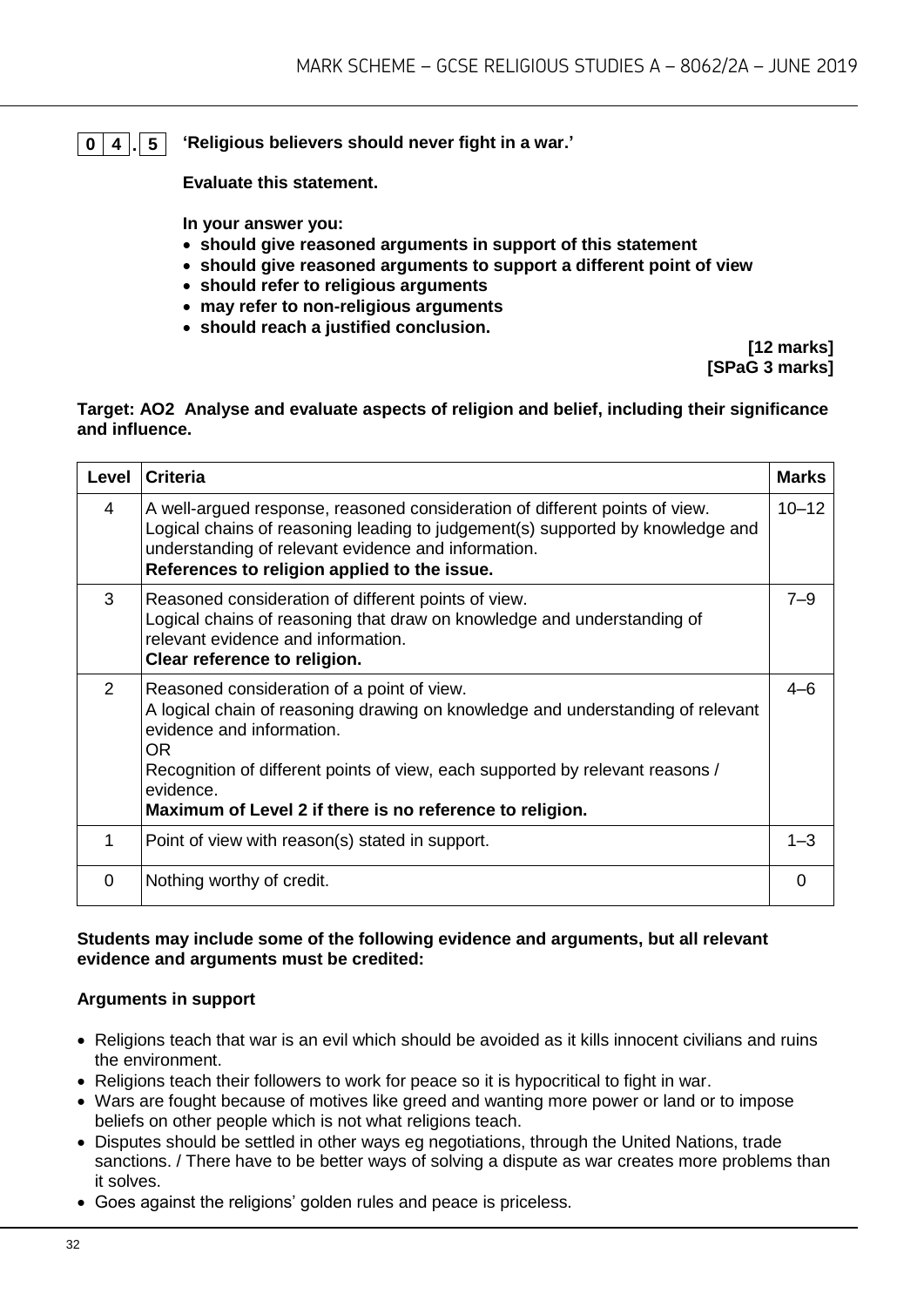• Religions teach forgiveness and overcoming evil with goodness / examples of believers who have advocated overcoming injustice in peaceful ways include Martin Luther King, The Dalai Lama, Gandhi, etc.

#### **Arguments in support of other views**

- Sometimes it is seen as right for religious believers to fight if there is a just reason for a war / accept Just War conditions eg just cause / lawfully declared by proper authority / good intention / last resort / reasonable chance of success / fought by just means / the good achieved will outweigh the evil / avoidance where possible of injury to civilians / protect trees, crops and animals / need to overthrow a cruel dictator / stop genocide or other atrocities / bring freedom to a country / defend faith / self-defence.
- May be classified as a Holy War eg fighting to protect their religion.
- May be seen as the only way to bring peace in the end.
- Could be seen as the lesser of two evils such as the only way to destroy weapons of mass destruction and / or stop genocide or an aggressive regime, etc.

#### **Buddhism**

Buddhism is a religion of peace and generally teaches that there are no justifiable reasons for war / Buddhism teaches that people cannot relieve their own suffering through making others suffer / the Buddha taught that if people have peaceful minds, this will lead to peaceful speech and peaceful actions / Mahayana Buddhists may agree to fight to save innocent lives or in self-defence / the Dalai Lama has said, "If someone has a gun and is trying to kill you, it would be reasonable to shoot back with your own gun", etc.

#### **Christianity**

While the Christian Church may speak out against killing and Jesus said "Blessed are the peacemakers", many Christians are prepared to fight for their country or religion against evil / St. Augustine and Thomas Aquinas developed the criteria for the Just War theory / Jesus used violence in the Temple to throw out those who were exploiting the pilgrims / other Christians are pacifists eg The Quakers (Society of Friends) and will not fight under any circumstances / the Ten Commandments include 'Do not kill' / many in the early Church were against fighting, etc.

#### **Hinduism**

Hindus believe war is justified if it is in self-defence or fighting for freedom from oppression or the establishment or restoration of good government / have a warrior caste (Kshatriyas) / 'For a warrior, nothing is higher than a war against evil' – Bhagavad Gita 2:31 / Krishna gave Arjuna four reasons for fighting which included the duty of his varna required him to act as a warrior / prepared to fight if war achieves more good than the evil it is trying to destroy / Hindus believe that they should build up good karma by working for peace and following ahimsa, etc.

#### **Islam**

Muslims believe in the lesser jihad – a military struggle in defence of Islam, self-defence and justice / if a country is mistreating its Islamic citizens, it is permissible to fight in support of fellow Muslims / Muslims believe that those who fight for Islam will receive the favour and reward of God – Qur'an 4:74 / although believing in the Just War principles, Muslims believe that it is much better if war can be avoided / the word 'Islam' comes from the root word 'salaam' meaning 'peace' / 'Do not kill each other, for God is merciful to you. If any of you does these things, out of hostility and injustice, We shall make him suffer Fire' – Qur'an 4:29–30, etc.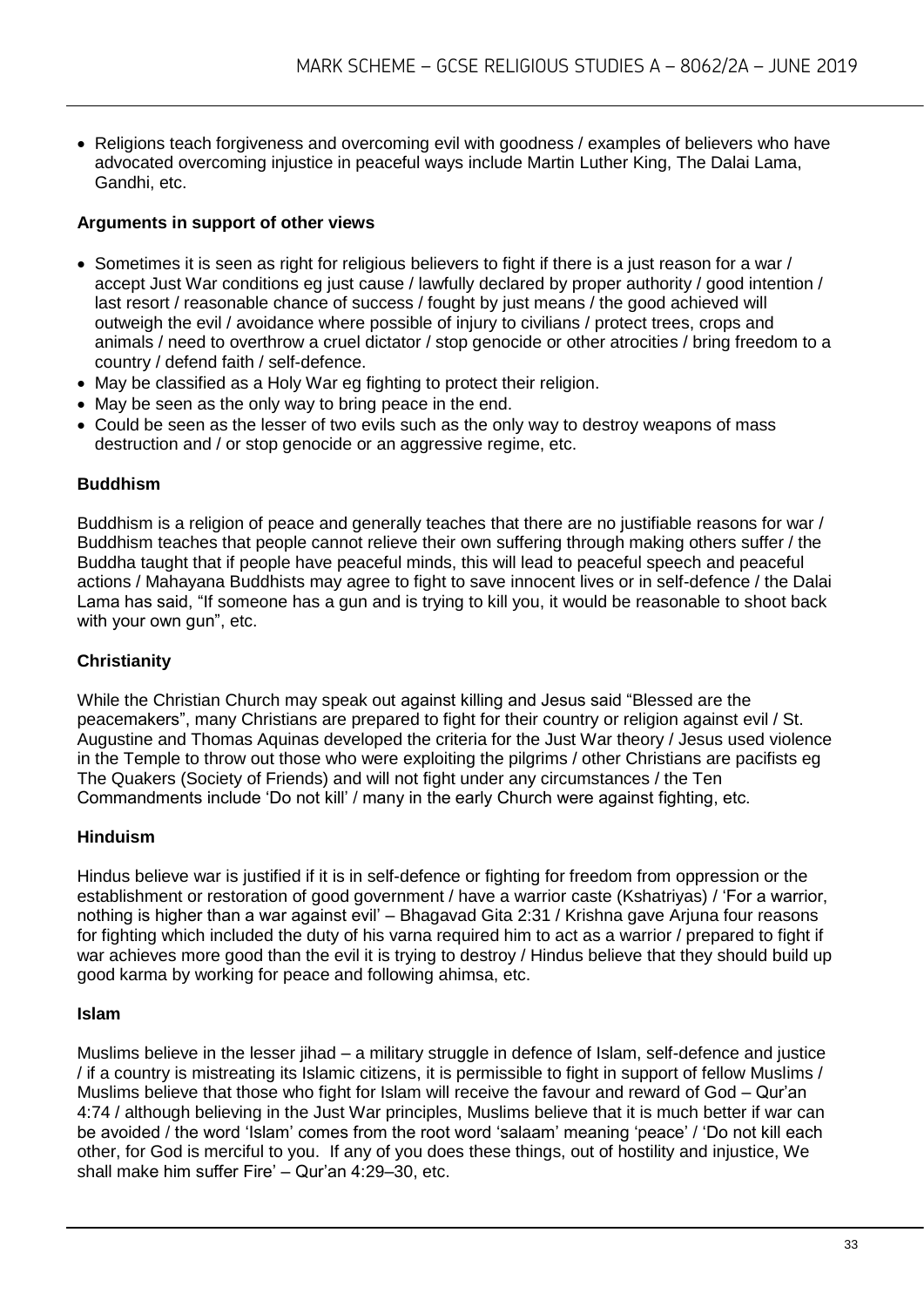#### **Judaism**

Many Jewish believers do join the armed forces / many Jews believe in pre-emptive strikes to overcome evil / many stories of war heroes in the Tenakh eg Joshua, Samson, King David and Gideon / some wars are regarded as obligatory, others defensive wars and others optional wars / no specific Just War theory in Judaism but many accept the Just War theory criteria / many suffered during the Holocaust and many Jews believe it right to stand up against evil wherever it occurs / 'Whoever sheds the blood of man, by man shall his blood be shed; for in His image did God make man – Genesis 9:6 / The Ten Commandments – 'Do not kill.' / Jews hope for peace in the future – Micah 4:3, Isaiah 9:6–7 / promote peace-making where possible, etc.

#### **Sikhism**

The Sikhs' kirpan symbolizes the willingness to defend people's religious freedom, dignity and self-defence / will fight against injustice but not for revenge / many Sikhs fought with the allied troops in the First and Second World Wars / Sikhs have developed a Just War theory called dharam yudh (war in defence of righteousness) / war has to be morally justified and everything else tried first / 'When matters pass all other means, it is allowed to take up arms' – Guru Gobind Singh / Guru Nanak stressed the important of working to transform people who were harming others / Sikhs believe in working for justice and peace, etc.

**[Plus SPaG 3 marks]**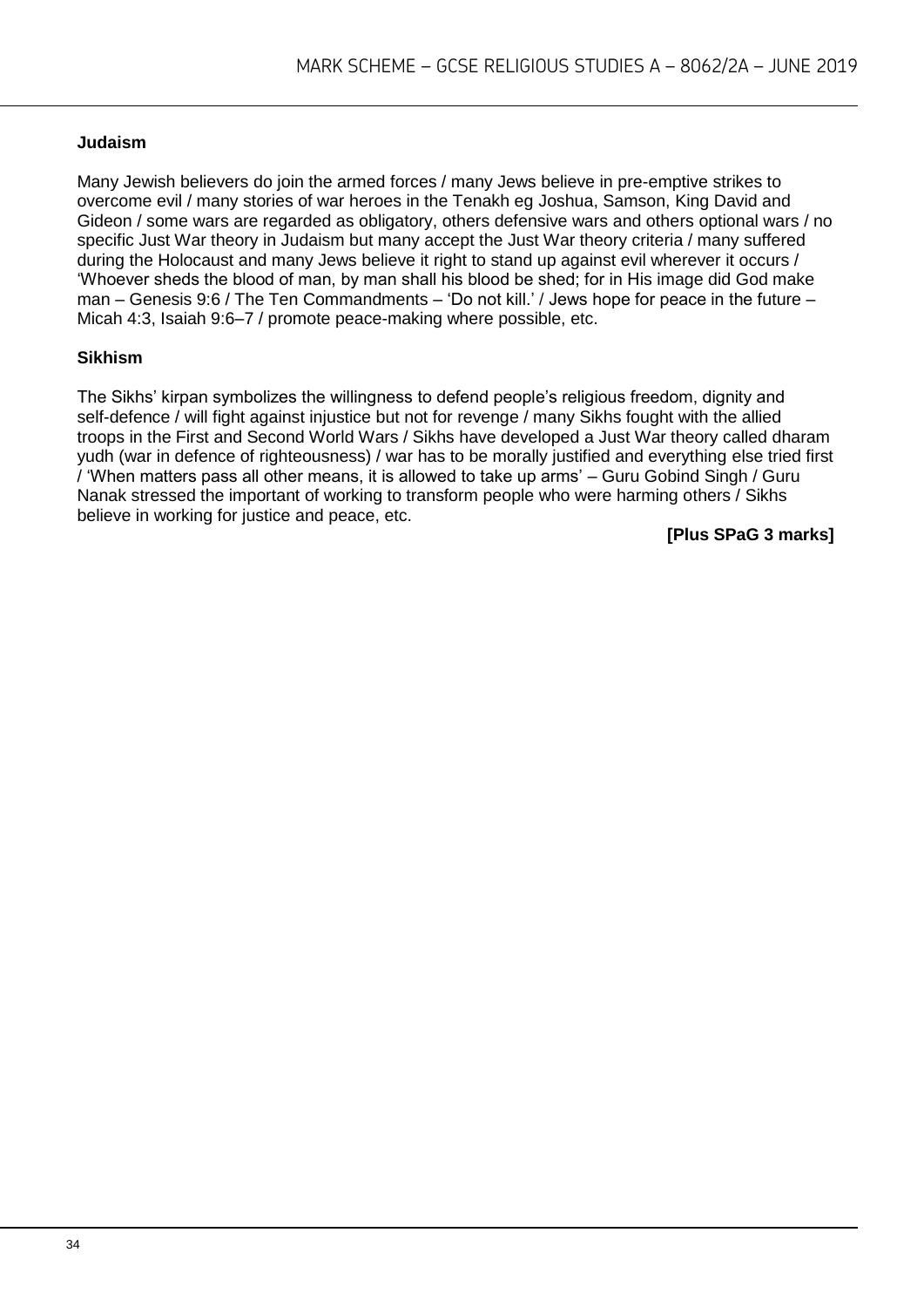#### **0 5 Theme E: Religion, crime and punishment**

**0 5 . 1 Many religious believers do not support causing physical pain to those who break the law.** 

> **Which one of the following means to punish criminals by inflicting physical pain on them?**

> > **[1 mark]**

- **A Prison sentence**
- **B Reformation**
- **C Corporal punishment**
- **D Community service**

**Target: AO1:1 Demonstrate knowledge and understanding of religion and belief, including beliefs, practices and sources of authority.**

Answer: C: Corporal punishment



**[2 marks]**

**Target: AO1:1 Demonstrate knowledge and understanding of religion and belief, including beliefs, practices and sources of authority.**

**One mark for each of two correct points.** 

#### **Students may include two of the following points, but all other relevant points must be credited.**

Retribution / deterrence / reformation / protection / vindication / reparation / justice / rehabilitation / compensation, etc.

Accept a correct description of any of the above.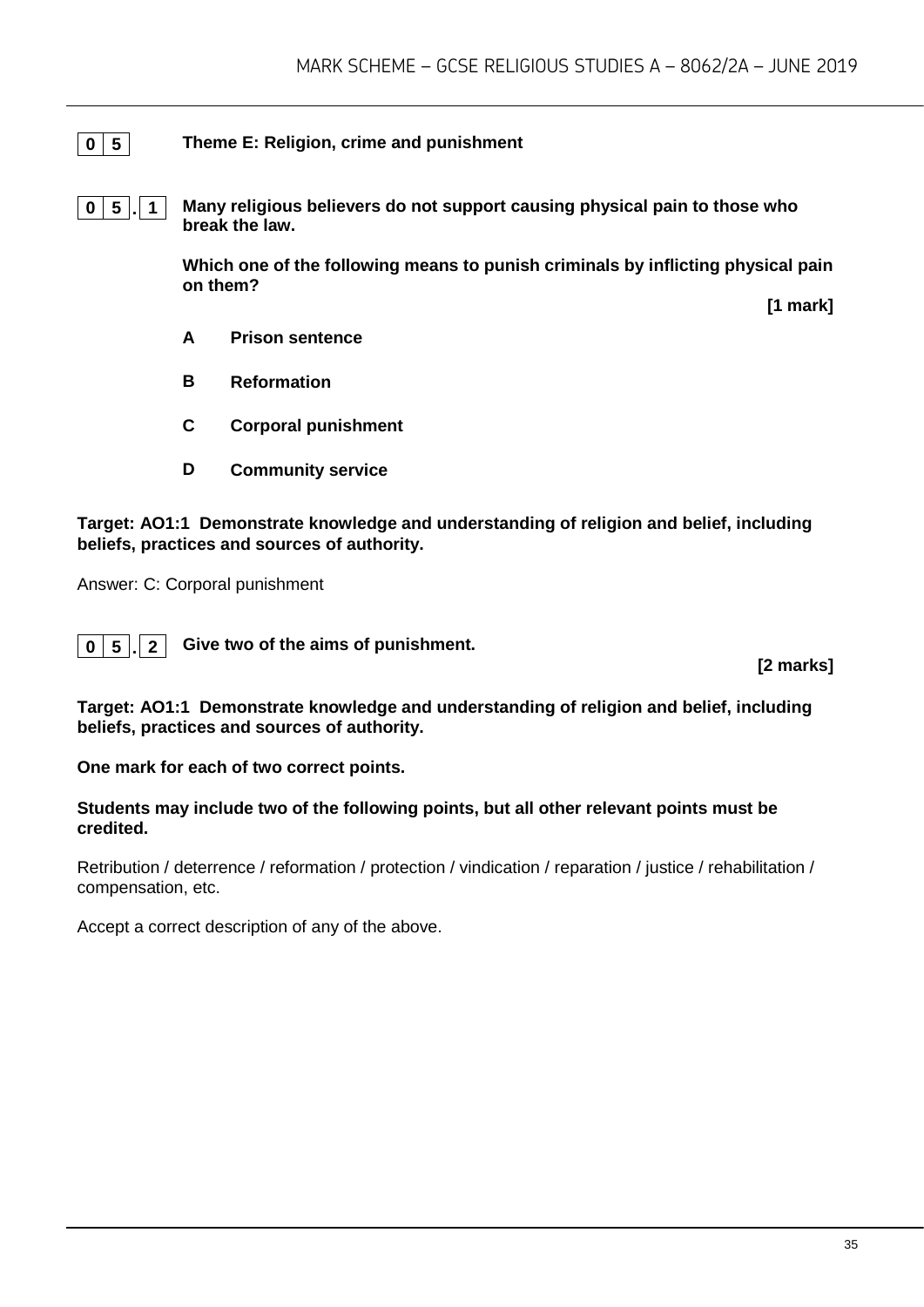**0 5 . 3 Explain two contrasting religious views about how people who commit a crime because of an addiction should be treated.**

**In your answer you must refer to one or more religious traditions.** 

**[4 marks]**

**Target: AO1:3 Demonstrate knowledge and understanding of religion and belief, including similarities and differences within and/or between religions and beliefs.**

#### **First contrasting view**

Simple explanation of a relevant and accurate contrast – 1 mark Detailed explanation of a relevant and accurate contrast – 2 marks

#### **Second contrasting view**

Simple explanation of a relevant and accurate contrast – 1 mark Detailed explanation of a relevant and accurate contrast – 2 marks

**Note**: To be a detailed explanation the response must refer to **addiction.** Responses may focus on the form of punishment and/or support which may be used.

If similar views are given only **one** of them may be credited up to 2 marks max.

Detailed explanations will reflect one or more religious traditions.

#### **Students may include some of the following points, but all other relevant points must be credited:**

Even in the case of an addict, the following may be considered appropriate - those who break the law deserve to be punished / commensurate with the crime / victims of the crimes need to see that justice has been done / there needs to be a deterrent to protect society or offenders will come up with many different excuses for breaking the law / addicts need to take personal responsibility for their actions, etc.

Most religions recognise that addicts need help to overcome their addiction / rehabilitation may be more helpful and appropriate than simply punishing offenders / rehabilitation may help the offender reform and change their lifestyle / allowances should be made as addicts are unable to make good decisions while addicted, etc.

#### **Buddhism**

The fifth moral precept teaches that Buddhists should abstain from taking drugs (including alcohol) / people under the influence of drugs lose their awareness and become less sensitive to others and so are more likely to commit crime / Buddhists believe that it is important to relieve suffering rather than to increase it / without excusing or ignoring unskilful actions, Buddhists aim to avoid feeling hatred towards criminals / important to develop a constructive approach to the situation and help the offender reform, etc.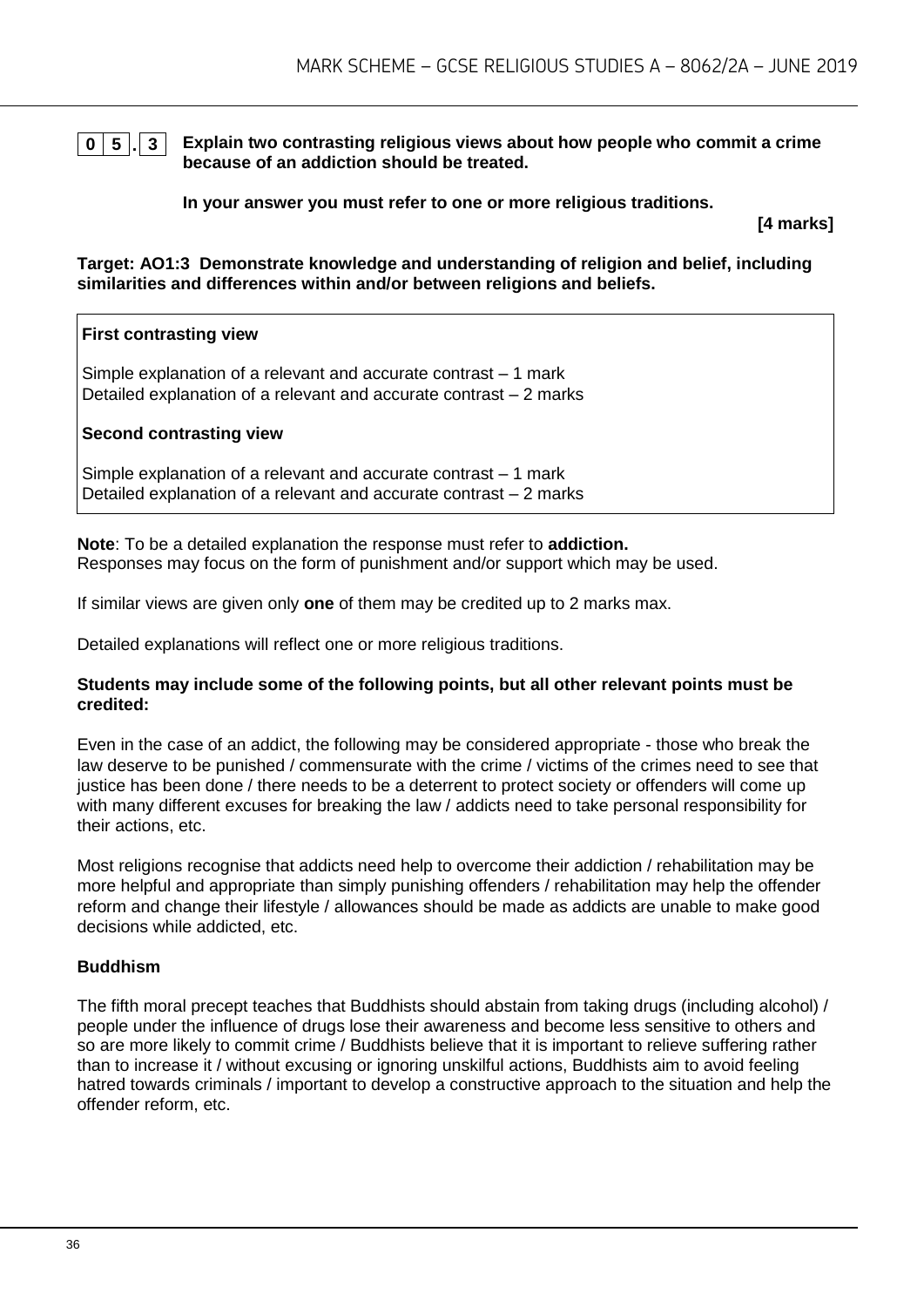#### **Christianity**

Christians recognise that addicts may resort to stealing in order to purchase the drugs their body craves / however the law exists to protect the rights and security of all citizens / some believe that the punishment should be as severe as the crime committed in order to act as a deterrent / some believe that it is more important that addicts should be helped to change their ways than be punished severely / some have set up rehabilitation centres to help addicts reform, etc.

#### **Hinduism**

Hindus recognise that those who deal in drugs are the serious criminals and should receive the severe punishments / those who are addicts need help to change as well as punishment if they commit offences / it is important that they learn to conquer their addiction, try to repair the damage they have done, and learn new skills to fit them for life in the community again (rehabilitation), etc.

#### **Islam**

Muslims forbid the taking of illegal drugs and alcohol / they believe that it leads to wrongdoing and Muslims condemn all crime / in Muslim countries they believe that Shari'ah law should be obeyed / unforgiveable crimes (Hudud) include drinking alcohol or taking drugs as it is prohibited in the Qur'an / drug offences are usually dealt with very severely / Prophet Muhammad said that a person committing a crime from need should not be brought before judges, but dealt with differently / some believe that offenders should be helped not to offend again as the crime is hated not the person who committed it, etc.

#### **Judaism**

Although many people become addicted to alcohol and many commit crimes as a result, Jews do not forbid drinking alcohol but discourage drinking to excess / Jewish attitudes to addicts who commit crimes are a mixture of mercy and justice / punishments need to reflect the severity of the crime / the Torah warns people not to break the law and punishments should be a deterrent / addicts should be helped to change so that when their punishment for breaking the law is over they do not reoffend, etc.

#### **Sikhism**

Sikh teaching forbids the taking of intoxicants, including illegal drugs and alcohol / Sikhs encourage people to resist taking them but if they do and commit crimes they believe in justice but also giving help and education to the offenders to change and not reoffend / while the crime may be hated, the person who committed it is not and the way the person is dealt with should encourage the addict to change, etc.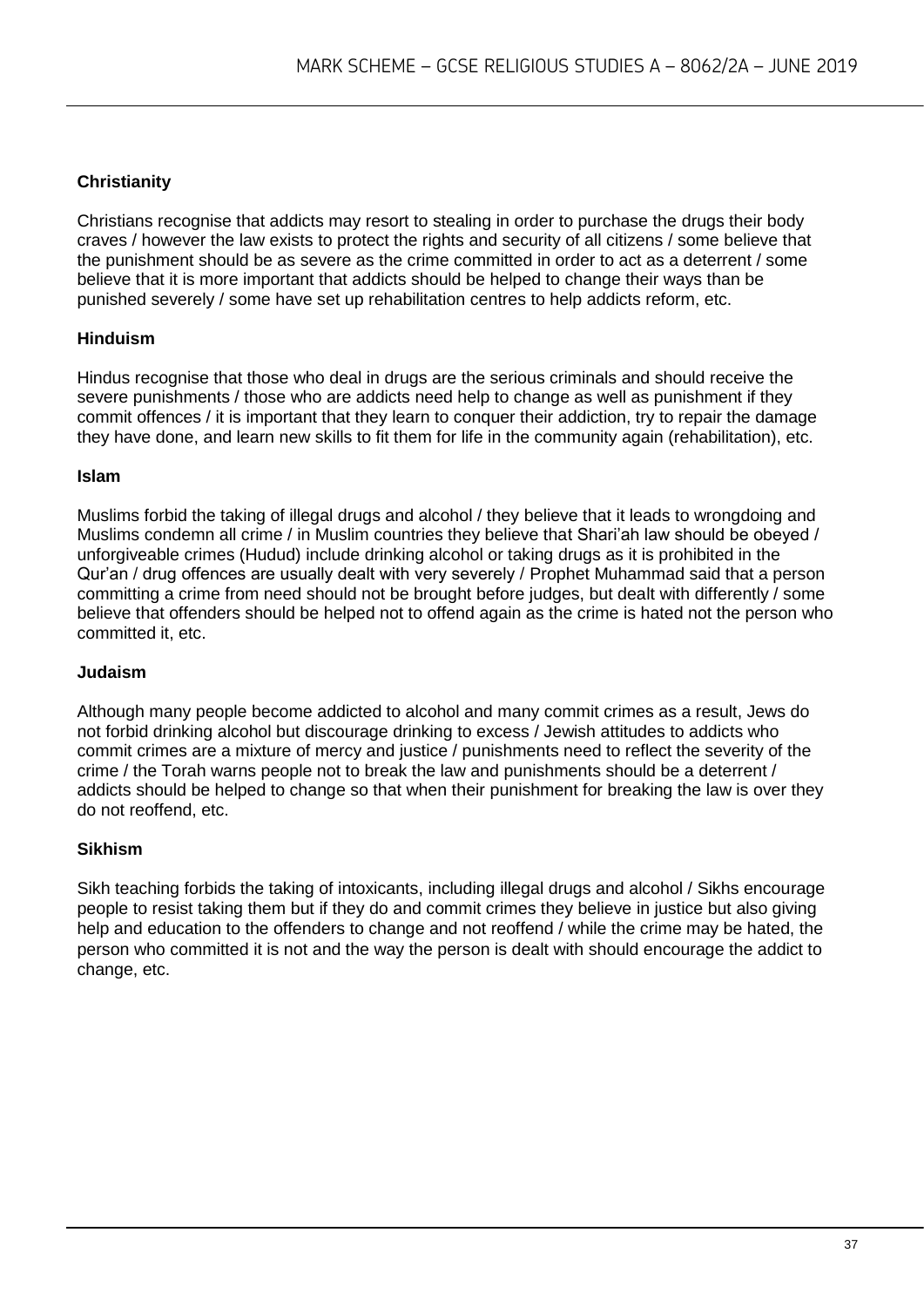#### **0 5 . 4 Explain two religious reasons why some people are against the death penalty.**

**Refer to sacred writings or another source of religious belief and teaching in your answer.**

**[5 marks]**

**Target: AO1:1 Demonstrate knowledge and understanding of religion and belief, including beliefs, practices and sources of authority.**

#### **First reason**

Simple explanation of a relevant and accurate reason – 1 mark Detailed explanation of a relevant and accurate reason – 2 marks

#### **Second reason**

Simple explanation of a relevant and accurate reason – 1 mark Detailed explanation of a relevant and accurate reason – 2 marks

Relevant and accurate reference to sacred writings or another source of religious belief and teaching  $-1$  mark

#### **Students may include some of the following points, but all other relevant points must be credited:**

Ethically it is seen as wrong as it is against the sanctity of life / mistakes can be made and innocent people could be killed so the ultimate judge should be God / killing is ethically wrong, even if it involves killing a serious offender / the death penalty is against the law in the UK and religious believers should keep the law / makes the executioner a murderer and is playing God / God will forgive penitent offenders however serious the offence so they should remain alive / the most important aim of punishment is to reform, the death penalty does not allow this to happen / it is neither loving or compassionate, etc.

#### **Buddhism**

Most Buddhists oppose the death penalty as it breaks the first moral precept / does not allow for the possibility of / rehabilitation statements against by the Dalai Lama eg "We should not seek revenge on those who have committed crimes against us, or reply to their crimes with other crimes" / motive is revenge which is unskilful / hatred one of three poisons / innocent people are sometimes convicted / belief in ahimsa, etc.

#### **Christianity**

Most Christians oppose the death penalty as they believe in the sanctity of life / only God has the right to take life / Jesus taught that forgiveness is important and warned not to judge each other harshly / Ezekiel 33:11 – 'I take no pleasure in the death of the wicked, but rather that they turn away from their ways and live' / Ten Commandments – 'Do not kill' / punishments should help towards reforming an offender / statements by Pope Francis declaring that every life is sacred, etc.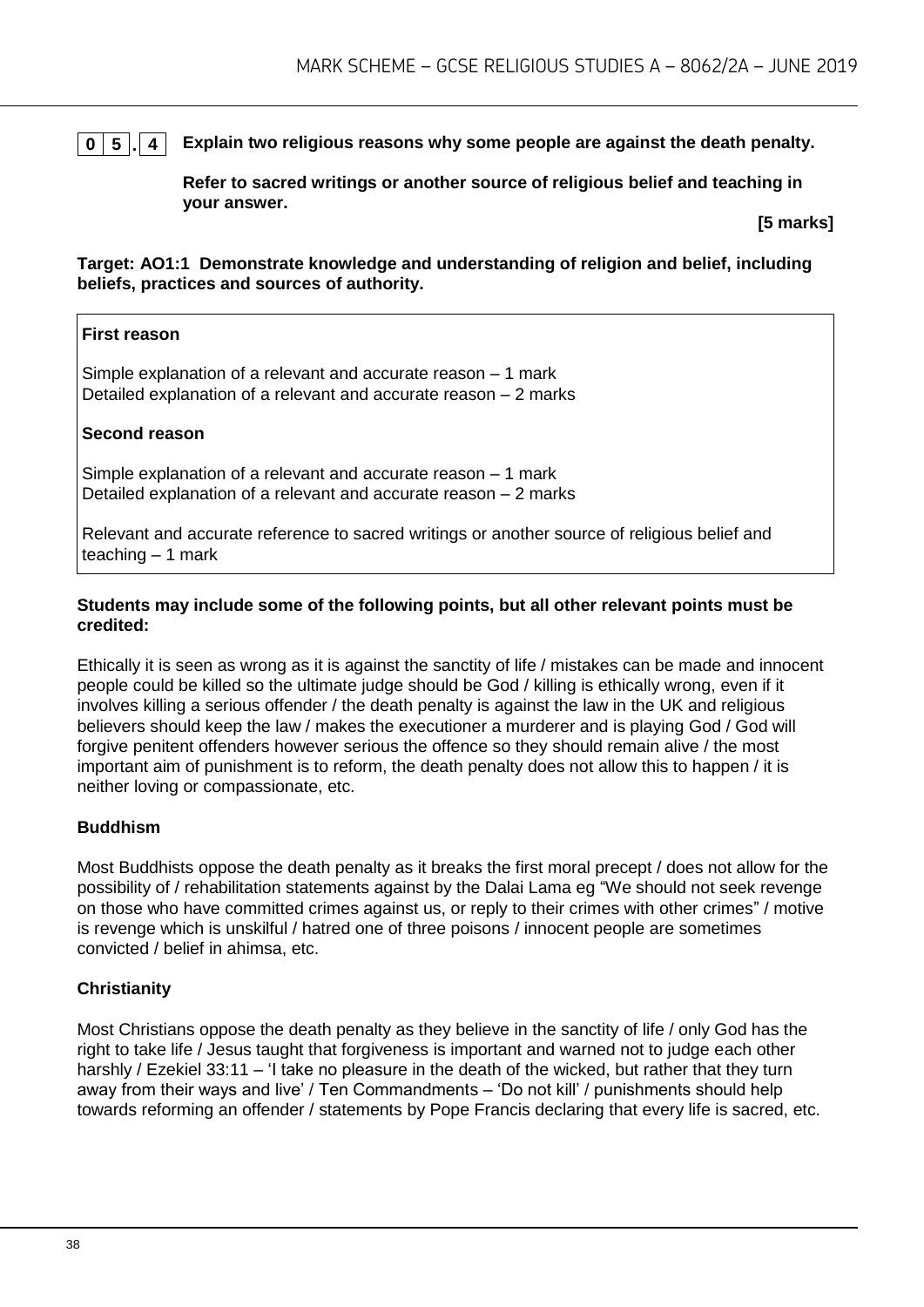#### **Hinduism**

Hinduism opposes killing, violence and revenge in the treatment of offenders / belief in ahimsa – non harming / hoped that the understanding of dharma will help a criminal to reform and not reoffend / the atman cannot be killed so it isn't the final ending of life / 'Ye Gods raise up once more the man whom ye have humbled and brought low. O Gods, restore to life again the man who hath committed sin' – Rig Veda 10.137.1 / many Hindus agree with Gandhi who was firmly against the death penalty as only God gives and takes life, etc.

#### **Islam**

The expression of mercy is greatly valued in Islam and payment of compensation (blood money) is often paid instead of carrying out the death penalty / 'But if the culprit is pardoned by his aggrieved brother, this shall be adhered to fairly, and the culprit shall pay what is due in a good way. This is an alleviation from your Lord and an act of mercy' – Qur'an 2:178 / it is preferable to forgive and some Muslims are opposed to the death penalty eg the Muslim Peace Fellowship / '…let them pardon and forgive. Do not wish that God should forgive you? God is most forgiving and merciful' – Qur'an 24:22, etc.

#### **Judaism**

Jews believe in the sanctity of life / the Talmud makes it clear that the death penalty should be rarely used / other forms of punishment should be used / abolished in Israel in 1954 except for treason in time of war and for those who committed crimes during the Holocaust / most Jews emphasise the need to give the criminal the chance to reform / only God should take life / Ten Commandments say – 'Do not kill' / people have been wrongly convicted of murder, etc.

#### **Sikhism**

Only God has the right to take life / every soul has a divine spark / death penalty is based on retribution and revenge / 'Do not be angry with anyone else; look within your own self instead. Be humble in this world, O Nanak, and by His Grace you shall be carried across' – Guru Granth Sahib 259 / the death penalty is difficult to justify as it doesn't allow offenders to change / all have a part of God in them / the death penalty is against Sikh teaching as it implies that some crimes are so bad that they cannot be forgiven / 'He alone has the power in His hands. He watches over all' – Guru Granth Sahib 7, etc.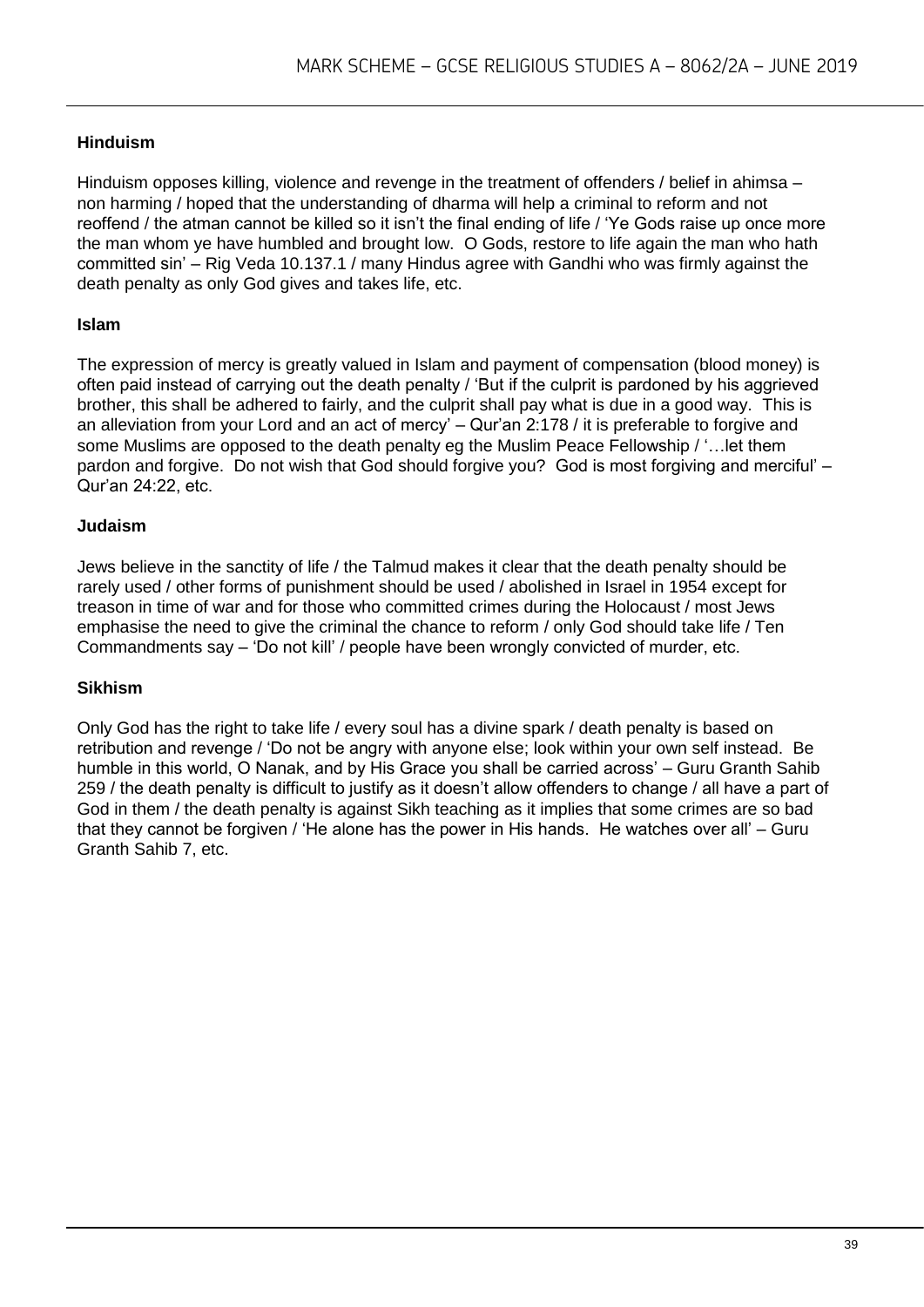#### **0 5 . 5 'There is nothing wrong with sending a criminal to prison.'**

**Evaluate this statement.** 

**In your answer you:** 

- **should give reasoned arguments in support of this statement**
- **should give reasoned arguments to support a different point of view**
- **should refer to religious arguments**
- **may refer to non-religious arguments**
- **should reach a justified conclusion.**

**[12 marks] [SPaG 3 marks]**

#### **Target: AO2 Analyse and evaluate aspects of religion and belief, including their significance and influence.**

| Level | <b>Criteria</b>                                                                                                                                                                                                                                                                                                             | <b>Marks</b> |
|-------|-----------------------------------------------------------------------------------------------------------------------------------------------------------------------------------------------------------------------------------------------------------------------------------------------------------------------------|--------------|
| 4     | A well-argued response, reasoned consideration of different points of view.<br>Logical chains of reasoning leading to judgement(s) supported by knowledge and<br>understanding of relevant evidence and information.<br>References to religion applied to the issue.                                                        | $10 - 12$    |
| 3     | Reasoned consideration of different points of view.<br>Logical chains of reasoning that draw on knowledge and understanding of<br>relevant evidence and information.<br>Clear reference to religion.                                                                                                                        | $7 - 9$      |
| 2     | Reasoned consideration of a point of view.<br>A logical chain of reasoning drawing on knowledge and understanding of relevant<br>evidence and information.<br>OR.<br>Recognition of different points of view, each supported by relevant reasons /<br>evidence.<br>Maximum of Level 2 if there is no reference to religion. | $4 - 6$      |
| 1     | Point of view with reason(s) stated in support.                                                                                                                                                                                                                                                                             | $1 - 3$      |
| 0     | Nothing worthy of credit.                                                                                                                                                                                                                                                                                                   | 0            |

#### **Students may include some of the following evidence and arguments, but all relevant evidence and arguments must be credited:**

#### **Arguments in support**

- Prison provides society with protection from those who have committed dangerous and serious crimes and ensures that the law is respected.
- A prison sentence gives offenders a chance to reflect on their actions and decide to reform.
- Prisons contain some troubled individuals who need social help, education, medical help, work and life skills and attempts to provide this can be found in the prison system.
- Prisoners can attend classes to improve their education and skills which prepares them for the outside world.
- Opportunities are given to talk through their problems and realise their mistakes and learn strategies for coping with life's problems in a constructive way, etc.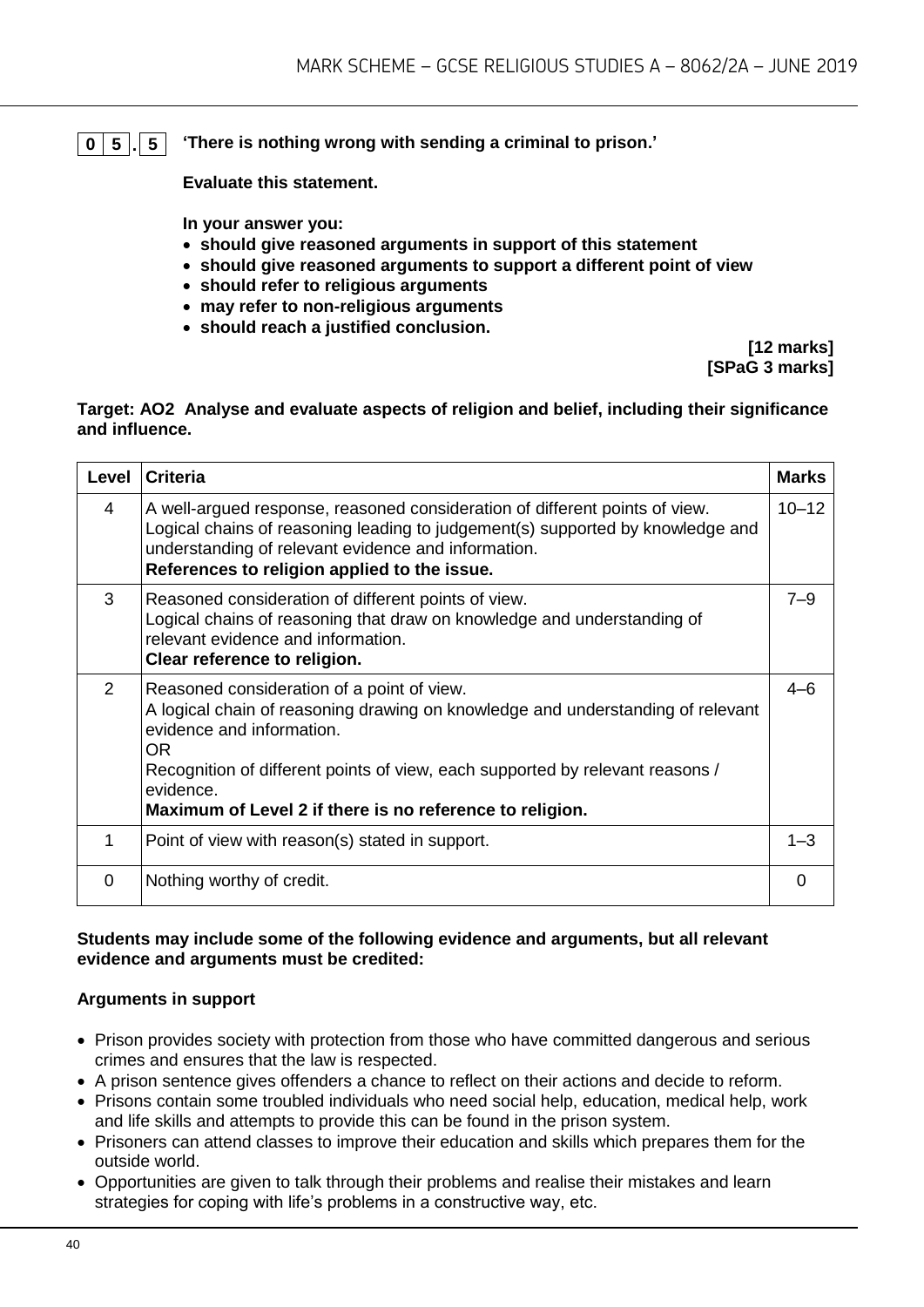#### **Arguments in support of other views**

- Prison isolates those who deserve punishment from their families and friends (retribution) but doesn't reform them.
- Being locked up often breeds resentment, bitterness and a determination to get back at society.
- Many prisons have problems such as over-crowding, little exercise, poor diet, boredom, violence and drug-abuse.
- Imprisonment punishes the family as well as the criminal.
- There is a high rate of reoffending when criminals are let back out into society as they are often called 'schools for crime' as prisoners educate each other in criminal methods.
- A prison record makes it very difficult to get a job on release, which may lead back into crime
- Other forms of punishment may be more suitable when considering the offender and/or their offence, eg community service, etc.

#### **Buddhism**

One of the main aims of prison should be to give the criminals time and space to reflect on their actions and so / rehabilitate themselves / "We should reflect that by the law of kamma, they are in danger of lowly and miserable lives to come, and that our duty to them, as to every being, is to help them to rise towards Nirvana, rather than let them sink to lower levels of rebirth" – Tenzin Gyatso (the Dalai Lama) / criminals should be encouraged to recognise the suffering they have caused, apologise and reform / Buddhist chaplains regularly visit inmates and help them to change, etc.

#### **Christianity**

Christians support the idea of constructive work and education so that inmates can learn worthwhile skills in prison / they believe in medical programmes to help prisoners overcome drug and alcohol addiction / they may take their inspiration from the Parable of the Sheep and Goats – Matthew 25:31–46 / they believe that offenders should be helped to change their ways once the punishment is over so that they don't reoffend / Christian chaplains regularly visit inmates and help them to change, etc.

#### **Hinduism**

Hindus believe that the treatment of criminals should always be on an individual level – to try to help as well as punish / the Dharmaśāstras do not lay out specific crimes for which imprisonment is required but support the idea that some criminals should be imprisoned to act as a deterrent / the laws of Manu categorise different types of crimes / everything should be done in prisons to try and get the offenders to reform, this includes encouraging meditation and education, etc.

#### **Islam**

Prisons should be reserved for those who do serious crimes and so the protection of the public is the first priority / imposes a loss of liberty and freedom / 'God commands justice … and prohibits wrongdoing, and injustice…' Qur'an 16:90 / under Shari'ah law, prisons have less of a role in reforming the criminal / Muslims often argue that corporal punishment is better than imprisonment / Muslim chaplains regularly visit inmates and help them to change, etc.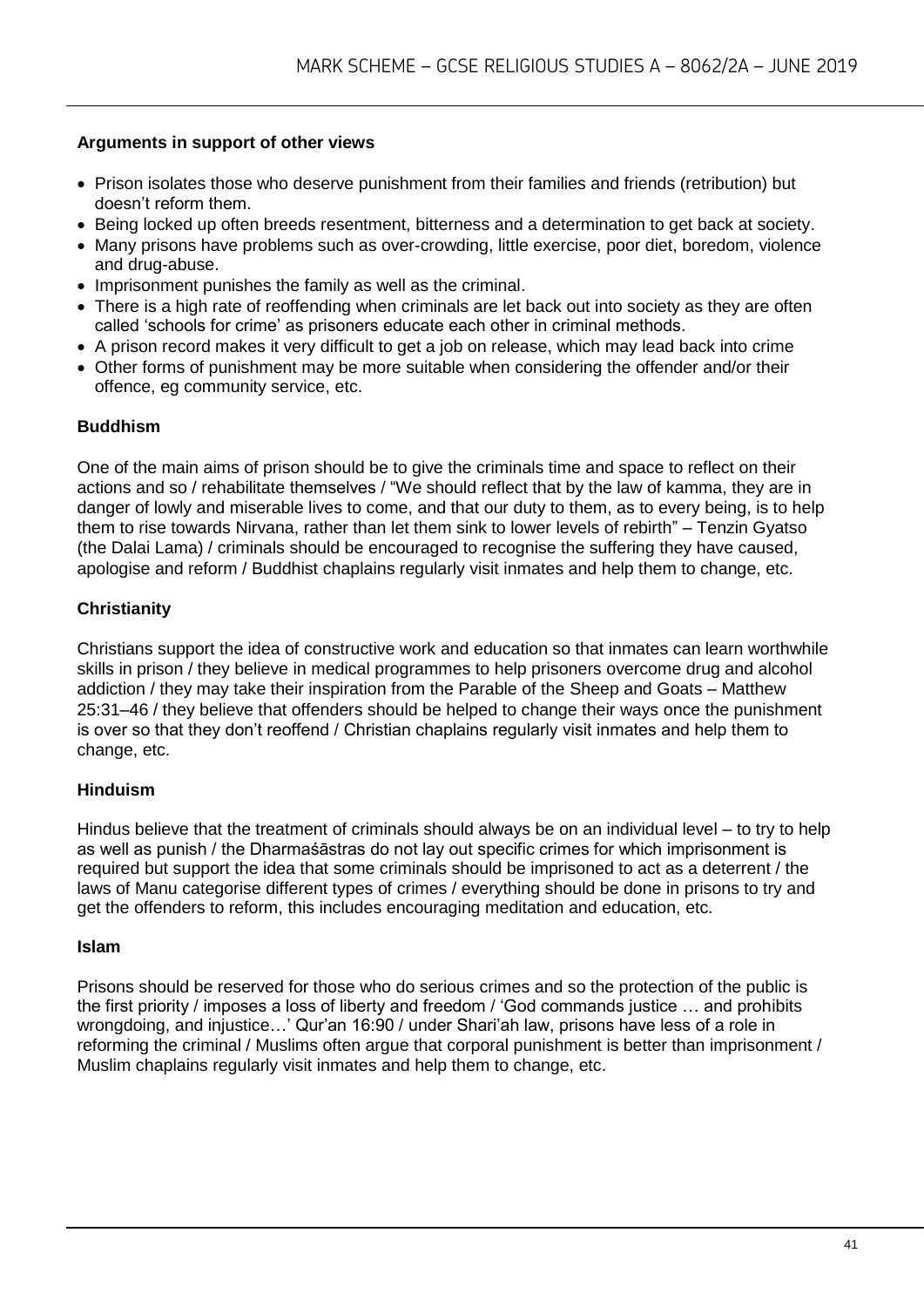#### **Judaism**

Treatment of offenders must be just and fair and prisons need a focus on reform / the Torah makes no mention of imprisonment, preferring monetary compensation / but most Jews support the use of prisons for serious crimes even though it isn't mentioned in the Ten Commandments / it gives prisoners the opportunity to reflect on their actions, realise what they have done wrong and become determined not to reoffend / being put in prison may help to bring remorse for the past and resolutions to do better in the future / Judaism considers it important for offenders to have the opportunity to atone for their crimes / Jewish rabbis and rabbinical students visit and counsel prisoners, etc.

#### **Sikhism**

Sikhs agree with the use of prisons if the focus of the prison experience is on trying to reform the criminal / prisoners should be treated with respect and compassion / prisons act as a deterrent and protect society as they ensure that the criminal is unable to reoffend while locked up / Sikhs believe in creating a safe society / 'Show kindness and mercy to all life, and realise the Lord is pervading everywhere' – Guru Granth Sahib, etc.

**[Plus SPaG 3 marks]**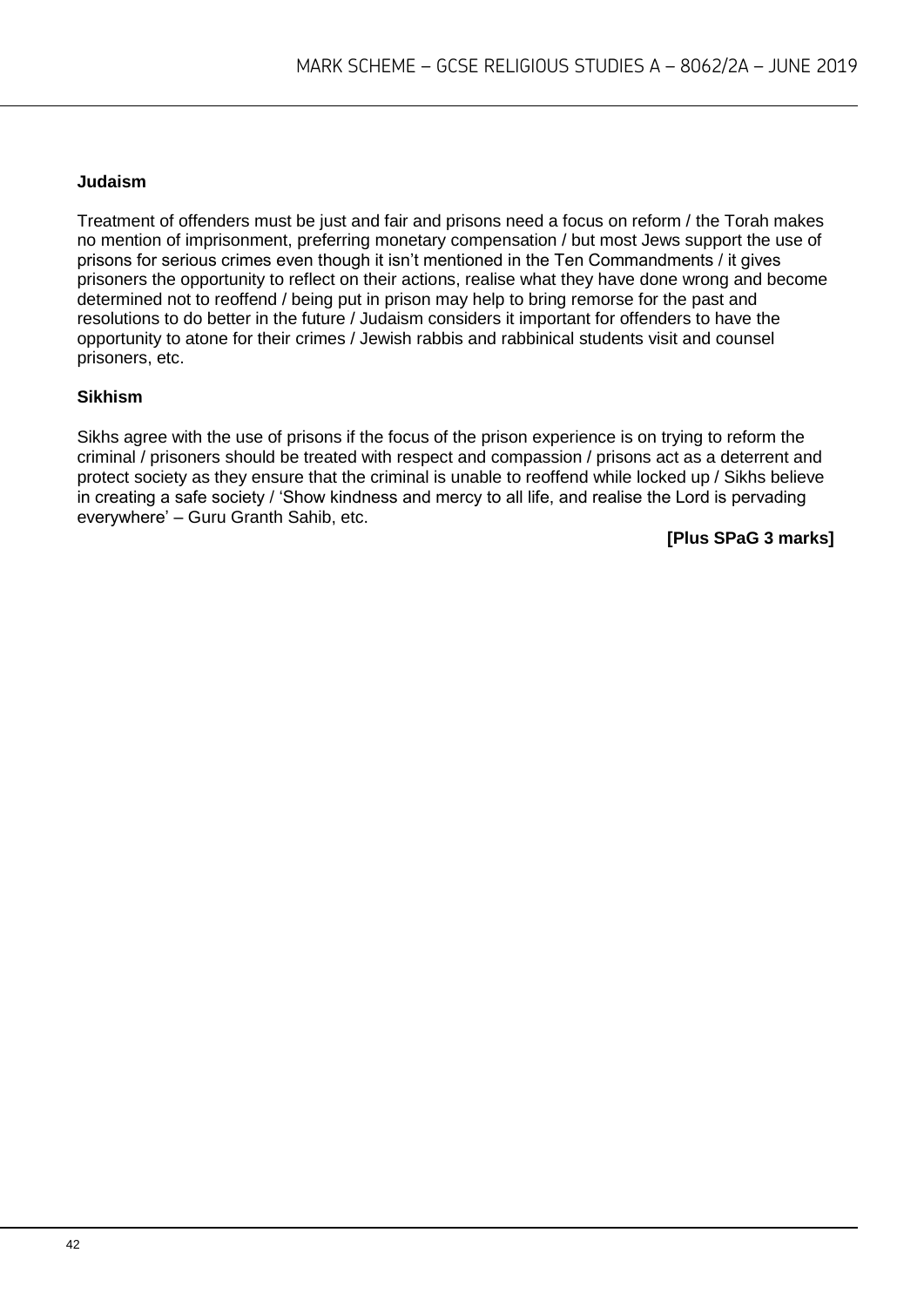#### **0 6 Theme F: Religion, human rights and social justice**

**0 6 . 1 Many religious believers support human rights.**

**Which one of the following is not a way of supporting human rights?**

**[1 mark]**

- **A Campaigning for fair pay for men and women**
- **B Opposing racial prejudice**
- **C Charging excessive interest on a loan**
- **D Seeking social justice**

#### **Target: AO1:1 Demonstrate knowledge and understanding of religion and belief, including beliefs, practices and sources of authority.**

Answer: C: Charging excessive interest on a loan

**0 6 . 2 Give two reasons why freedom of religion is an important human right.**

**[2 marks]**

**Target: AO1:1 Demonstrate knowledge and understanding of religion and belief, including beliefs, practices and sources of authority.**

**One mark for each of two correct points.** 

#### **Students may include two of the following points, but all other relevant points must be credited:**

Included in the UNDHR / religion a fundamental part of a person's life / allows people to practise their faith / cannot be forced to believe in something / cannot be ordered by law to believe something / provides protection to religious minorities / allows people to follow the faith of their choosing / allows people to express themselves / aims to prevent persecution / promotes social inclusion / promotes tolerance, etc.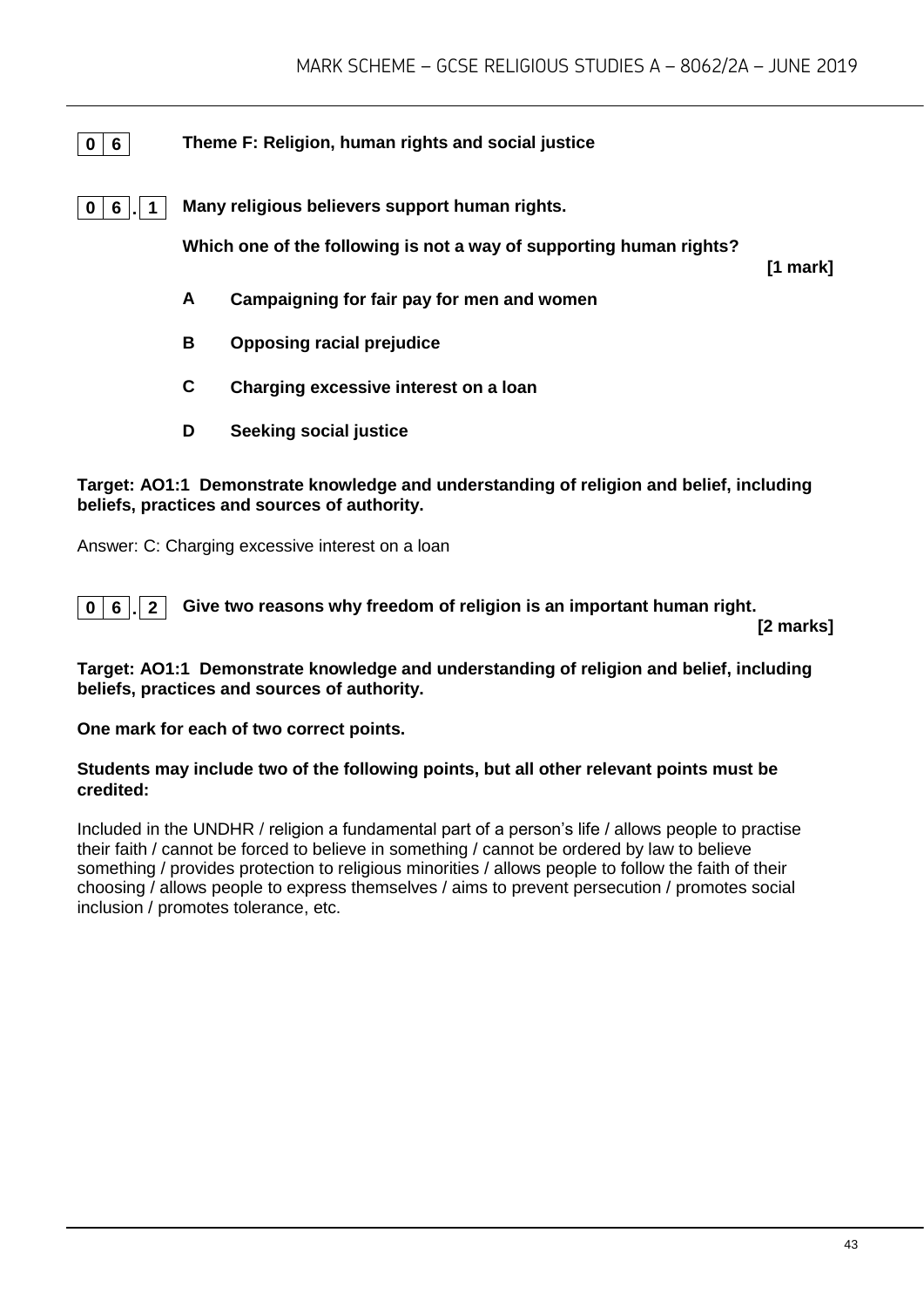#### **0 6 . 3 Explain two contrasting religious beliefs about being wealthy.**

#### **In your answer you must refer to one or more religious traditions.**

**[4 marks]**

**Target: AO1:3 Demonstrate knowledge and understanding of religion and belief, including similarities and differences within and/or between religions and beliefs.**

#### **First contrasting belief**

Simple explanation of a relevant and accurate contrast – 1 mark Detailed explanation of a relevant and accurate contrast – 2 marks

#### **Second contrasting belief**

Simple explanation of a relevant and accurate contrast – 1 mark Detailed explanation of a relevant and accurate contrast – 2 marks

The contrast may refer to either the religious belief(s) used or the issue.

If similar beliefs are given only **one** of them may be credited up to 2 marks max.

Detailed explanations will reflect one or more religious traditions.

#### **Students may include some of the following points, but all other relevant points must be credited:**

Allow different interpretations of wealth – material, financial, spiritual, etc

Generally wealth is seen as a blessing from God so nothing wrong with it / what is important is how wealth is used / it should not be hoarded / used to provide for family / help support others in the wider community, etc.

Wealth can be seen to be a hindrance / to spiritual growth / is a form of attachment / some religious groups choose to be poor / some who become monks and nuns take vows of poverty / some follow a life of asceticism, etc

#### **Buddhism**

Right thought / right action/ right intention / right livelihood encouraged in the use of wealth / for example to see poverty and not use wealth to help would be a wrong action / 'Riches ruin the foolish… through craving for riches, the foolish one ruins himself.' (Dhammapada) / monks and nuns are not allowed to have wealth, etc

#### **Christianity**

'No one can serve two masters…you cannot serve both God and money' (Matthew 6:24) / 'For the love of money is the root of all kinds of evil.' (1 Timothy 6:10) / 'Be on your guard against all types of greed' Luke 12:15) / recognition that wealth is a gift from God / 'Wealth and honour come from you…we have given you only what comes from your hand' (1 Chronicles 29:12&14) / wealth should be used appropriately for example in support of one's family or to help others / some Christians pay a tithe to support the church / 'A tithe of everything from the land, whether grain from the soil or fruit from the tree belongs to the Lord.' (Leviticus 27:30) / St Paul taught that Christians should also pay their taxes to enable the government to do their job / 'This is why you pay taxes for the authorities are God's servants.' (Romans 13:6) / 'Pay to Caesar what is Caesar's, pay to God what is God's.'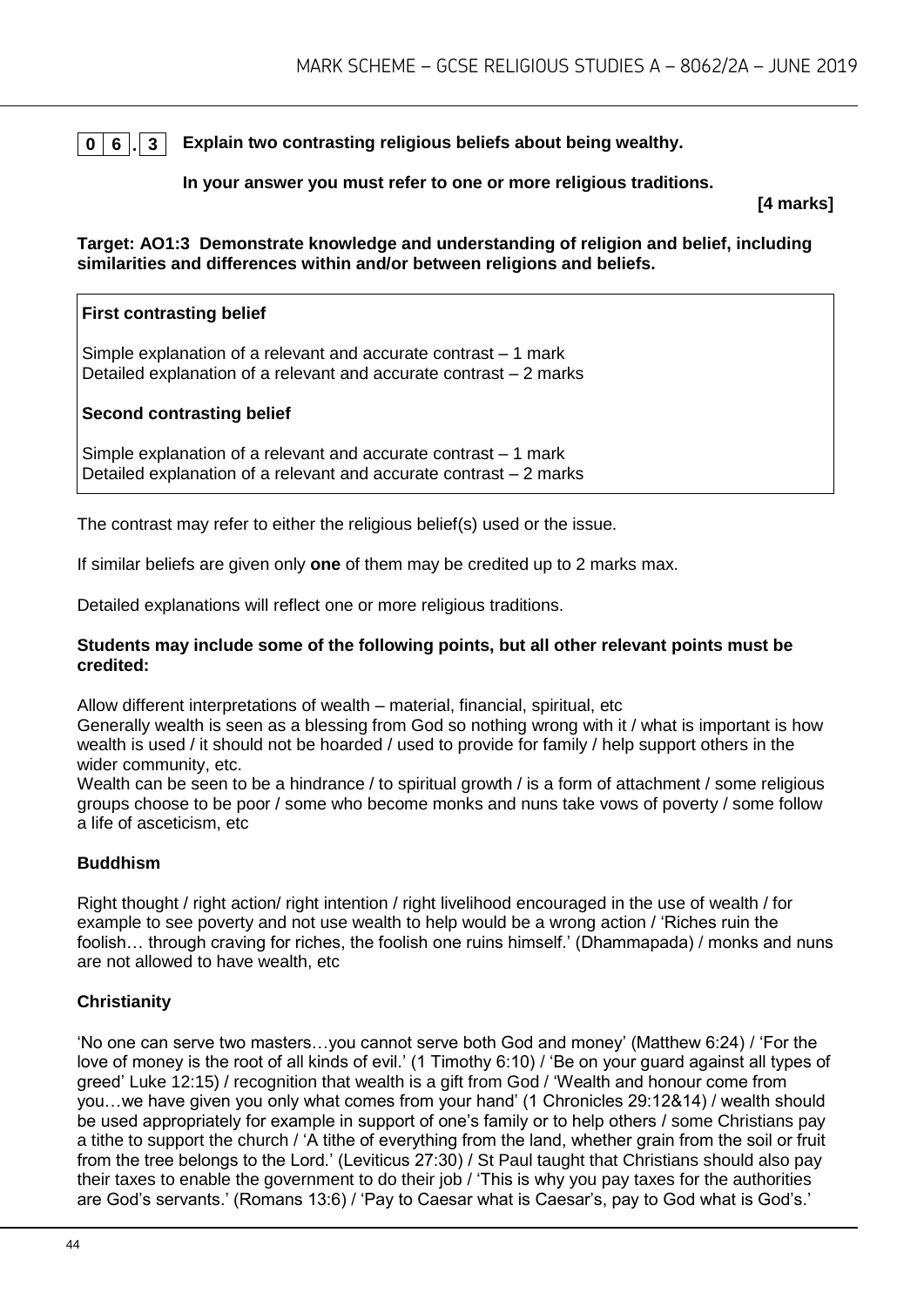(Matthew 22:21) / idea of stewardship of wealth / monks and nuns are not allowed to have wealth etc.

#### **Hinduism**

Hinduism believes that wealth should not be hoarded but used for stewardship / 'If someone keeps all that he accumulates for himself and does not give it to others, the hoarded wealth will eventually prove to be the cause of ruin.' (Atharva Veda 3:25) / excess wealth may lead to over indulgence and materialism rather than spiritual living/ use of money for good deeds builds good karma / therefore wealth should be used to do good deeds here and now to help other people / 'Happiness arises from contentment, uncontrolled pursuit of wealth will result in unhappiness' (Manu) / in the fourth Ashrama which is renunciation/sannyasin, all wealth is rejected, etc.

#### **Islam**

Islam teaches that wealth is a gift from Allah / humans are caretakers of what Allah has given them / on Judgment Day Muslims will be asked how they spent their wealth / wealth should be used to support others through the payment of zakat / sadaqah / khums / 'Tell those who hoard gold and silver instead of giving in God's name that they will have a grievous punishment.' (Qur'an 9:34) / 'Beware of greed for it is ready poverty' (Hadith) / usury is condemned etc.

#### **Judaism**

Judaism believes that all wealth is a blessing from God / can be used to support family and others / Jews pay tzedakah (charity) / 'You shall set aside every year a tenth part of all yield of your sowing that is brought from the field.' (Deuteronomy 8:18) / materialism can lead people to sin for if your heart is full of the desire for money there can be no room for God / 'He who loves silver cannot be satisfied with silver' (Ecclesiastes) / Eighth century prophets such as Amos condemned greed / excessive money making / 'He who has a hundred, craves for two hundred' (Talmud) etc.

#### **Sikhism**

Sikhism believes that a person who possesses wealth has been blessed by God as they are able to help the poor / 'The greedy mind is enticed by greed. Forgetting the Lord, it regrets and repents in the end.' (Guru Granth Sahib 1172) / 'One who lives by earning through hard work, then gives some of it away to charity, knows the way to God' (Guru Gobind Singh) / Sikhs are expected to give ten percent of their wealth to charity / if they are able should give more / 'No one brought this wealth with him and no one will take it with him when he goes.' (Guru Granth Sahib 1251) etc.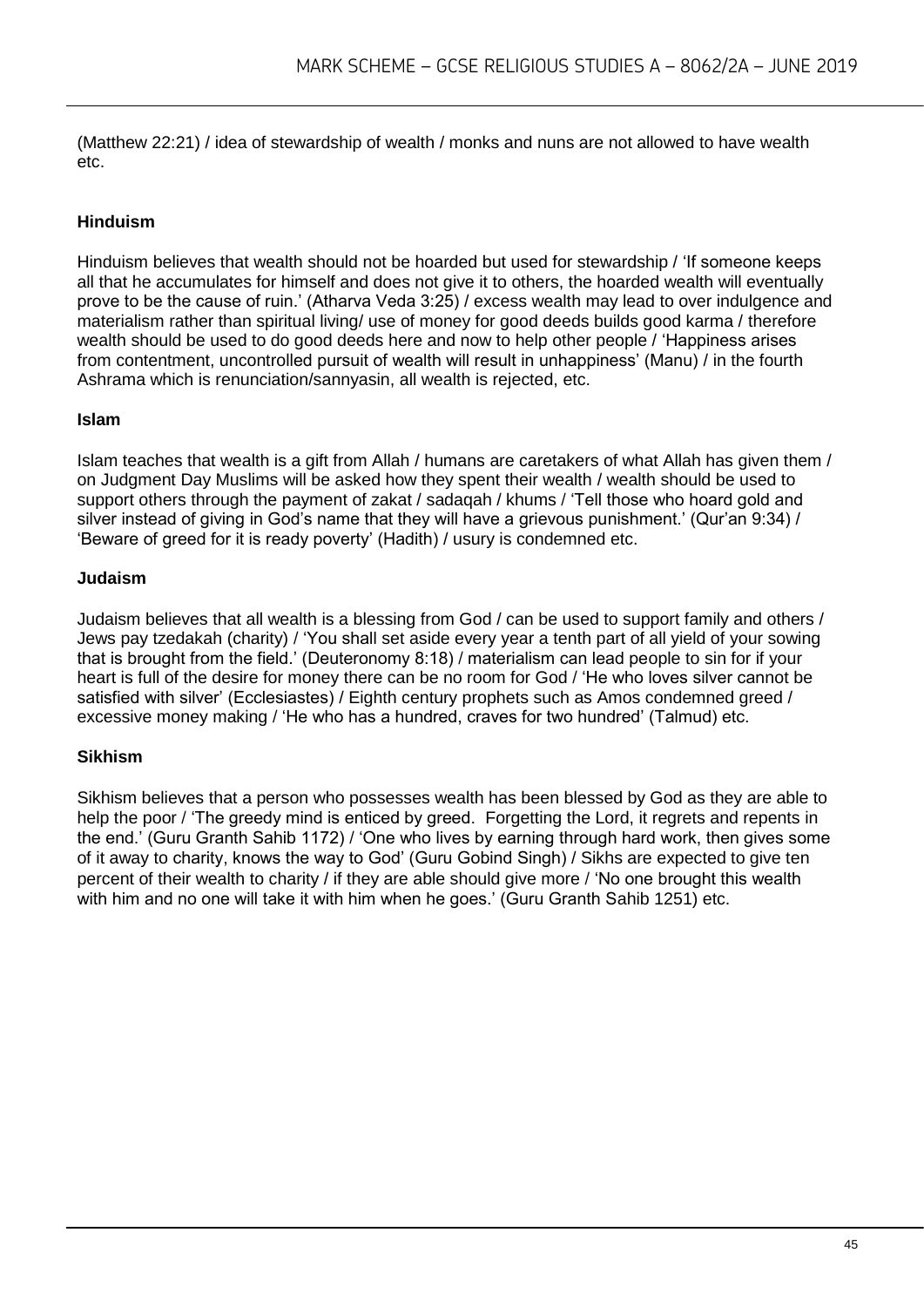#### **0 6 . 4 Explain two religious beliefs that show why people-trafficking is wrong.**

**Refer to sacred writings or another source of religious belief and teaching in your answer.**

**[5 marks]**

**Target: AO1:1 Demonstrate knowledge and understanding of religion and belief, including beliefs, practices and sources of authority.**

#### **First belief**

Simple explanation of a relevant and accurate belief – 1 mark Detailed explanation of a relevant and accurate belief – 2 marks

#### **Second belief**

Simple explanation of a relevant and accurate belief – 1 mark Detailed explanation of a relevant and accurate belief – 2 marks

Relevant and accurate reference to sacred writings or another source of religious belief and teaching  $-1$  mark

**Note:** to be a detailed explanation the response must be linked to people-trafficking

#### **Students may include some of the following points, but all other relevant points must be credited:**

People-trafficking breaches Human Rights / frequently results in its victims becoming little more than modern-day slaves/forced into 'sweatshop' labour/prostitution/drug mules / is a form of abuse / violence is involved / treats people as objects / families in their homelands are threatened / is a form of ransoming / many people who are trafficked suffer wrongful deaths / many can never pay back the fee, etc.

Relevant religious teaching will probably cover a range of areas for example sanctity of life, equality, justice, freedom etc.

#### **Buddhism**

Right Action / Right Intention / Right Livelihood / Karuna (compassion) / Metta (loving kindness) / involvement in people trafficking would result in bad karma etc.

#### **Christianity**

All humans should be given equal respect / all are made in the image of God / sanctity of life / 'So in everything do to others what you would have them do to you' (Matthew 7:12) / 'There is neither Jew nor Gentile, slave nor free, male nor female, for you are all one in Christ Jesus (Galatians 3:28) / 'Love your neighbour as you love yourself' (Leviticus 19:18) / 'But let justice roll on like a river, righteousness like a never-failing stream.' (Amos 5:24) / Parable of the Good Samaritan / Parable of the Sheep and the Goats / example of Jesus in dealing with the vulnerable and the outcast / 'He sent me to bring good news to the poor, to proclaim liberty to the captives and to set free the oppressed' (Luke 4:18–19) may motivate Christians to act against people-trafficking etc.

#### **Hinduism**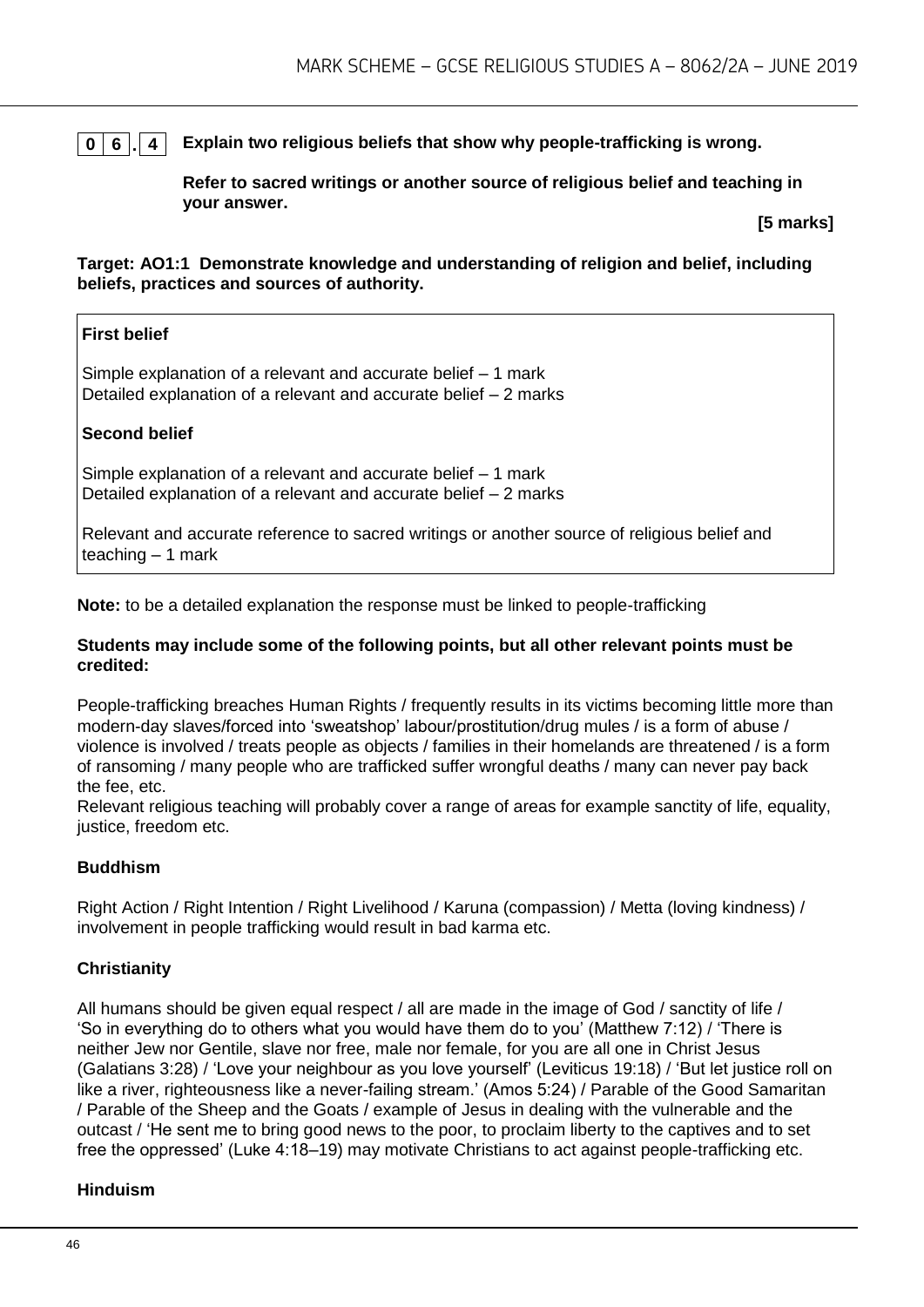Hinduism teaches that Brahma is found in everything / wrong treatment of a person would therefore be wrong / love and respect for all things / belief in ahimsa / hurting others can lead to bad karma / belief that the true self is the atman and everyone has an atman / this therefore must mean that everyone is equal and should be treated as such / 'It is the same God shining through so many different eyes' etc.

#### **Islam**

'People we created you from a single man and a single woman, made you into races and tribes so that you should get to know one another' (Qur'an 49:13) / 'Liberate those in bondage' (Qur'an 16:90) / 'Adhere to justice for that is close to awareness of God' (Qur'an 5:8–9) / 'Anyone male or female who does good works and is a believer will enter paradise.' (Qur'an 4:124), etc

#### **Judaism**

God created man and woman in His image (Genesis 1:27) / so all are equal / as God's creation then worthy of respect / 'You shall not wrong a stranger or oppress him, for you were strangers in the land of Egypt' (Exodus 22:20) / 'Love your neighbour as you love yourself' (Leviticus 19:18) / 'But let justice roll like a river, righteousness like a never-failing stream' (Amos 5:24) / 'He sent me to bring good news to the poor, to proclaim liberty to the captives and to set free the oppressed.' (Isaiah 61:1–2), etc

#### **Sikhism**

Everyone regardless of race or background is created by God and so of equal value / belief in the principle of justice and fighting for justice where it does not exist / Guru Gobind Singh said that 'Using the same mud, the Creator has created many shapes in many ways.' / 'Those who love God love everyone' (Guru Granth Sahib) / 'God created everyone so all are equal so deserve the same treatment and respect' (Mool Mantra) / 'God does not ask about social class or birth' (Guru Granth Sahib 1330), etc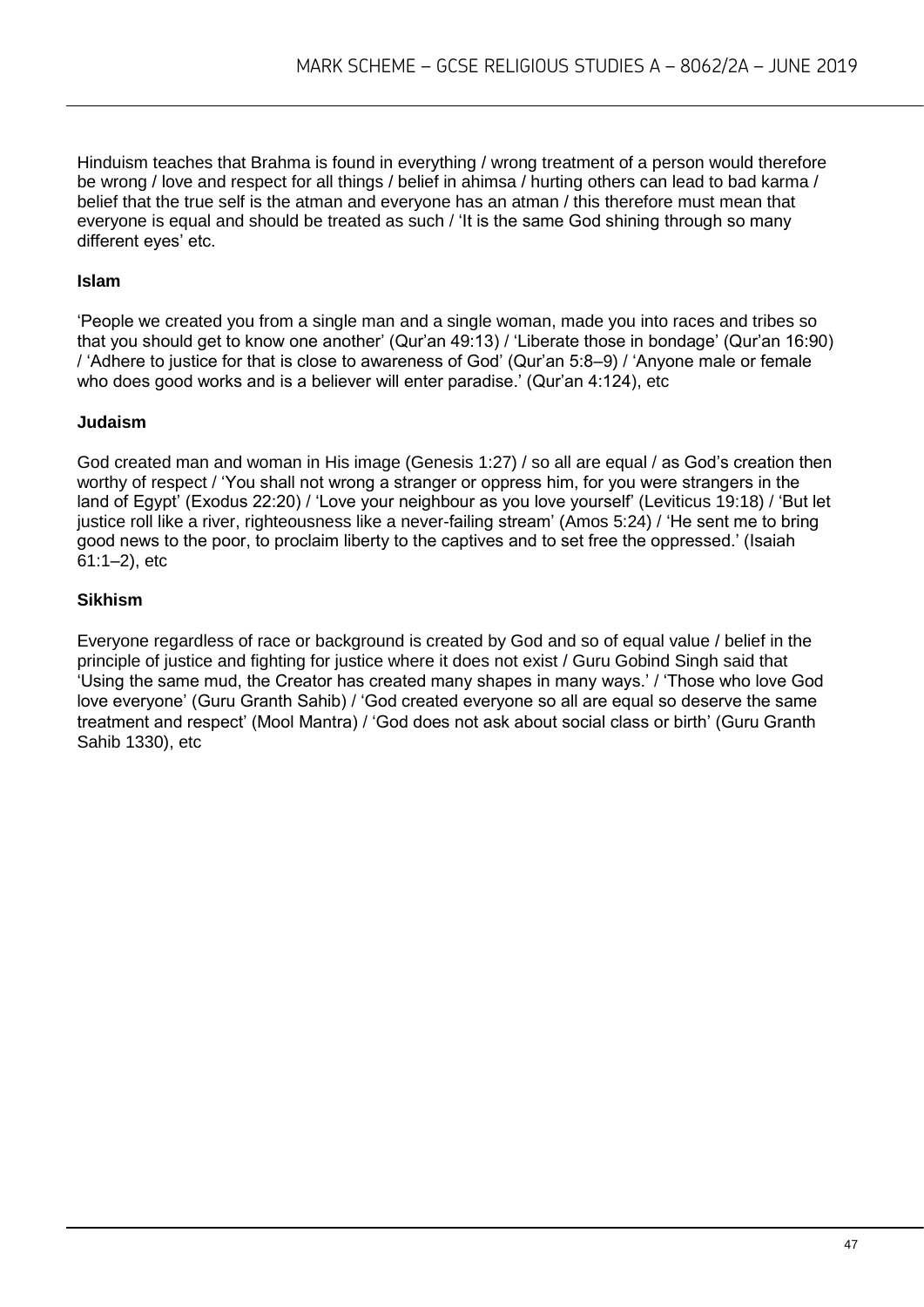#### **0 6 . 5 'Positive discrimination should be used to help end racial discrimination.'**

**Evaluate this statement.** 

**In your answer you:** 

- **should give reasoned arguments in support of this statement**
- **should give reasoned arguments to support a different point of view**
- **should refer to religious arguments**
- **may refer to non-religious arguments**
- **should reach a justified conclusion.**

**[12 marks] [SPaG 3 marks]**

#### **Target: AO2 Analyse and evaluate aspects of religion and belief, including their significance and influence.**

| Level | <b>Criteria</b>                                                                                                                                                                                                                                                                                                             | <b>Marks</b> |
|-------|-----------------------------------------------------------------------------------------------------------------------------------------------------------------------------------------------------------------------------------------------------------------------------------------------------------------------------|--------------|
| 4     | A well-argued response, reasoned consideration of different points of view.<br>Logical chains of reasoning leading to judgement(s) supported by knowledge and<br>understanding of relevant evidence and information.<br>References to religion applied to the issue.                                                        | $10 - 12$    |
| 3     | Reasoned consideration of different points of view.<br>Logical chains of reasoning that draw on knowledge and understanding of<br>relevant evidence and information.<br>Clear reference to religion.                                                                                                                        | $7 - 9$      |
| 2     | Reasoned consideration of a point of view.<br>A logical chain of reasoning drawing on knowledge and understanding of relevant<br>evidence and information.<br>OR.<br>Recognition of different points of view, each supported by relevant reasons /<br>evidence.<br>Maximum of Level 2 if there is no reference to religion. | $4 - 6$      |
| 1     | Point of view with reason(s) stated in support.                                                                                                                                                                                                                                                                             | $1 - 3$      |
| 0     | Nothing worthy of credit.                                                                                                                                                                                                                                                                                                   | 0            |

#### **Students may include some of the following evidence and arguments, but all relevant evidence and arguments must be credited:**

#### **Arguments in support**

- All religions believe in the importance and dignity of human beings, positive discrimination promotes this.
- All religions promote the ideas of justice, equality and compassion, this is supported by positive discrimination of groups previously discriminated against.
- Positive discrimination allows people who have previously been discriminated against due to race to have a fair chance in gaining jobs, housing, equal wages etc.
- Positive discrimination recognises there has been injustice in the past and society accepts that it was wrong.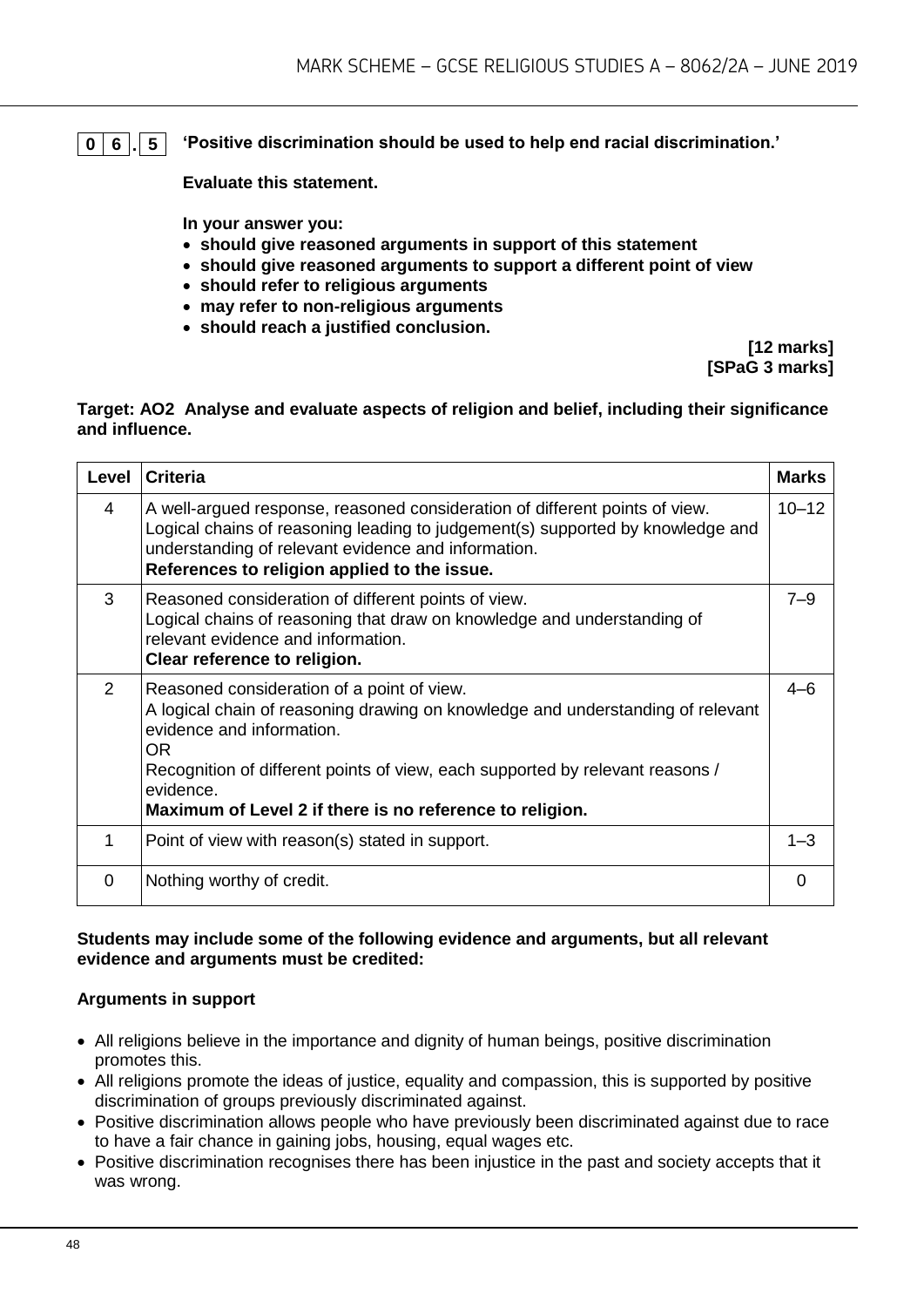- Human rights say that all humans are born free and equal in dignity, positive discrimination reinforces this.
- Humans are created by God and are therefore equal and so should be treated fairly, positive discrimination goes some way to addressing the unfairness in society, etc.

#### **Arguments in support of other views**

- All discrimination is wrong.
- Positive discrimination could mean that well qualified people are not employed because they do not fit criteria.
- Positive discrimination favours certain groups and so is unjust.
- Positive discrimination may lead to resentment and prejudice.
- Where does positive discrimination stop? Who decides when the imbalance in representation of a particular group is balanced?, etc

#### **Buddhism**

Buddhism teaches that discrimination leads to suffering / it is wrong so should be avoided / teaches that human beings are fundamentally the same and equal in their potential to become Buddha / "We all want to avoid suffering and achieve happiness" (Dalai Lama) / suffering is caused by selfish actions / selfishness is the cause of unhappiness / through respect for others and their rights a healthy, free and prosperous society can be built / only by respecting others can an individual have respect for themselves / law of karma discourages law-breaking and actions that will cause suffering / right action / right intention, etc

#### **Christianity**

Christianity teaches that all are made in the image of God / therefore equal before God / 'Love your neighbour as you love yourself' sets the standard for how a person should be treated / 'So there is neither Jew nor Greek, slave nor free, male nor female for you are all one in Christ Jesus' (Galatians 3:28) affirms the equality of all humans / therefore affirms the right to be treated with respect / teaching on sanctity of life etc.

#### **Hinduism**

Hinduism teaches that Brahma is found in everything so discrimination is viewed as wrong / the duties (dharma) of each individual if carried out faithfully will protect the rights and freedoms of others in society / all life is sacred / everyone has the right to be free from violence (ahimsa) / 'Hurt not others in ways that you yourself would find hurtful' (Udana Vanja 15:18) / hurting others can lead to bad karma which will affect future reincarnations / true self is the atman and everyone has one, meaning everyone is equal so discrimination is wrong, etc.

#### **Islam**

Islam teaches that all human beings are creations of Allah / everyone is created equal but different so discrimination is unjustified / there are certain basic human rights which should be shared by all of humanity / these human rights are given by Allah / duty of Muslims to protect them in order to protect against their loss which can lead to tyranny / 'As you are, so you will have rulers over you' (Hadith) / all life is sacred and should be protected / justice should be administered fairly and equitably / 'No bearer of burdens shall be made to bear the burdens of others' (Surah 6:164) / 'Allah doth command you…when you judge between man and man, that you judge with justice.' (Qur'an 4:58), etc.